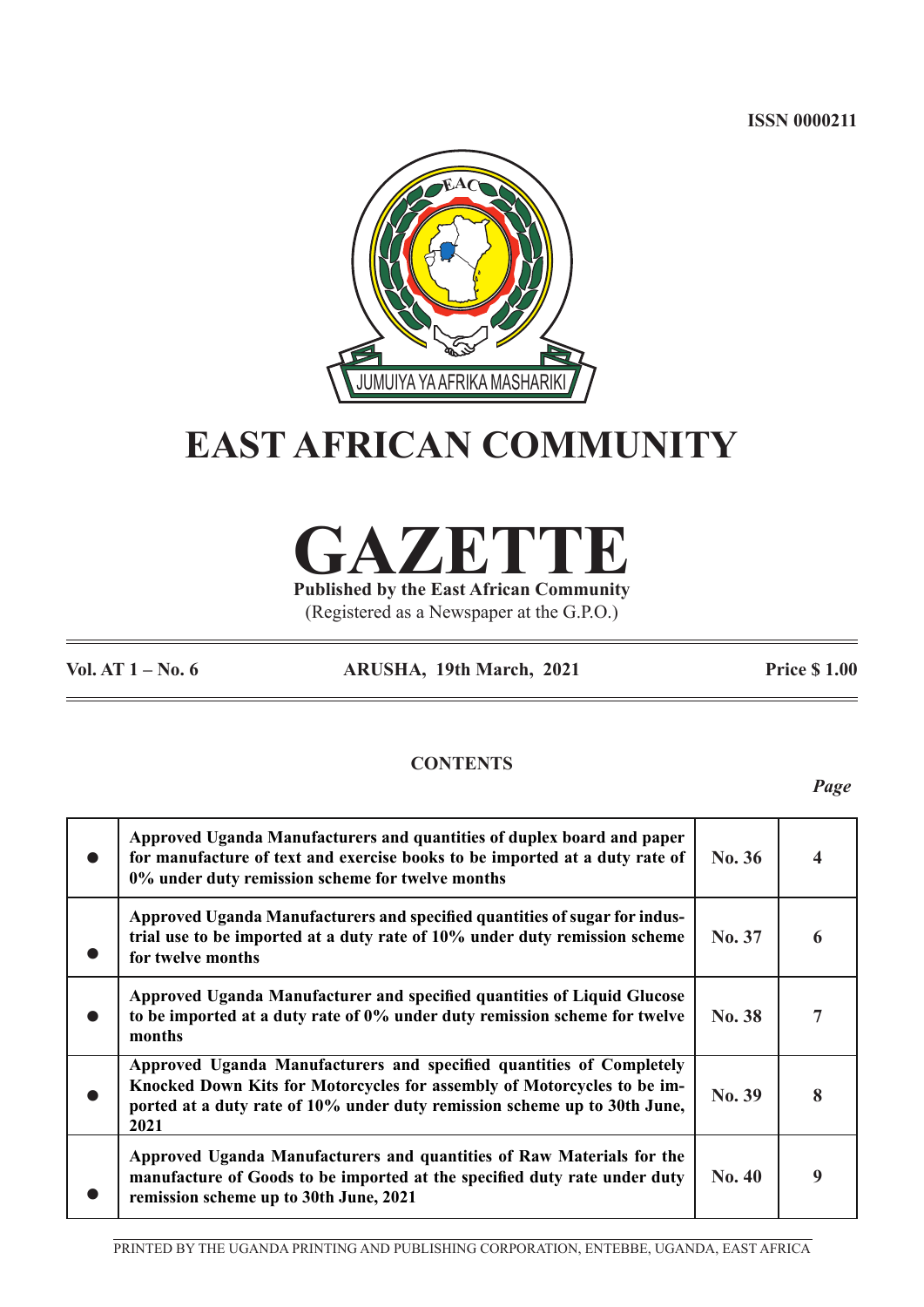| Approved Uganda Manufacturers and quantities of inputs for the manufac-<br>ture of textile (Garments) to be imported at the specified duty rate under the<br>duty remission scheme up to 30th June, 2021                | No. 41 | <b>10</b> |
|-------------------------------------------------------------------------------------------------------------------------------------------------------------------------------------------------------------------------|--------|-----------|
| Approved Uganda Manufacturers and quantities of inputs for the manufac-<br>ture of textile (Garments) to be imported at a duty rate of 0% under the duty<br>remission scheme for twelve months                          | No. 42 | 11        |
| Approved Uganda Manufacturer and quantities of inputs for the manufac-<br>ture of Baby Diapers to be imported at a duty rate of 0% under the duty<br>remission scheme for twelve months                                 | No. 43 | 12        |
| Approved Uganda Manufacturers and quantities of Acrylic Polymer for the<br>manufacture of goods to be imported at a duty rate of 0% under the duty<br>remission scheme for twelve months                                | No. 44 | 13        |
| Approved Uganda Manufacturers and quantities of raw materials for the<br>manufacture of Re-treaded Tyres to be imported at a duty rate of 0% under<br>the duty remission scheme for twelve months                       | No. 45 | 14        |
| Approved Uganda Manufacturers and quantities of inputs for the manufac-<br>ture of footwear to be imported at the specified duty rate under the duty<br>remission scheme up to 30th June, 2021                          | No. 46 | 15        |
| Approved Uganda Manufacturer and specified quantities of inputs used for<br>the manufacture of deep cycle batteries to be imported at a duty rate of 0%<br>under the duty remission scheme for twelve months            | No. 47 | 17        |
| Approved Uganda Manufacturer and specified quantities of raw materials<br>used for the manufacture of tooth brushes to be imported at a duty rate of 0%<br>under the duty remission scheme up to 30th June, 2021        | No. 48 | 18        |
| Approved Uganda Manufacturer and specified quantities of raw materials<br>used for the manufacture of Mobile Phones to be imported at a duty rate of<br>0% under the duty remission scheme up to 30th June, 2021        | No. 49 | 19        |
| Approved Uganda Manufacturers and specified quantities of raw materials<br>used for the manufacture of Mattresses to be imported at a duty rate of 10%<br>under the duty remission scheme up to 30th June, 2021         | No. 50 | 20        |
| Approved Uganda Manufacturer and specified quantities of Umbrella heads<br>for roofing nails to be imported at a duty rate of 10% under the duty remis-<br>sion scheme up to 30th June, 2021                            | No. 51 | 21        |
| Approved Uganda Manufacturer and specified quantities of Raw washed salt<br>for the manufacture of salt to be imported at a duty rate of 10% under the<br>duty remission scheme up to 30th June, 2021                   | No. 52 | 22        |
| Approved Uganda Manufacturer and specified quantities of raw materials<br>used for the manufacture of Energy Saving Stoves to be imported at a duty<br>rate of 0% under the duty remission scheme up to 30th June, 2021 | No. 53 | 23        |
| Approved Uganda Manufacturer and specified quantities of raw materials<br>used for the manufacture of Fans to be imported at a duty rate of 10% under<br>the duty remission scheme up to 30th June, 2021                | No. 54 | 24        |
| Approved Uganda Manufacturers and specified quantities of Odoriferous<br>mixtures used for the manufacture of goods to be imported at a duty rate of<br>0% under the duty remission scheme up to 30th June, 2021        | No. 55 | 25        |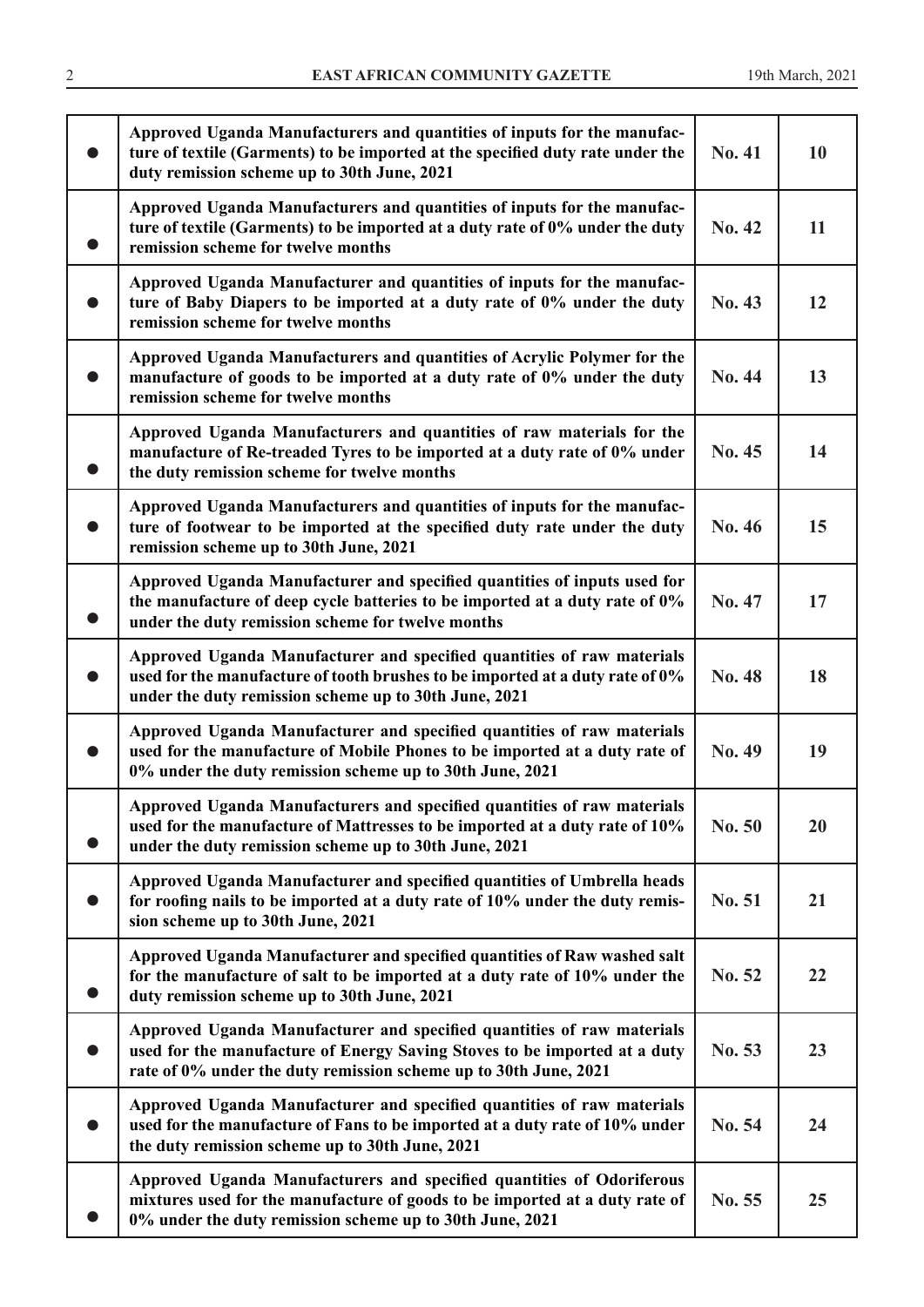| Approved Uganda Manufacturers and quantities of inputs for the manufac-<br>ture of Packaging Materials to be imported at the specified duty rate under<br>the duty remission scheme up to 30th June, 2021                              | No. 56 | 26 |
|----------------------------------------------------------------------------------------------------------------------------------------------------------------------------------------------------------------------------------------|--------|----|
| Approved Uganda Manufacturers and quantities of inputs for the manufac-<br>ture of Furniture to be imported at the specified duty rate under the duty<br>remission scheme up to 30th June, 2021                                        | No. 57 | 27 |
| Approved Uganda Manufacturers and quantities of Inputs and Raw Materi-<br>als for the manufacture of Transformers and Switchgears to be imported at a<br>duty rate of 0% under the duty remission scheme for twelve months             | No. 58 | 29 |
| Approved Uganda Manufacturer Mahati Infra Uganda Limited and<br>specified quantities of inputs for manufacture of OIL BARGES at a duty<br>rate of 0% under the Duty Remission Scheme for twelve months                                 | No. 59 | 35 |
| Approved Uganda Manufacturer and specified quantities of raw materials<br>used for the manufacture of DVD Players to be imported at a duty rate of 0%<br>under the duty remission scheme up to 30th June, 2021                         | No. 60 | 41 |
| Approved Uganda Manufacturer and specified quantities of raw materials<br>used for the manufacture of Speakers to be imported at a duty rate of 0%<br>under the duty remission scheme up to 30th June, 2021                            | No. 61 | 42 |
| Approved Uganda Manufacturer and specified quantities of raw materials<br>used for the manufacture of Refrigerators to be imported at a duty rate of<br>10% under the duty remission scheme up to 30th June, 2021                      | No. 62 | 43 |
| Approved Tanzania Manufacturer and specified quantities of sugar for indus-<br>trial use to be imported at a duty rate of 10% under duty remission scheme<br>for twelve months                                                         | No. 63 | 44 |
| Approved Tanzania Manufacturers and specified quantities of Completely<br>Knocked Down Kits for Motorcycles for assembly of Motorcycles to be im-<br>ported at a duty rate of 10% under duty remission scheme up to 30th June,<br>2021 | No. 64 | 45 |
| Approved Tanzania Manufacturers and quantities of inputs for the manufac-<br>ture of Baby Diapers and Sanitary Pads to be imported at a duty rate of 0%<br>under the duty remission scheme for twelve months                           | No. 65 | 46 |
| Approved Tanzania Manufacturer and quantities of raw materials for the<br>manufacture of Re-treaded Tyres to be imported at a duty rate of 0% under<br>the duty remission scheme for twelve months                                     | No. 66 | 47 |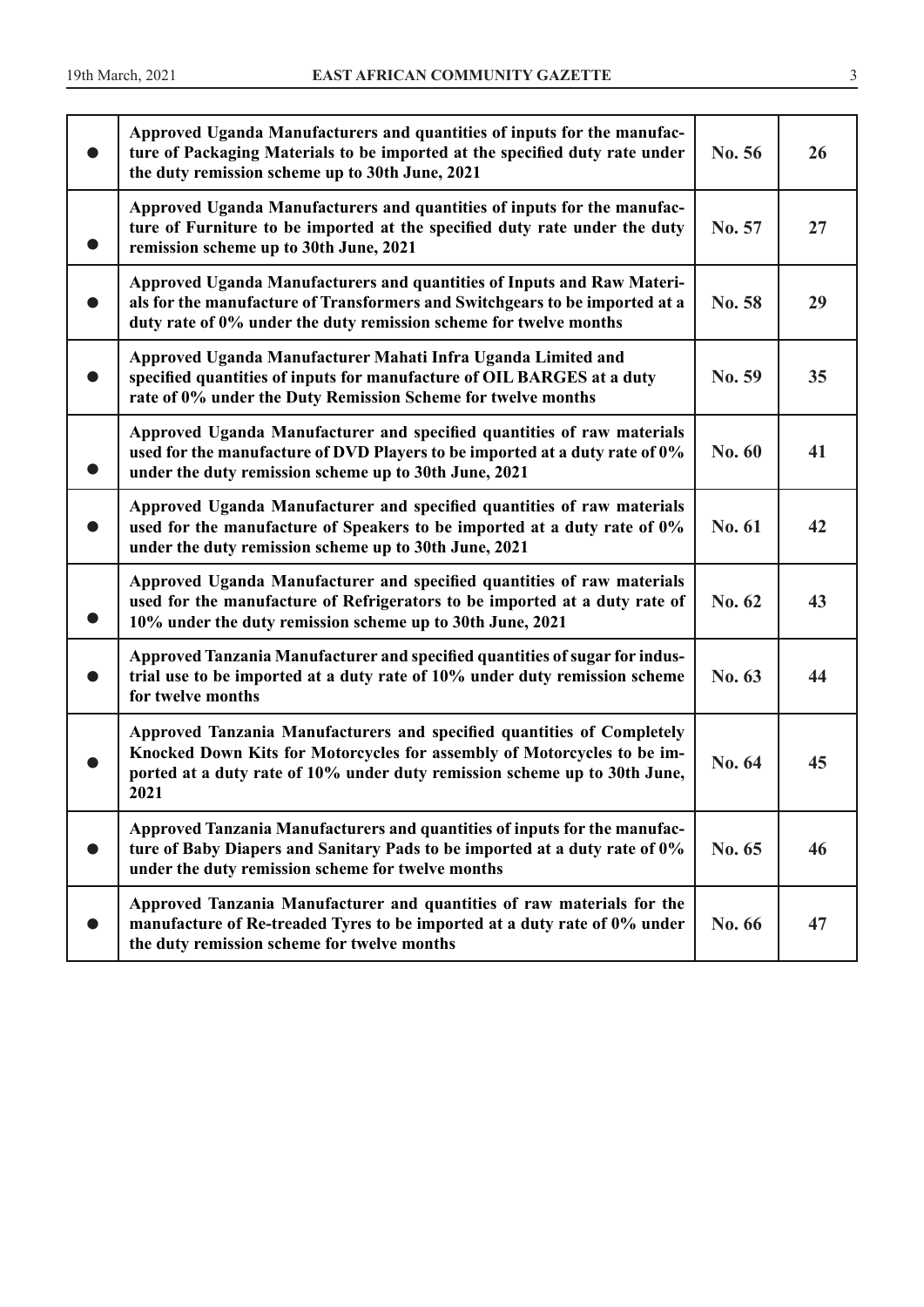Legal Notice No. EAC/36/2021.

#### **THE EAST AFRICAN COMMUNITY CUSTOMS MANAGEMENT ACT 2004**

## **LEGAL NOTICE**

IN EXERCISE of the powers conferred upon the Council of Ministers by section 140 of the East African Community Customs Management Act 2004, the Council of Ministers has approved the following manufacturers to import the specifed quantities of duplex board and paper for the manufacture of exercise and text books under the Duty Remission Scheme.

#### **APPROVED UGANDA MANUFACTURERS AND QUANTITIES OF DUPLEX BOARD AND PAPER FOR THE MANUFACTURE OF EXERCISE AND TEXT BOOKS TO BE IMPORTED AT A DUTY RATE OF 0% FOR TWELVE MONTHS**

| S/N            | <b>Company Name</b>             | <b>HS</b> Code | <b>Description</b>                                                                          | <b>Quantity Allocated</b><br>in Metric Tons<br>(MT) | <b>Finished</b><br><b>Product</b> |
|----------------|---------------------------------|----------------|---------------------------------------------------------------------------------------------|-----------------------------------------------------|-----------------------------------|
|                |                                 | 4802.57.00     | Bond paper-wood free paper uncoated<br>paper in sheets including ruled 40gsm<br>$-150$ gsm  | 1,400                                               |                                   |
|                |                                 | 4802.57.00     | Manila board paper less than 150gsm in<br>sheets                                            | 200                                                 |                                   |
| $\mathbf{1}$   | Shreeji Stationers              | 4802.58.00     | Manila board paper more than 150gsm in<br>sheets                                            | 400                                                 | Exercise                          |
|                | 2009 (U) Limited                | 4810.92.00     | Manilla board paper more than 150gsm in<br>sheets                                           | 400                                                 | <b>Books</b>                      |
|                |                                 | 4810.19.00     | Art board paper in sheets                                                                   | 700                                                 |                                   |
|                |                                 | 4801.00.90     | News print paper in sheets                                                                  | 600                                                 |                                   |
| $\overline{2}$ | Namanve Indus-<br>tries Limited | 4810.13.00     | Wood free paper                                                                             | 1,400                                               | Exercise                          |
|                |                                 | 4801.00.90     | News print paper                                                                            | 4,800                                               | <b>Books</b>                      |
|                |                                 | 4802.57.00     | Other paper and paper board weighing<br>40gsm or more but not more than 150gsm,<br>in rolls | 2,550                                               |                                   |
| 3              |                                 | 4802.58.00     | Other paper and paper board weighing<br>more than 150gsm                                    | 2,660                                               | Exercise                          |
|                | Ken Group                       | 4807.00.00     | Composite paper and paperboard                                                              | 100                                                 | <b>Books</b>                      |
|                |                                 | 4810.19.00     | Other coated paper or paper board                                                           | 970                                                 |                                   |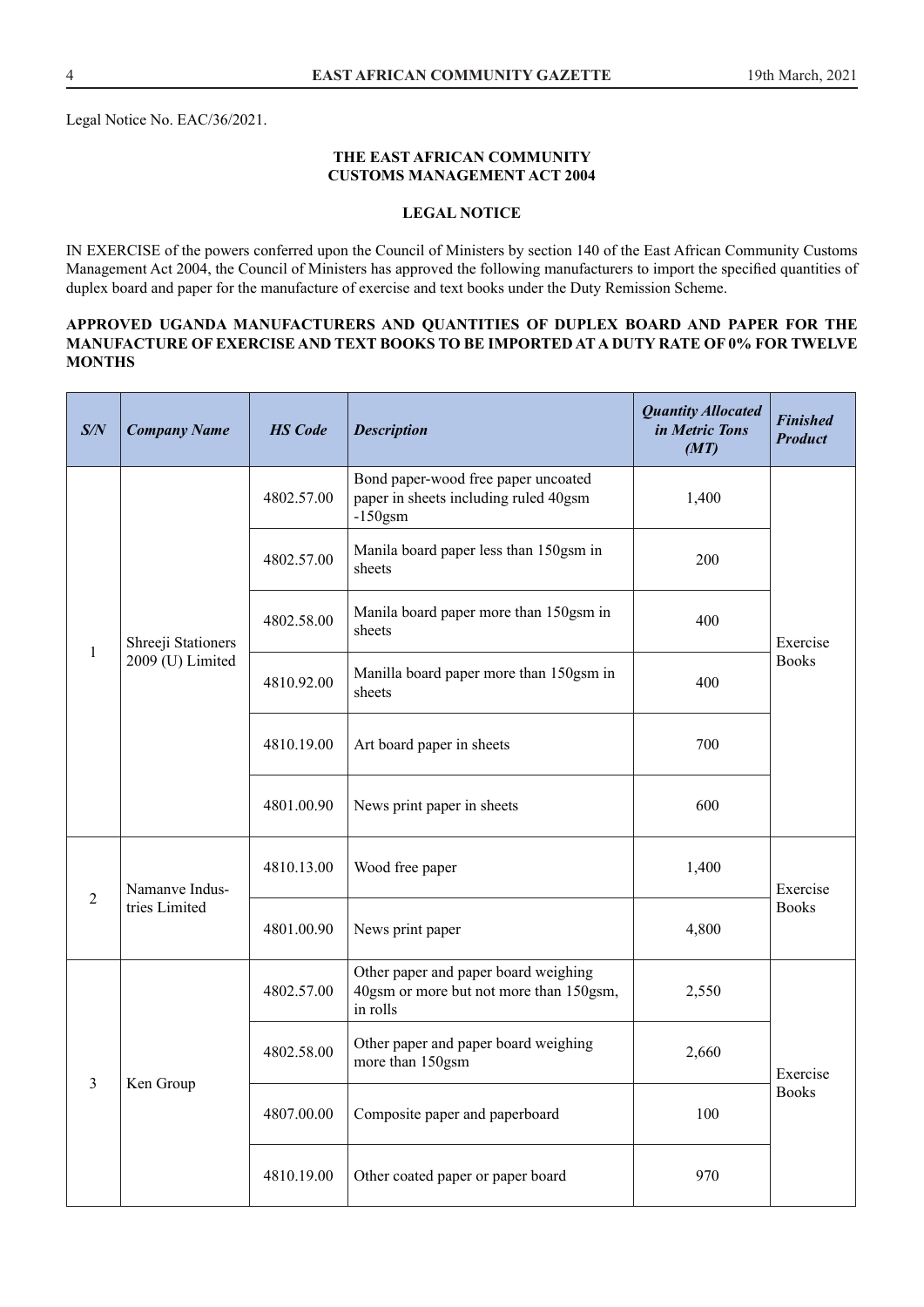| S/N            | <b>Company Name</b>                   | <b>HS</b> Code | <b>Description</b>                                                                                         | <b>Quantity Allocated</b><br>in Metric Tons<br>(MT) | <b>Finished</b><br><b>Product</b> |
|----------------|---------------------------------------|----------------|------------------------------------------------------------------------------------------------------------|-----------------------------------------------------|-----------------------------------|
| $\overline{4}$ |                                       | 4802.55.00     | Uncoated paper and paperboard weighing<br>40g/m2 or more but not more than 150g/<br>m2, in rolls           | 2,300                                               |                                   |
|                |                                       | 4810.92.00     | Coated paper and paperboard – multiply                                                                     | 100                                                 |                                   |
|                |                                       | 4810.99.00     | Other coated paper and paperboard                                                                          | 200                                                 |                                   |
|                | Crane Paper Bags<br>Limited           | 4810.13.00     | Coated paper and paperboard in rolls                                                                       | 200                                                 |                                   |
|                |                                       | 4810.19.00     | Other coated paper and paperboard                                                                          | 100                                                 | Exercise<br><b>Books</b>          |
|                |                                       | 4802.58.00     | Uncoated paper and paperboard weighing<br>40g/m2 more than 150g/m2                                         | 100                                                 |                                   |
|                |                                       | 4802.57.00     | Uncoated paper and paperboard weighing<br>40g/m2 or more but not more than 150g/m2                         | 100                                                 |                                   |
|                |                                       | 4801.00.10     | Other paper and paperboard used for<br>writing and printing of which not more than<br>10% weight in fibres | 1,200                                               |                                   |
|                |                                       | 4808.90.00     | Paper and paperboard, corrugated (with or<br>without glued flat surface sheets)                            | 200                                                 |                                   |
| 5              | Trinity Metro In-<br>dustries Limited | 4802.55.00     | Newsprint paper                                                                                            | 100                                                 | Exercise<br><b>Books</b>          |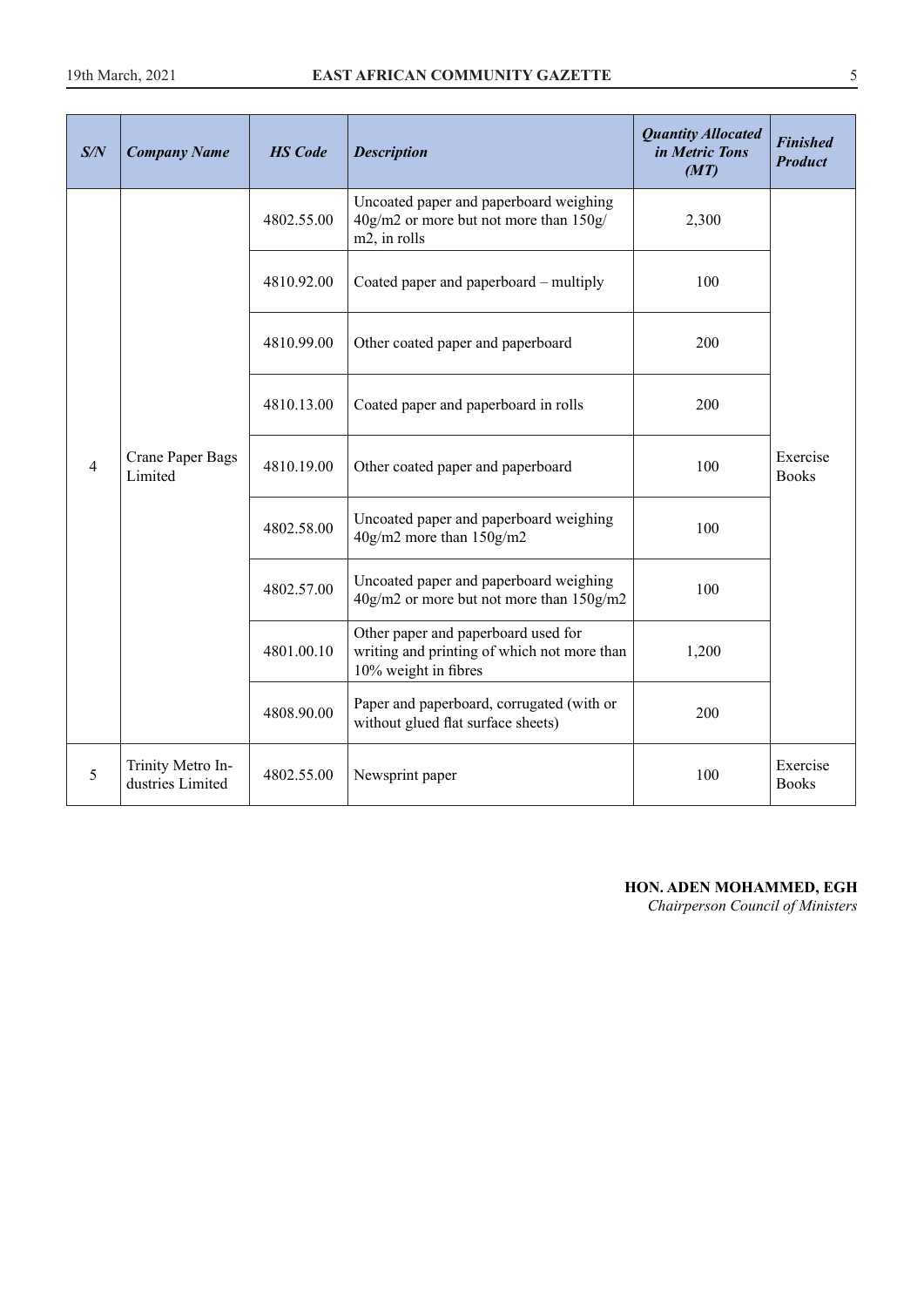#### **THE EAST AFRICAN COMMUNITY CUSTOMS MANAGEMENT ACT 2004**

## **LEGAL NOTICE**

IN EXERCISE of the powers conferred upon the Council of Ministers by section 140 of the East African Community Customs Management Act 2004, the Council of Ministers has approved the following Manufacturers to import specifed quantities of sugar for industrial use under the Duty Remission Scheme.

#### **APPROVED UGANDA MANUFACTURERS AND QUANTITIES OF SUGAR FOR INDUSTRIAL USE TO BE IMPORTED AT A DUTY RATE OF 10% FOR TWELVE MONTHS**

| S/N            | <b>Company Name</b>                  | <b>HS</b> Code | <b>Description</b>       | <b>Quantity Allocated in</b><br><b>Metric Tons (MT)</b> | <b>Finished Prod-</b><br>uct |
|----------------|--------------------------------------|----------------|--------------------------|---------------------------------------------------------|------------------------------|
| $\mathbf{1}$   | Leading Distillers Uganda<br>Ltd     | 1701.99.10     | Sugar for industrial use | 600                                                     | Beverages                    |
| $\overline{2}$ | Pearl Dairy Farms Limited            | 1701.99.10     | Sugar for industrial use | 250                                                     | Yoghurt                      |
| 3              | Chief Distilleries (U) Ltd           | 1701.99.10     | Sugar for industrial use | 500                                                     | <b>Beverages</b>             |
| 4              | Soroti Fruits Limited                | 1701.99.10     | Sugar for industrial use | 20                                                      | <b>Fruit Juices</b>          |
| 5              | Balaji Group EA Limited              | 1701.99.10     | Sugar for industrial use | 1,200                                                   | <b>Biscuits</b>              |
| 6              | Yuti Breweries Limited               | 1701.99.10     | Sugar for industrial use | 427                                                     | <b>Beverages</b>             |
| 7              | Jonisa Investments Limited           | 1701.99.10     | Sugar for industrial use | 1,500                                                   | Confectionaries              |
| 8              | Kakira Sugar Ltd                     | 1701.99.10     | Sugar for industrial use | 27                                                      | Confectionaries              |
| 9              | Nizuri East Africa Sweets<br>Limited | 1701.99.10     | Sugar for industrial use | 74                                                      | Icing sugar                  |
| 10             | Soroti Fruits Limited                | 1701.99.10     | Sugar for industrial use | 40                                                      | Beverages                    |
| 11             | <b>Balle Balle U Limited</b>         | 1701.99.10     | Sugar for industrial use | 40                                                      | Beverages                    |
| 12             | Maripal Limited                      | 1701.99.10     | Sugar for industrial use | 20                                                      | <b>Beverages</b>             |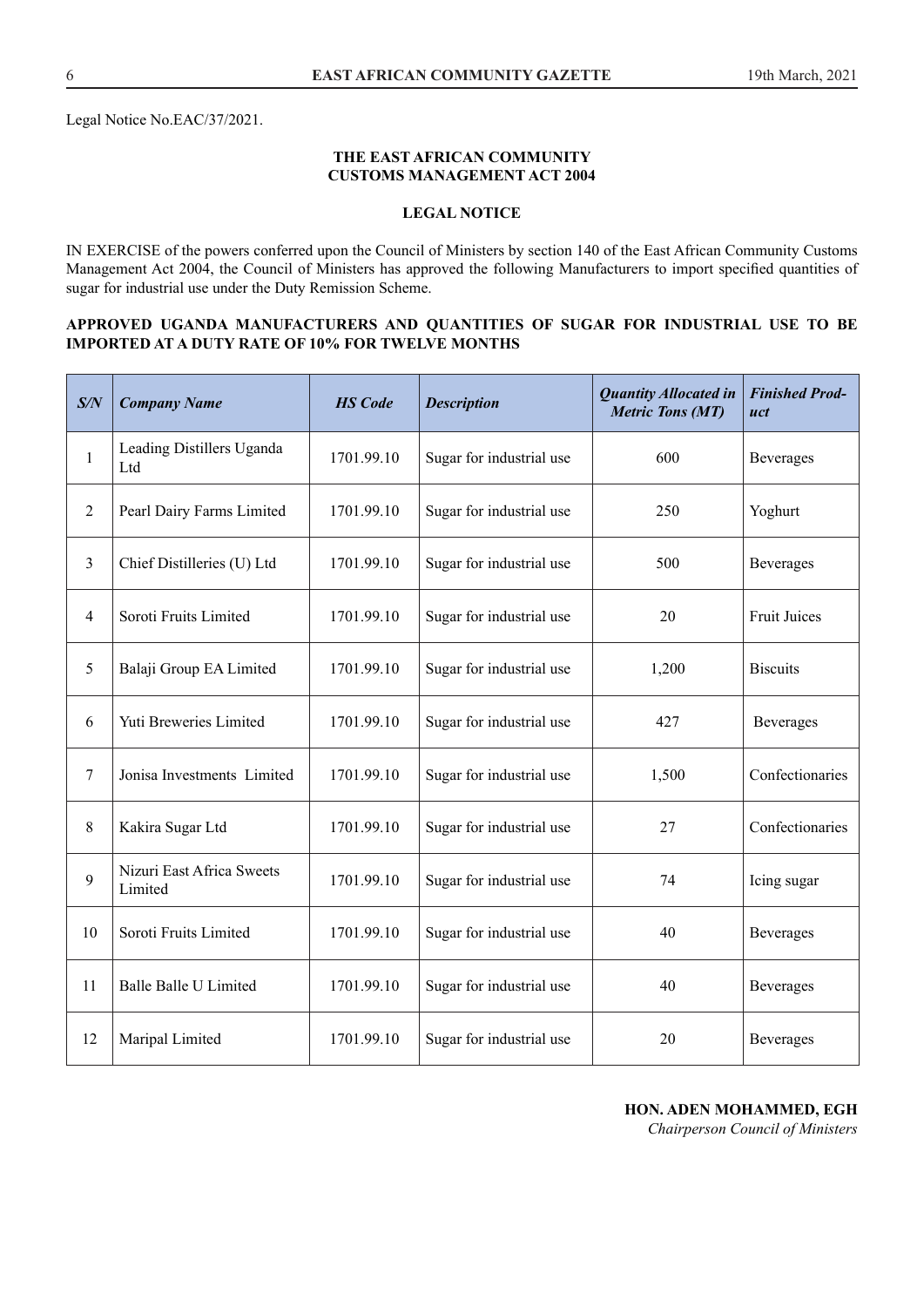Legal Notice No.EAC/38/2021.

#### **THE EAST AFRICAN COMMUNITY CUSTOMS MANAGEMENT ACT 2004**

## **LEGAL NOTICE**

IN EXERCISE of the powers conferred upon the Council of Ministers by section 140 of the East African Community Customs Management Act 2004, the Council of Ministers has approved the following Manufacturer to import specifed quantities of Liquid Glucose under the Duty Remission Scheme.

#### **APPROVED UGANDA MANUFACTURER AND QUANTITIES OF LIQUID GLUCOSETO BE IMPORTED AT A DUTY RATE OF 0% FOR TWELVE MONTHS**

| S/N | <b>Company Name</b>  | <b>HS</b> Code | <b>Description</b> | <b>Quantity Allocated</b><br>in Metric Tons (MT) | <b>Finished Product</b> |
|-----|----------------------|----------------|--------------------|--------------------------------------------------|-------------------------|
|     | Das Agro Process Ltd | 1702.30.00     | Liquid glucose     | 448                                              | Confectionaries         |

#### **HON. ADEN MOHAMMED, EGH**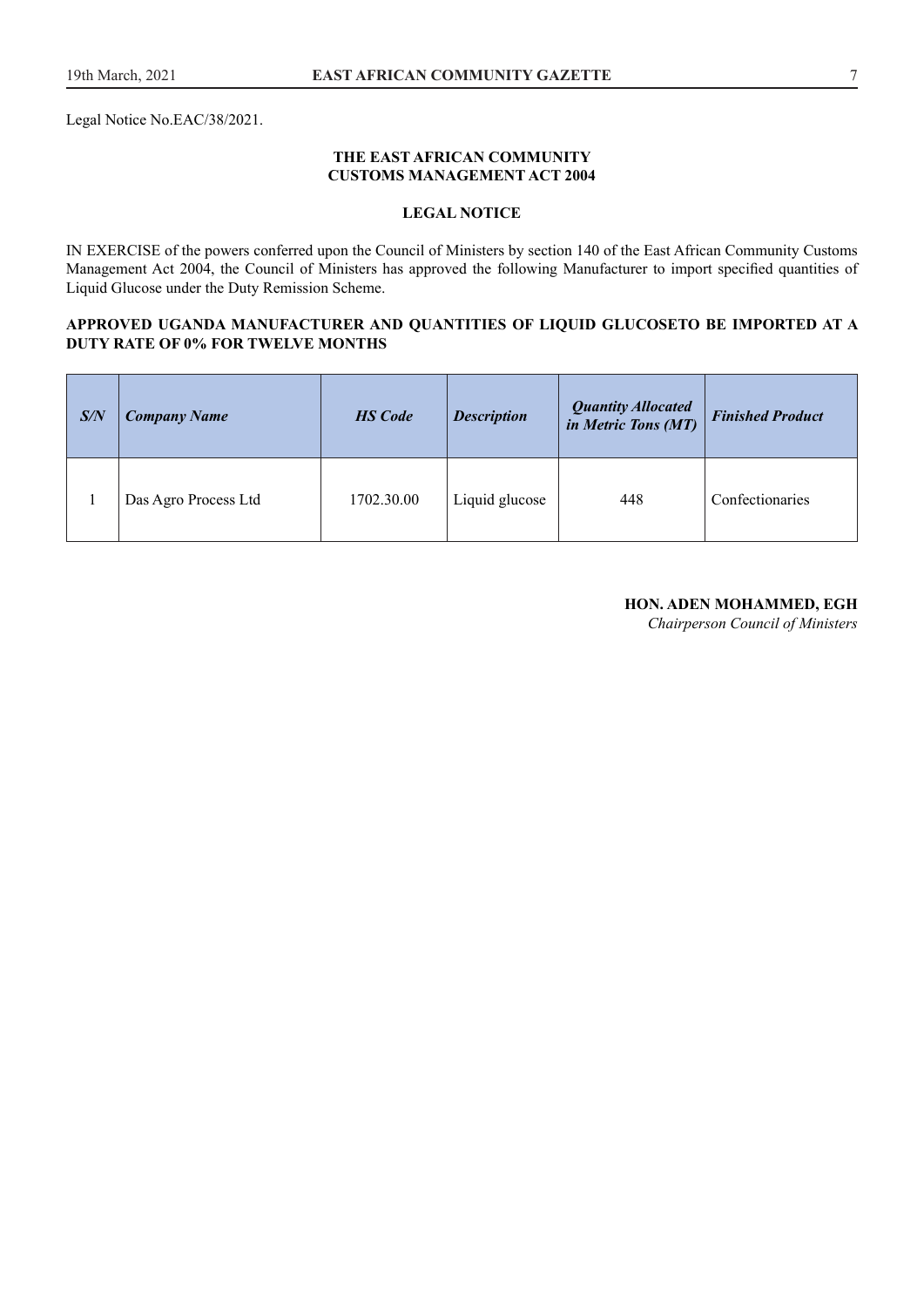Legal Notice No.EAC/39/2021.

#### **THE EAST AFRICAN COMMUNITY CUSTOMS MANAGEMENT ACT 2004**

#### **LEGAL NOTICE**

IN EXERCISE of the powers conferred upon the Council of Ministers by section 140 of the East African Community Customs Management Act 2004, the Council of Ministers has approved the following Manufacturers to import specifed quantities of Completely Knocked Down Kits for Motorcycles for assembly of Motorcycles under the Duty Remission Scheme.

## **APPROVED UGANDA MANUFACTURERS AND QUANTITIES OF COMPLETELY KNOCKED DOWN KITS FOR MOTORCYCLES FOR ASSEMBLY OF MOTORCYCLES TO BE IMPORTED AT A DUTY RATE OF 10% UNDER DUTY REMISSION SCHEME UP TO 30TH JUNE, 2021**

| S/N | <b>Company Name</b>                 | <b>HS</b> Code | <b>Description</b>                               | <i>Quantity</i><br><b>Allocated in Units</b> | <b>Finished</b><br><b>Product</b> |
|-----|-------------------------------------|----------------|--------------------------------------------------|----------------------------------------------|-----------------------------------|
|     | Eagle General Traders (U)<br>Ltd    | 8711.20.90     | Completely Knocked Down Kits<br>for Motor Cycles | 7,000                                        | Motorcycles                       |
| 2   | Ward Wizard Solutions<br>Uganda Ltd | 8711.20.90     | Completely Knocked Down Kits<br>for Motor Cycles | 10,000                                       | Motorcycles                       |
| 3   | Nish Auto Ltd                       | 8711.20.90     | Completely Knocked Down Kits<br>for Motor Cycles | 60,600                                       | Motorcycles                       |

#### **HON. ADEN MOHAMMED, EGH**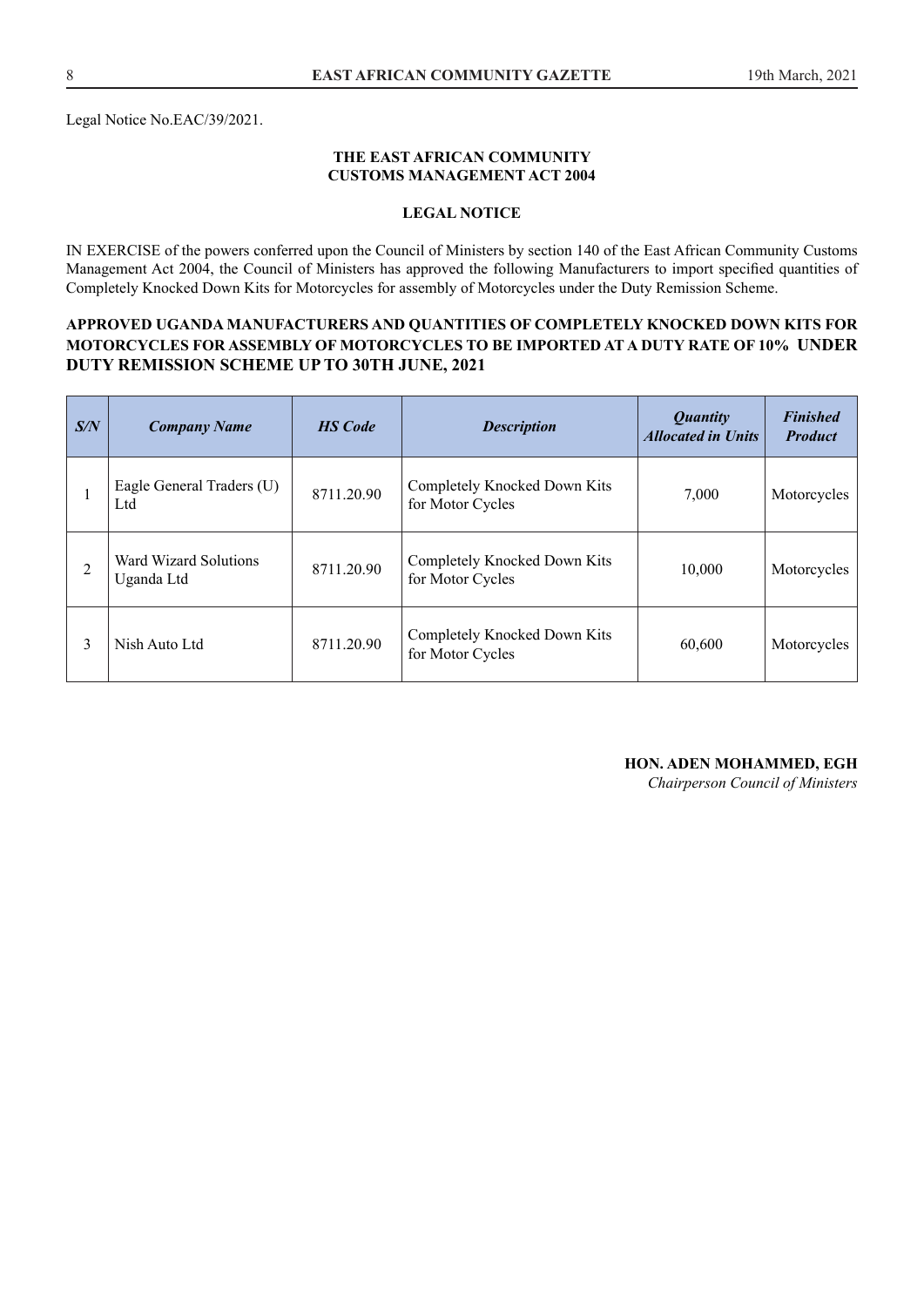Legal Notice No.EAC/40/2021.

#### **THE EAST AFRICAN COMMUNITY CUSTOMS MANAGEMENT ACT 2004**

#### **LEGAL NOTICE**

IN EXERCISE of the powers conferred upon the Council of Ministers by section 140 of the East African Community Customs Management Act 2004, the Council of Ministers has approved the following manufacturers to import specifed quantities of raw materials for manufacture of goods at the specifed duty rate under the Duty Remission Scheme.

#### **APPROVED UGANDA MANUFACTURERS AND QUANTITIES OF RAW MATERIALS FOR THE MANUFACTURE OF GOODS TO BE IMPORTED AT THE SPECIFIED DUTY RATE UP TO 30TH JUNE, 2021**

| S/N                     | <b>Company Name</b>                    | <b>HS</b> Code | <b>Description</b>                               | <b>Quantity</b><br><b>Allocated</b> | <b>Finished Product</b>            | <b>Duty Remis-</b><br>sion |
|-------------------------|----------------------------------------|----------------|--------------------------------------------------|-------------------------------------|------------------------------------|----------------------------|
| 1                       | Macdough Foods                         | 2009.19.00     | Other orange juice, frozen<br>or not frozen      | 5 MT                                | <b>Beverages</b>                   | 10%                        |
|                         | $(U)$ Ltd                              | 2009.79.00     | Other, apple juice                               | 5 MT                                | <b>Beverages</b>                   | 10%                        |
| $\overline{c}$          | Jonisa Investment<br>Ltd               | 2102.10.00     | Active yeast                                     | 40MT                                | Confectioneries                    | 10%                        |
| $\overline{\mathbf{3}}$ | Gentex Enterprises<br>Limited          | 3920.10.10     | Unprinted polymers of<br>ethylene films          | 20,000<br><b>MTRS</b>               | Doors, Profiles and<br>Water pipes | $0\%$                      |
| 4                       | Hi-Tech Metal<br><b>Industries Ltd</b> | 7217.20.00     | High tensile galvanized<br>steel wire            | 200 MT                              | Conductors                         | 10%                        |
| 5                       | Hoopoe Trading<br>Limited              | 3402.19.00     | Maralen PCA85 (Organic<br>surface active agent)  | 40 MT                               | Processing hides and<br>skins      | 0%                         |
|                         | Leeko (Uganda)<br>Limited              | 3402.11.00     | Linear Alkyl Benzene Sul-<br>phonic Acid (LABSA) | 20 MT                               |                                    | $0\%$                      |
| 6                       |                                        | 3402.11.00     | Sodium Lauryl Ether<br>Sulphate                  | 150 MT                              | Soap and detergents                |                            |
|                         |                                        | 3401.20.10     | Soap noodles                                     | 340 MT                              | Soap                               | 10%                        |
| $\overline{7}$          | Bidco Uganda<br>Limited                | 3402.11.00     | Linear Alkyl Benzene Sul-<br>phonic Acid (LABSA) | 2,400 MT                            | Soap and detergents                | 0%                         |
| 8                       | Prayosha Enterprise<br>Limited         | 7005.29.00     | Clear float glass                                | 12,567.7<br>MT                      | Toughened and lami-<br>nated glass | 0%                         |
| 9                       | Nobel Synthetics<br>Limited            | 3905.30.00     | Poly vinyl alcohol                               | 200 MT                              | Paints                             | 0%                         |

**The sale of the above fnished products shall be subject to the following condition:**

**In the event that such goods are sold in the Customs Territory (EAC), such goods shall attract duties, levies and other charges provided in the EAC Common External Tariff.**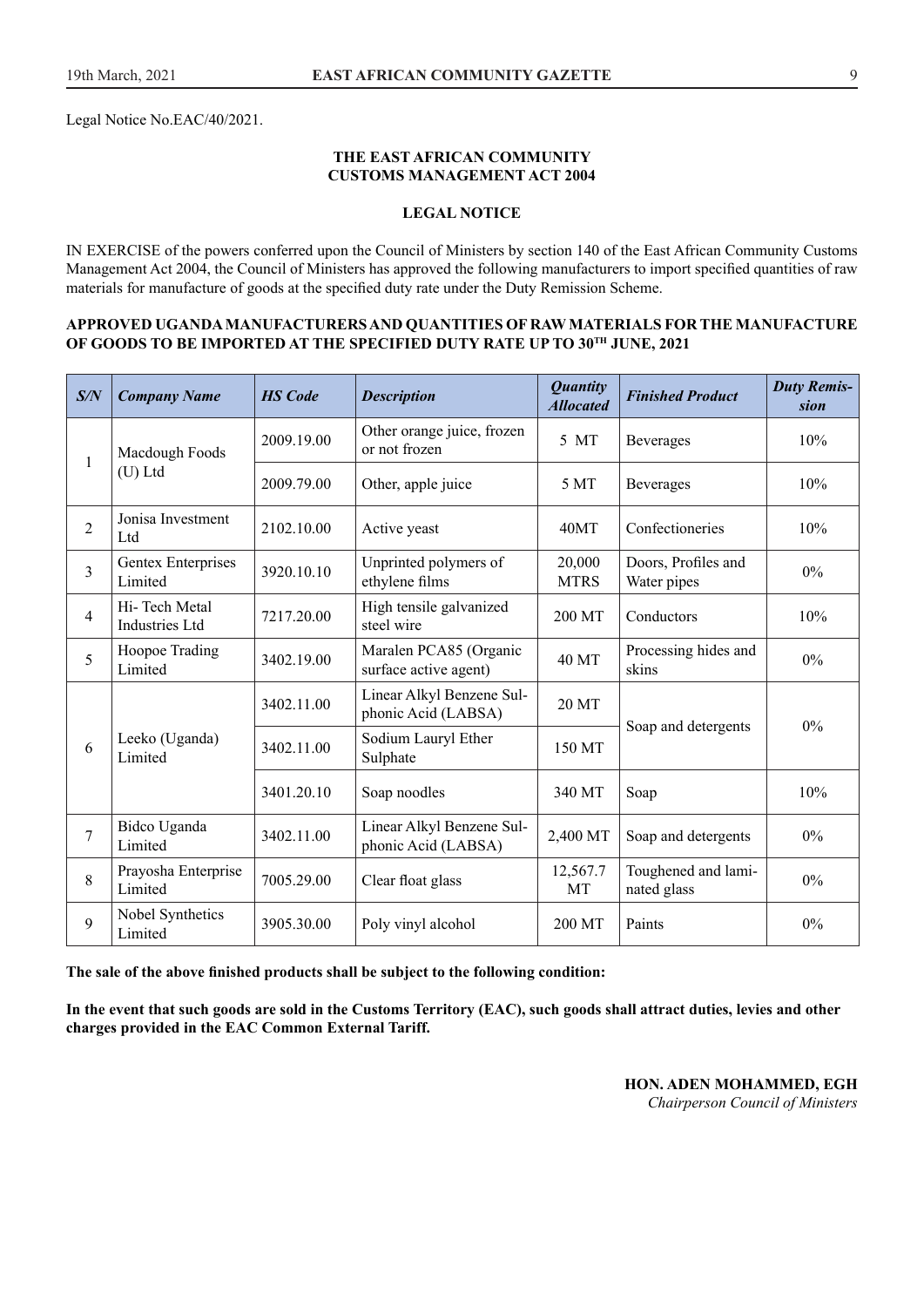#### **THE EAST AFRICAN COMMUNITY CUSTOMS MANAGEMENT ACT 2004**

#### **LEGAL NOTICE**

IN EXERCISE of the powers conferred upon the Council of Ministers by section 140 of the East African Community Customs Management Act 2004, the Council of Ministers has approved the following manufacturers to import the specifed quantities of inputs for the manufacture of textiles (Garments) under the Duty Remission Scheme.

#### **APPROVED UGANDA MANUFACTURERS AND QUANTITIES OF INPUTS FOR THE MANUFACTURE OF TEXTILES (GARMENTS) TO BE IMPORTED AT THE SPECIFIED DUTY RATE OF UP TO 30TH JUNE, 2021**

| S/N            | <b>Company Name</b>                        | <b>HS</b> Code | <b>Description</b>                                 | <b>Quantity</b><br><b>Allocated</b> | <b>Finished</b><br><b>Product</b> | <b>Duty Remis-</b><br>sion |
|----------------|--------------------------------------------|----------------|----------------------------------------------------|-------------------------------------|-----------------------------------|----------------------------|
| 1              | Inch Industries Limited                    | 5604.10.00     | Rubber threads and cord,<br>textile covered        | 28 MT                               | <b>Textiles</b>                   | $0\%$                      |
| $\overline{2}$ | <b>Sunbelt Textiles Company</b><br>Limited | 5513.11.00     | Plain weave fabric                                 | 3000 MT                             | <b>Textiles</b>                   | 10%                        |
| 3              | <b>Fusion Africa</b>                       | 5806.20.00     | Other dyed woven fabrics                           | 100 MT                              | <b>Textiles</b>                   | 10%                        |
|                |                                            | 6003.30.00     | Knitted or crocheted fabrics                       | 100 MT                              |                                   | 10%                        |
| 4              | Nytil Southern Range Nyan-<br>za Limited   | 5513.11.00     | Plain weave fabrics of polyes-<br>ter staple fibre | 1,430,0000<br><b>MTRS</b>           | <b>Textiles</b>                   | 10%                        |

**The sale of the above fnished products shall be subject to the following condition:**

**In the event that such goods are sold in the Republic of Kenya, such goods shall attract duties, levies and other charges provided in the EAC Common External Tariff.** 

#### **HON. ADEN MOHAMMED, EGH**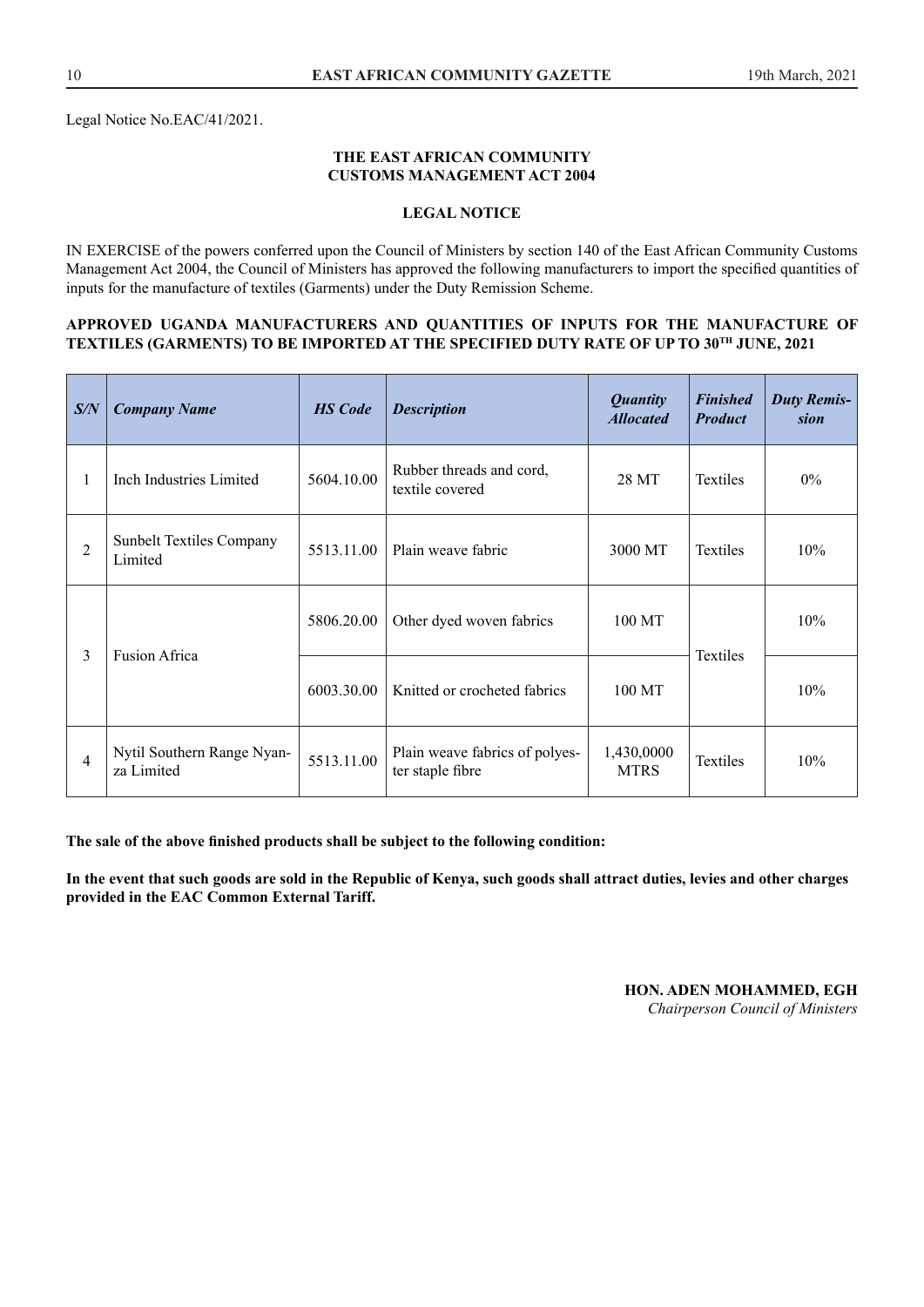Legal Notice No.EAC/42/2021.

#### **THE EAST AFRICAN COMMUNITY CUSTOMS MANAGEMENT ACT 2004**

## **LEGAL NOTICE**

IN EXERCISE of the powers conferred upon the Council of Ministers by section 140 of the East African Community Customs Management Act 2004, the Council of Ministers has approved the following manufacturers to import the specifed quantities of inputs for the manufacture of textiles (Garments) under the Duty Remission Scheme.

#### **APPROVED UGANDA MANUFACTURERS AND QUANTITIES OF INPUTS FOR THE MANUFACTURE OF TEXTILES (GARMENTS) TO BE IMPORTED AT A DUTY RATE OF 0% FOR TWELVE MONTHS**

| S/N | <b>Company Name</b>                         | <b>HS</b> Code | <b>Description</b>            | Quantity Allocated in Finished Prod-<br><b>Metric Tons (MT)</b> | uct             |
|-----|---------------------------------------------|----------------|-------------------------------|-----------------------------------------------------------------|-----------------|
|     | Uganda Brilliant Pile<br>Industries Co. Ltd | 5402.11.00     | High tenacity yarn of aramids | 10,000                                                          | <b>Textiles</b> |
|     | Inch Industries Limited                     | 5402.33.00     | Polyester yarn                | 500                                                             | Textiles        |

#### **HON. ADEN MOHAMMED, EGH**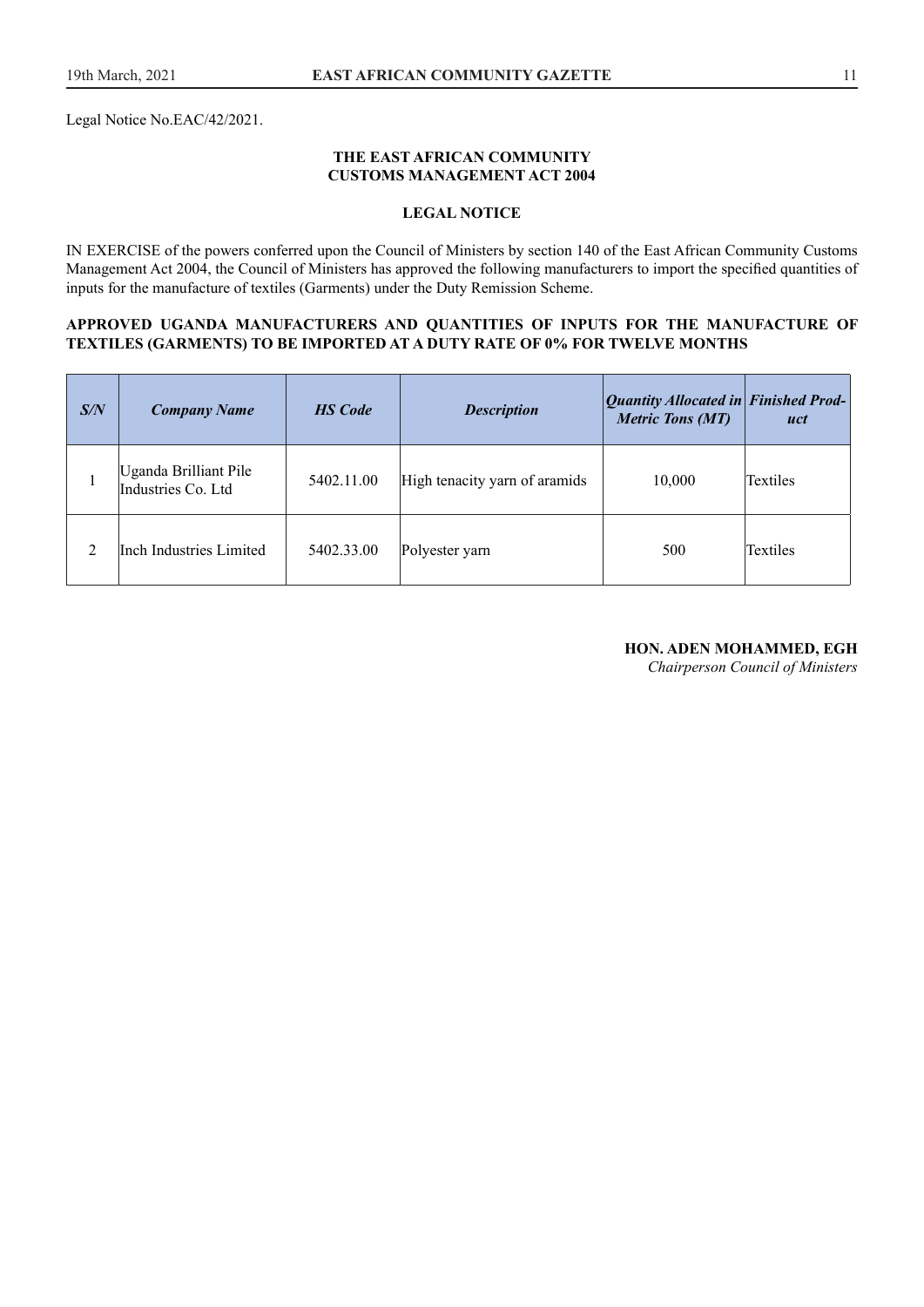#### **THE EAST AFRICAN COMMUNITY CUSTOMS MANAGEMENT ACT 2004**

## **LEGAL NOTICE**

IN EXERCISE of the powers conferred upon the Council of Ministers by Section 140 of the East African Community Customs Management Act 2004, the Council of Ministers has approved the following Manufacturer to import specifed quantities of Raw Materials used in the manufacture of Baby Diapers to be imported under the Duty Remission Scheme.

#### **APPROVED UGANDA MANUFACTURER AND QUANTITIES OF RAW MATERIALS USED FOR THE MANUFACTURE OF BABY DIAPERS TO BE IMPORTED AT DUTY RATE OF 0% FOR TWELVE MONTHS**

| S/N | <b>Company Name</b>      | <b>HS</b> Code | <b>Description</b>      | <b>Quantity Allocated in</b><br><b>Metric Tons (MT)</b> | <b>Finished</b><br><b>Product</b> |  |
|-----|--------------------------|----------------|-------------------------|---------------------------------------------------------|-----------------------------------|--|
|     |                          | 3906.90.00     | Super Absorbent Polymer | 240                                                     |                                   |  |
|     |                          | 3506.91.00     | Hot Melt Adhesive       | 70                                                      |                                   |  |
|     | Yaya Children's Products |                | 5603.11.00              | Non-woven fabric                                        | 200                               |  |
|     |                          |                | 4803.00.00              | Fluff pulp                                              | 520                               |  |
|     |                          | 5903.90.00     | Coated Non-woven fabric | 180                                                     | Diapers                           |  |
|     |                          | 5402.44.00     | Elastic waistline       | 12                                                      |                                   |  |
|     |                          | 3920.10.90     | Polyethylene Film       | 50                                                      |                                   |  |
|     |                          | 3926.90.90     | Magic hook              | 22                                                      |                                   |  |
|     |                          | 5402.44.00     | Spandex                 | 15                                                      |                                   |  |

**HON. ADEN MOHAMMED, EGH**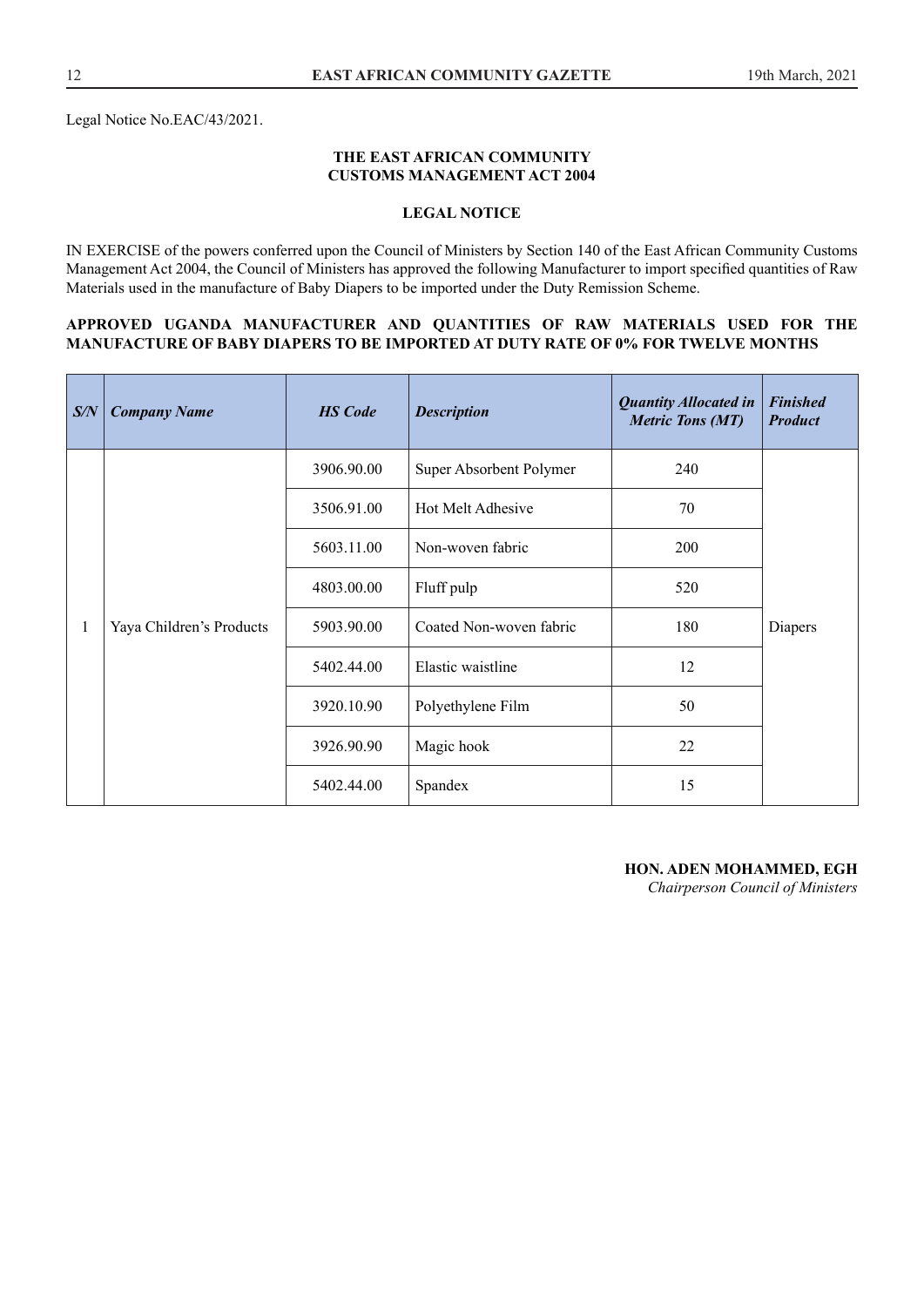Legal Notice No. EAC/44/2021.

#### **THE EAST AFRICAN COMMUNITY CUSTOMS MANAGEMENT ACT 2004**

#### **LEGAL NOTICE**

IN EXERCISE of the powers conferred upon the Council of Ministers by section 140 of the East African Community Customs Management Act 2004, the Council of Ministers has approved the following manufacturers to import the specifed quantities of Acrylic Polymer for the manufacture of Goods under the Duty Remission Scheme.

#### **APPROVED UGANDA MANUFACTURERS AND QUANTITIES OF ACRYLIC POLYMER FOR THE MANUFAC-TURE OF GOODS TO BE IMPORTED AT A DUTY RATE OF 0% UNDER DUTY REMISSION SCHEME FOR TWELVE MONTHS**

| S/N | <b>Company Name</b>          | <b>HS</b> Code | <b>Description</b>       | <b>Quantity</b><br><b>Allocated in</b><br><b>Metric Tons (MT)</b> | <b>Finished Product</b> |
|-----|------------------------------|----------------|--------------------------|-------------------------------------------------------------------|-------------------------|
|     | Regal Paints (U) Limited     | 3906.90.00     | Acrylic polymer          | 3,628.10                                                          | Paints                  |
| 2   | Global Company U Ltd         | 3906.90.00     | Acrylic polymer          | 400                                                               | Paints                  |
| 3   | <b>BPC</b> Chemicals Limited | 3906.90.00     | Styrene acrylic emulsion | 60                                                                | Paints                  |

## **HON. ADEN MOHAMMED, EGH**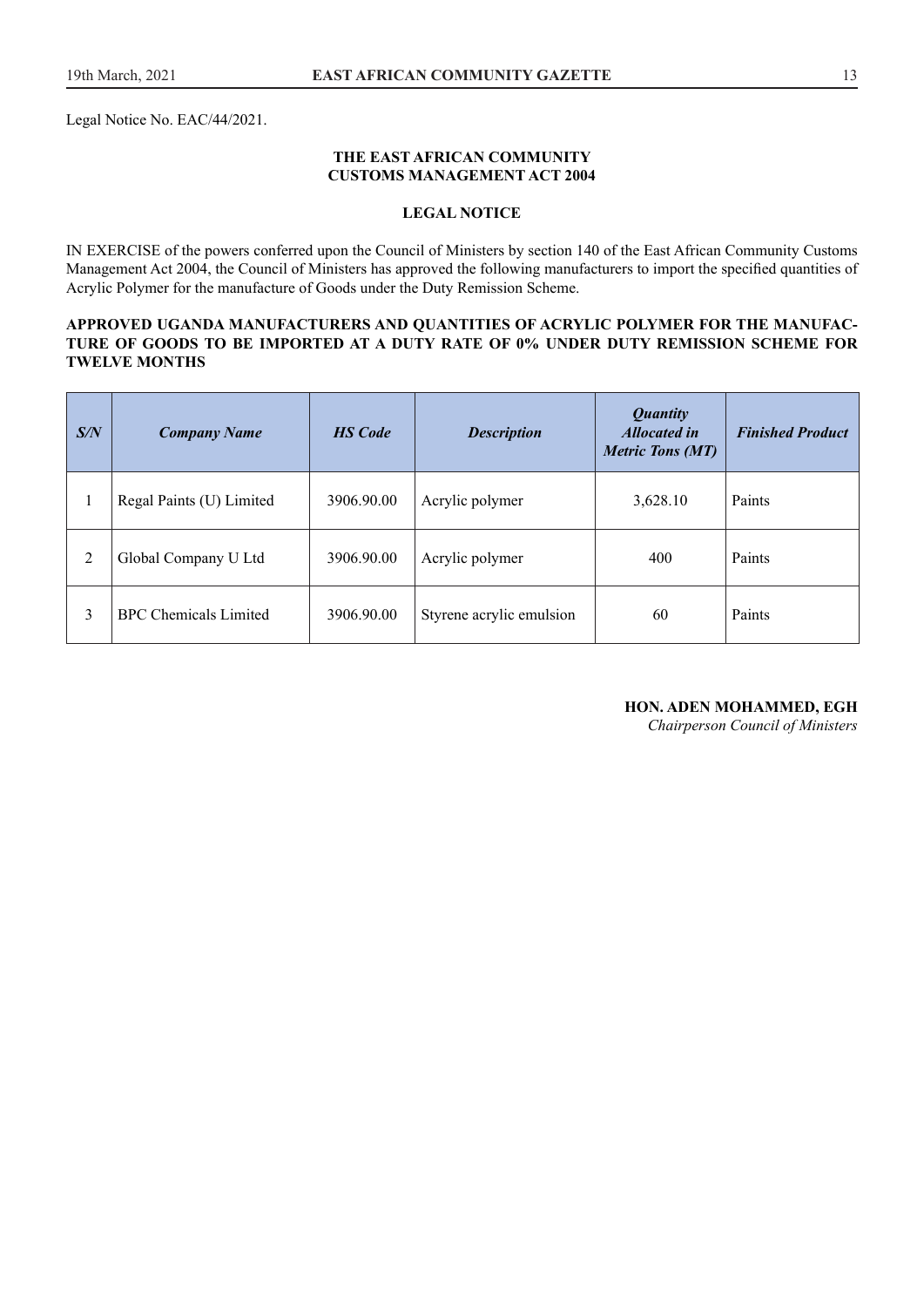Legal Notice No.EAC/45/2021.

#### **THE EAST AFRICAN COMMUNITY CUSTOMS MANAGEMENT ACT 2004**

## **LEGAL NOTICE**

IN EXERCISE of the powers conferred upon the Council of Ministers by section 140 of the East African Community Customs Management Act 2004, the Council of Ministers has approved the following Manufacturers to import specifed quantities of raw materials for the manufacture of Retreaded Tyres under the Duty Remission Scheme.

#### **APPROVED UGANDA MANUFACTURERS AND QUANTITIES OF RAW MATERIALS FOR THE MANUFACTURE OF RETREADED TYRES TO BE IMPORTED AT A DUTY RATE OF 0% FOR TWELVE MONTHS**

| S/N | <b>Company Name</b>         | <b>HS</b> Code | <b>Description</b>            | <b>Quantity Allocated</b><br>in Metric Tons<br>(MT) | <b>Finished Product</b> |
|-----|-----------------------------|----------------|-------------------------------|-----------------------------------------------------|-------------------------|
|     | Mandela Auto Spares Limited | 4012.90.10     | Treads for cold<br>retreading | 400                                                 | Re-treaded Tyres        |
|     | Rubberon (U) Limited        | 4012.90.10     | Treads for cold<br>retreading | 150                                                 | Re-treaded Tyres        |

#### **HON. ADEN MOHAMMED, EGH**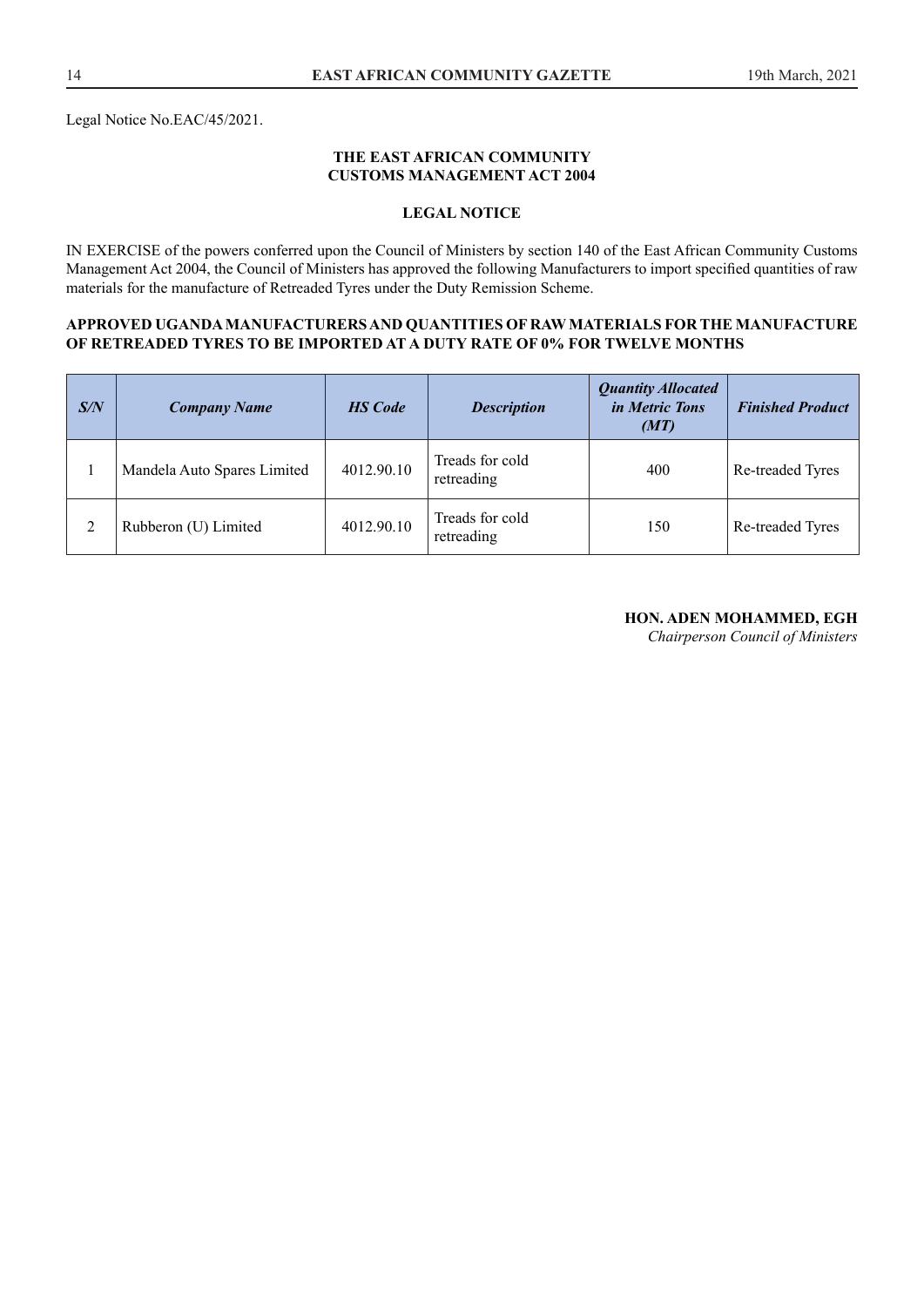Legal Notice No.EAC/46/2021.

#### **THE EAST AFRICAN COMMUNITY CUSTOMS MANAGEMENT ACT 2004**

## **LEGAL NOTICE**

IN EXERCISE of the powers conferred upon the Council of Ministers by section 140 of the East African Community Customs Management Act 2004, the Council of Ministers has approved the following manufacturers to import the specifed quantities of inputs for the manufacture of Footwear under the Duty Remission Scheme.

#### **APPROVED UGANDA MANUFACTURERS AND QUANTITIES OF INPUTS FOR THE MANUFACTURE OF FOOTWEAR TO BE IMPORTED AT THE SPECIFIED DUTY RATE OF UP TO 30TH JUNE, 2021**

| S/N            | <b>Company Name</b>     | <b>HS</b> Code | <b>Description</b>                                                       | <b>Quantity Allocated in</b><br><b>Metric Tons (MT)</b> | <b>Finished</b><br><b>Product</b> | <b>Duty Remis-</b><br>sion |
|----------------|-------------------------|----------------|--------------------------------------------------------------------------|---------------------------------------------------------|-----------------------------------|----------------------------|
|                |                         | 6406.10.00     | Shoe uppers                                                              | 500,000 PCS                                             |                                   | $0\%$                      |
|                | Elizabeth Queen         | 6406.20.00     | Outer soles                                                              | 500,000 PCS                                             |                                   | $0\%$                      |
| 1              | Shoes Investment<br>Ltd | 6406.90.00     | Middle part                                                              | 500,000 PCS                                             | Footwear                          | $0\%$                      |
|                |                         | 3505.20.00     | Glues based on starches or on<br>dextrines or other modified<br>starches | 200,000 PCS                                             |                                   | 10%                        |
|                |                         | 6406.10.00     | Shoe uppers                                                              | 20 MT                                                   |                                   | $0\%$                      |
|                |                         | 6406.10.00     | Shoe insole boards                                                       | 20 MT                                                   |                                   | $0\%$                      |
| $\overline{2}$ | Shoe Ware House         | 6406.10.00     | Shoe toe puffs                                                           | 20 MT                                                   | Footwear                          | $0\%$                      |
|                | Limited                 | 6406.10.00     | Shoe shanks                                                              | 20 MT                                                   |                                   | 0%                         |
|                |                         | 6406.10.00     | Shoe lining material                                                     | 20 MT                                                   |                                   | $0\%$                      |
|                |                         | 6406.10.00     | Shoe inner counter materials                                             | 20 MT                                                   |                                   | $0\%$                      |
|                |                         | 3402.90.00     | Eva clean mould liquid                                                   | 200 DRUMS                                               |                                   | 10%                        |
|                |                         | 5401.10.00     | Sewing machine threads<br>30 MT                                          |                                                         |                                   | 10%                        |
|                |                         | 3506.99.00     | Shoe adhesives                                                           | 100 MT                                                  |                                   | 10%                        |
|                |                         | 6406.90.00     | Outer soles materials                                                    | 100 MT                                                  |                                   | $0\%$                      |
|                |                         | 8308.90.00     | Shoe ornament                                                            | 100 MT                                                  |                                   | $0\%$                      |
|                | Landy Industries        | 6406.10.00     | Slipper upper strap and sole                                             | <b>30 MILLION PAIRS</b>                                 |                                   | $0\%$                      |
| $\overline{3}$ | Limited                 | 6406.10.00     | Shoe uppers                                                              | <b>50 MILLION PAIRS</b>                                 | Footwear                          | $0\%$                      |
|                |                         | 6406.90.00     | Shoe pads                                                                | <b>30 MILLION PAIRS</b>                                 |                                   | $0\%$                      |
|                |                         | 3909.50.00     | Pu resins for shoe                                                       | 3,000 MT                                                |                                   | $0\%$                      |
|                |                         | 6406.90.00     | Shoe pad materials                                                       | <b>30 MILLION PAIRS</b>                                 |                                   | $0\%$                      |
|                |                         | 6406.90.00     | Shoes lining                                                             | <b>30 MILLION PAIRS</b>                                 |                                   | $0\%$                      |
|                |                         | 3920.10.10     | Unprinted thermal printing<br>films                                      | 50 MT                                                   |                                   | $0\%$                      |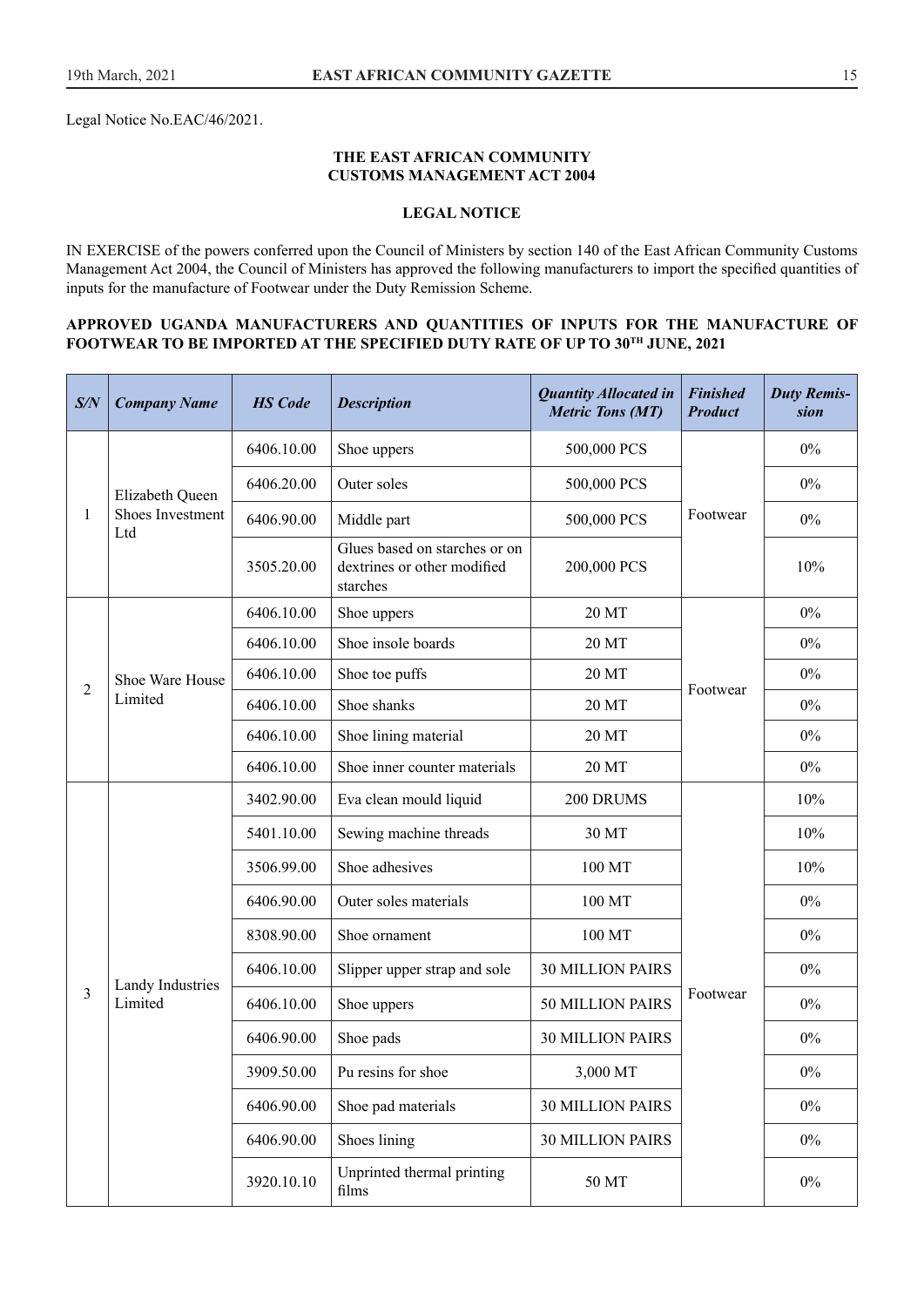| S/N               | <b>Company Name</b> | <b>HS</b> Code | <b>Description</b> | <b>Quantity Allocated in</b><br><b>Metric Tons (MT)</b> | <b>Finished</b><br><b>Product</b> | <b>Duty Remis-</b><br>sion |
|-------------------|---------------------|----------------|--------------------|---------------------------------------------------------|-----------------------------------|----------------------------|
| 4<br>George Batte | 6406.20.00          | <b>Soles</b>   | 9.189 MT           |                                                         | 0%                                |                            |
|                   |                     | 6406.10.00     | <b>Straps</b>      | 1.445 MT                                                | Footwear                          | 0%                         |

**The sale of the above fnished products shall be subject to the following condition:**

**In the event that such goods are sold in the Republic of Kenya, such goods shall attract duties, levies and other charges provided in the EAC Common External Tariff.** 

**HON. ADEN MOHAMMED, EGH**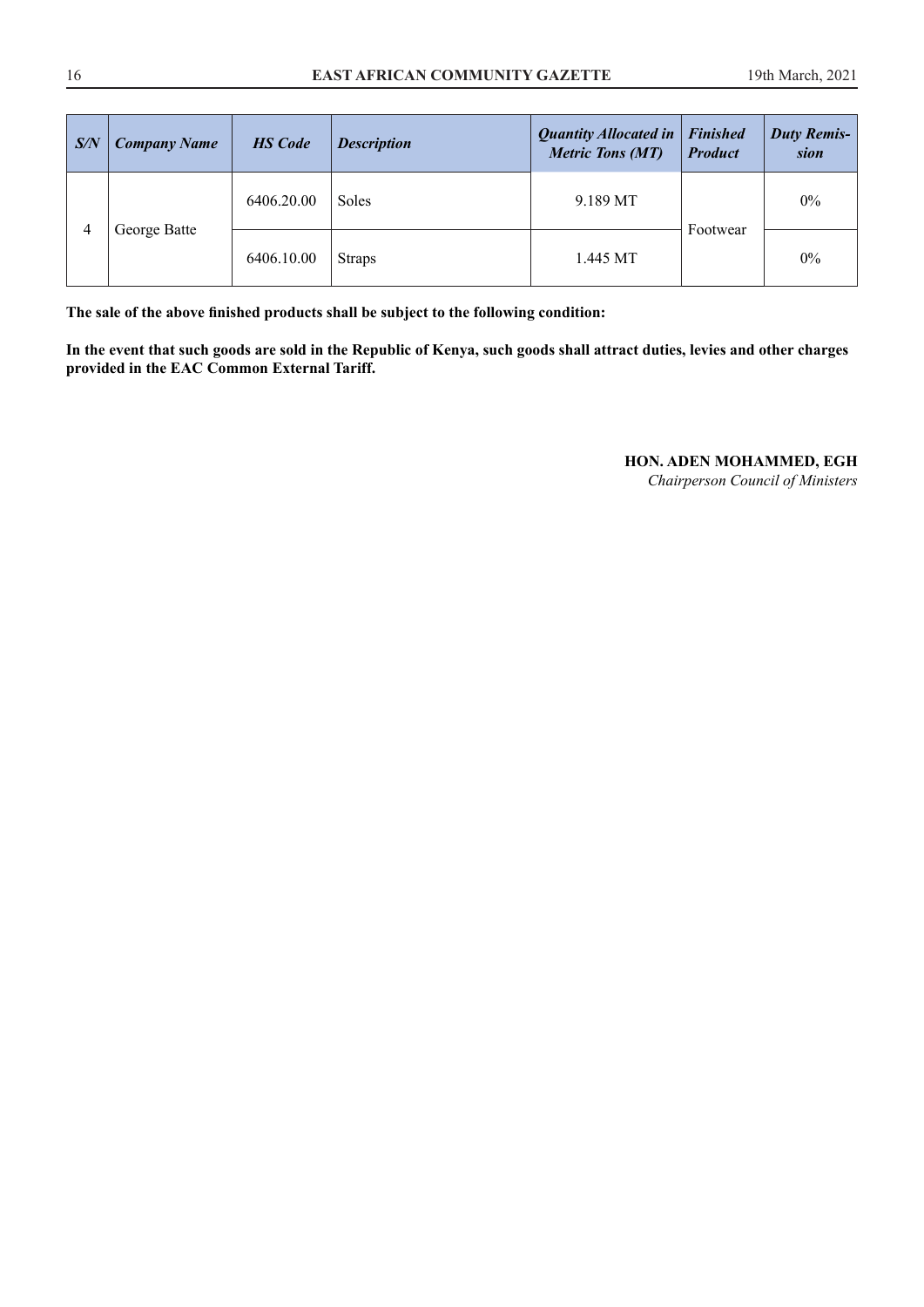Legal Notice No.EAC/47/2021.

#### **THE EAST AFRICAN COMMUNITY CUSTOMS MANAGEMENT ACT 2004**

## **LEGAL NOTICE**

IN EXERCISE of the powers conferred upon the Council of Ministers by section 140 of the East African Community Customs Management Act 2004, the Council of Ministers has approved the following manufacturer to import the specifed quantities of inputs for the manufacture of deep cycle batteries under the Duty Remission Scheme.

#### **APPROVED UGANDA MANUFACTURER AND QUANTITIES OF INPUTS FOR THE MANUFACTURE OF DEEP CYCLE BATTERIES TO BE IMPORTED AT A DUTY RATE OF 0% FOR TWELVE MONTHS**

| S/N          | <b>Company Name</b>               | <b>HS</b> Code | <b>Description</b>                | <b>Quantity</b><br><b>Allocated</b> | <b>Finished</b><br><b>Product</b> |
|--------------|-----------------------------------|----------------|-----------------------------------|-------------------------------------|-----------------------------------|
|              |                                   | 8504.40.00     | DC-DC Converter                   | 100                                 |                                   |
|              |                                   | 8536.49.00     | Solid state relay                 | 100                                 |                                   |
|              |                                   | 7506.10.00     | Nickel strips                     | 100                                 |                                   |
|              |                                   | 8542.31.00     | <b>Battery Management Systems</b> | 100                                 |                                   |
|              |                                   | 8507.60.00     | Lithium -ion                      | 100                                 |                                   |
| $\mathbf{1}$ | Bodawerk International<br>Limited | 3923.29.00     | Plastic casings                   | 100                                 | Deep cycle<br>batteries           |
|              |                                   | 8517.69.00     | Digital Display                   | 100                                 |                                   |
|              |                                   | 8536.70.00     | Terminal connectors               | 100                                 |                                   |
|              |                                   | 8504.40.00     | AC to DC/ DC to AC Converter      | 100                                 |                                   |
|              |                                   | 8547.90.00     | Rubber Damper                     | 100                                 |                                   |
|              |                                   | 2804.69.00     | <b>Silicon Sealant</b>            | 100                                 |                                   |

# **HON. ADEN MOHAMMED, EGH**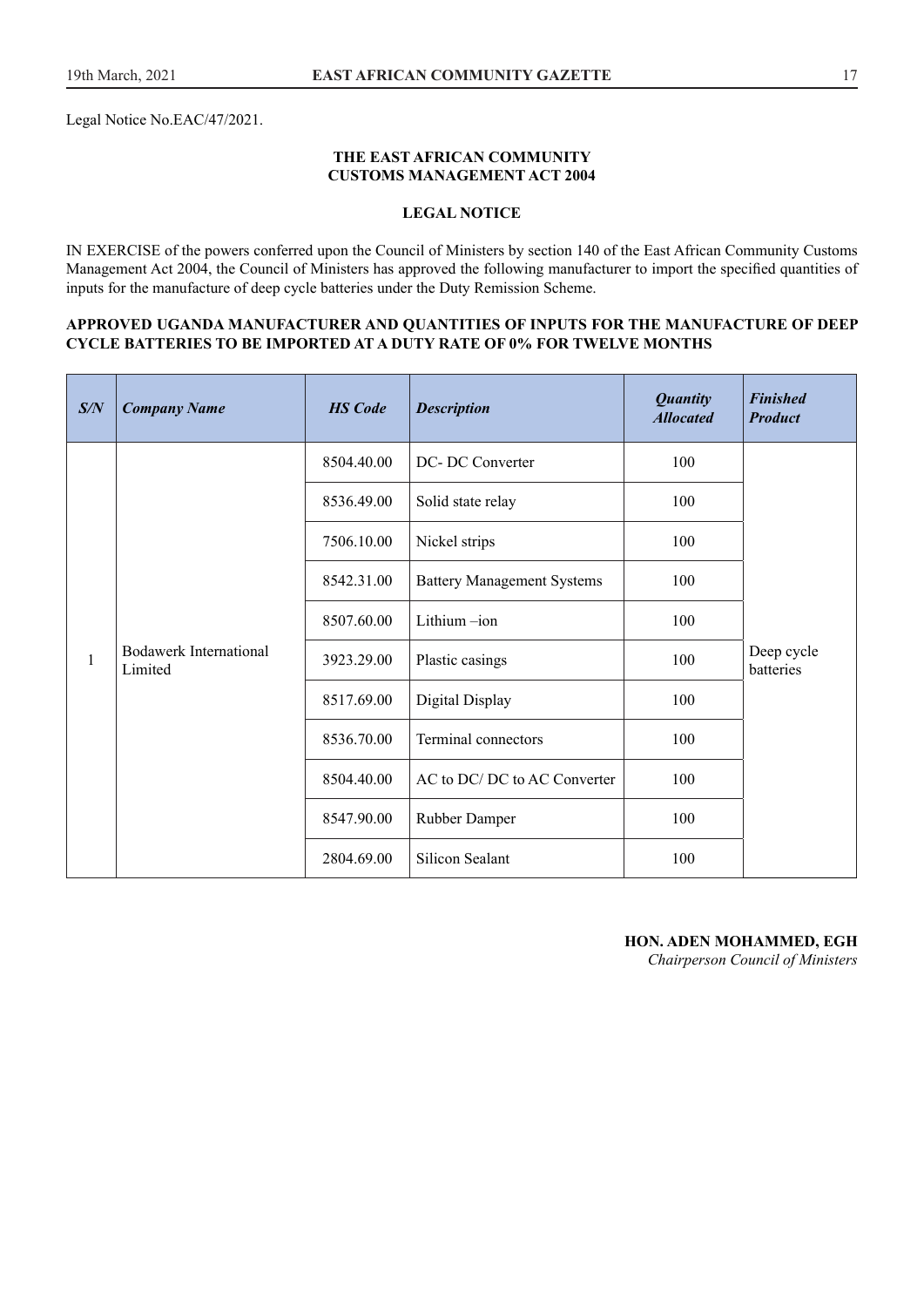#### **THE EAST AFRICAN COMMUNITY CUSTOMS MANAGEMENT ACT 2004**

#### **LEGAL NOTICE**

IN EXERCISE of the powers conferred upon the Council of Ministers by section 140 of the East African Community Customs Management Act 2004, the Council of Ministers has approved the following manufacturer to import the specifed quantities of inputs and raw materials for the manufacture of tooth brushes under the Duty Remission Scheme.

#### **APPROVED UGANDA MANUFACTURER AND QUANTITIES OF INPUTS AND RAW MATERIALS FOR THE MANUFACTURE OF TOOTH BRUSHES TO BE IMPORTED AT A DUTY RATE OF 0% UP TO 30TH JUNE, 2021**

| S/N | <b>Company Name</b>  | Tariff No  | <b>Description</b>                  | <b>Quantity Allocated</b><br><i>in Metric Tons</i><br>(MT) | <b>Finished Product</b> |  |
|-----|----------------------|------------|-------------------------------------|------------------------------------------------------------|-------------------------|--|
|     |                      | 4804.39.00 | Paper board                         | 5                                                          |                         |  |
|     |                      |            | 3921.19.90                          | Toothbrush PVC forming sheet                               | 1.5                     |  |
|     |                      | 5404.19.00 | Toothbrush Monofilament bristle     | 30                                                         |                         |  |
|     | Leeko Uganda Limited | 7605.21.00 | Metal wire 0.3 mm making toothbrush | 8                                                          | Toothbrushes            |  |
|     |                      | 3920.10.90 | Printed laminated sheet             | 40                                                         |                         |  |
|     |                      | 3921.19.90 | PVC film in roll form               | 20                                                         |                         |  |

**The sale of the above fnished products shall be subject to the following condition:** 

**In the event that such goods are sold in the Customs Territory (EAC), such goods shall attract duties, levies and other charges provided in the EAC Common External Tariff.**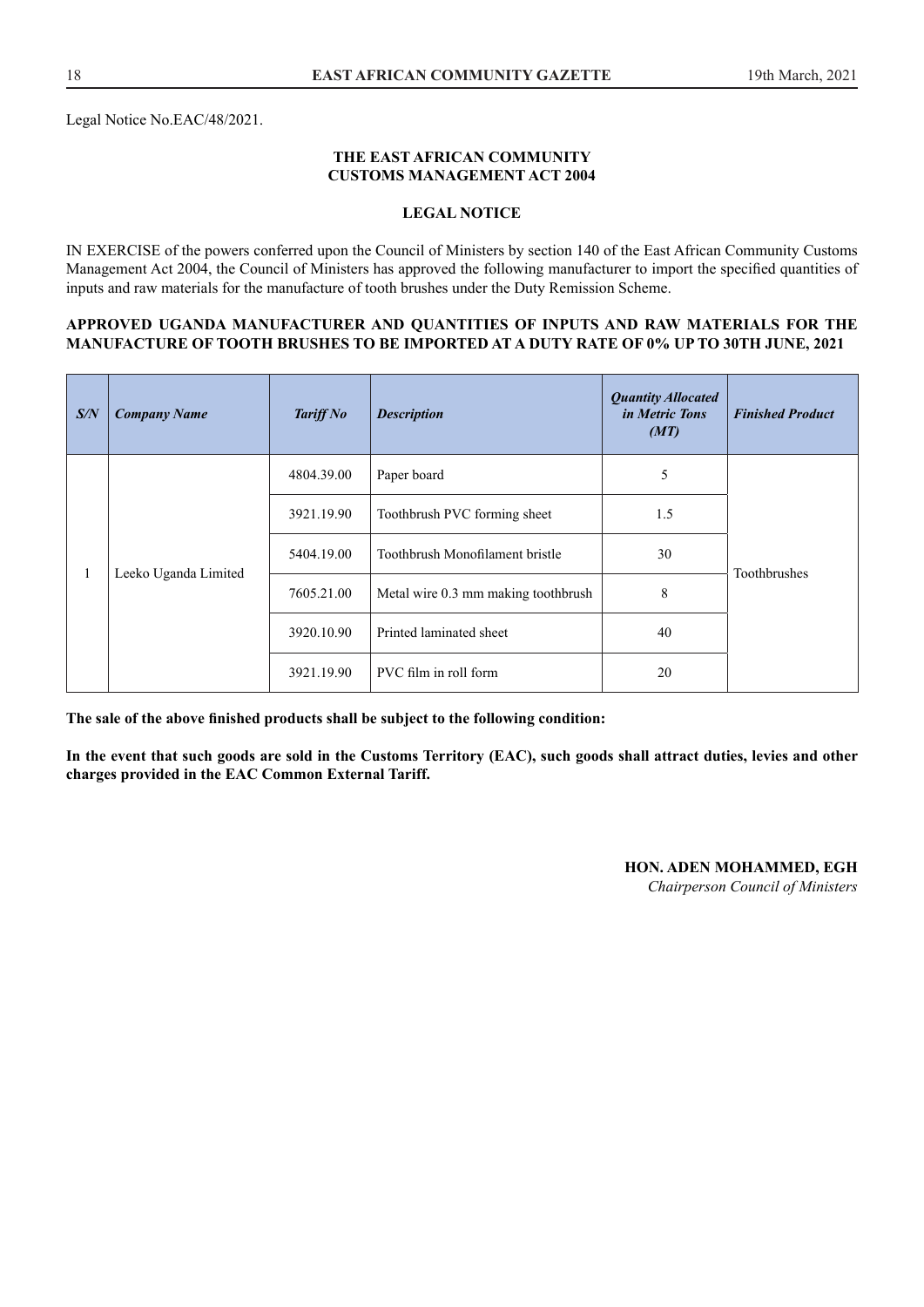Legal Notice No.EAC/49/2021.

#### **THE EAST AFRICAN COMMUNITY CUSTOMS MANAGEMENT ACT 2004**

#### **LEGAL NOTICE**

IN EXERCISE of the powers conferred upon the Council of Ministers by section 140 of the East African Community Customs Management Act 2004, the Council of Ministers has approved the following manufacturer to import the specifed quantities of inputs and raw materials for the manufacture of Mobile Phones under the Duty Remission Scheme.

#### **APPROVED UGANDA MANUFACTURER AND QUANTITIES OF INPUTS AND RAW MATERIALS FOR THE MANUFACTURE OF MOBILE PHONES TO BE IMPORTED AT A DUTY RATE OF 0% UP TO 30TH JUNE, 2021**

| S/N          | <b>Company Name</b>     | <b>HS</b> Code | <b>Description</b> | <b>Quantity Allocated</b> | <b>Finished</b><br><b>Product</b> |
|--------------|-------------------------|----------------|--------------------|---------------------------|-----------------------------------|
|              |                         | 8539.29.00     | Indicator lights   | 20,000 PCS                |                                   |
|              |                         | 8544.20.00     | Power cords        | 20,000 PCS                |                                   |
|              |                         | 8414.59.00     | Fans               | 20,000 SETS               |                                   |
|              |                         | 3926.90.90     | Wire fixer         | 20,000 PCS                |                                   |
|              |                         | 4911.99.90     | Manual             | 20,000 PCS                |                                   |
|              |                         | 6305.39.00     | Manual bag         | 20,000 PCS                |                                   |
|              |                         | 7020.00.99     | Glass              | 40,000 PCS                |                                   |
|              |                         | 8301.70.00     | Key                | 20,000 PCS                |                                   |
|              |                         | 4911.99.90     | Warranty card      | 20,000 PCS                |                                   |
| $\mathbf{1}$ | L.G Investments Limited | 3919.90.90     | Sticker            | 20,000 PCS                | Mobile Phones                     |
|              |                         | 3923.29.00     | Film bag           | 20,000 PCS                |                                   |
|              |                         | 3919.90.90     | Carton sticker     | 20,000 PCS                |                                   |
|              |                         | 3919.90.90     | Barcode sticker    | 20,000 PCS                |                                   |
|              |                         | 3926.90.90     | Packing belt       | 320,000 MTRS              |                                   |
|              |                         | 3919.90.90     | Yellow tape        | 600,000 MTRS              |                                   |
|              |                         | 3919.90.90     | Transparent tape   | 200,000 MTRS              |                                   |
|              |                         | 3919.90.90     | Blue tape          | 42,000 MTRS               |                                   |
|              |                         | 3919.90.90     | Film tape          | 80,000 MTRS               |                                   |
|              |                         | 4819.10.00     | Carton boxes       | 20,000 PCS                |                                   |
|              |                         | 3926.90.90     | <b>Bubble Bag</b>  | 80,000 MTRS               |                                   |

**The sale of the above fnished products shall be subject to the following condition:** 

**In the event that such goods are sold in the United Republic of Tanzania and the Republic of Burundi, such goods shall attract duties, levies and other charges provided in the EAC Common External Tariff.**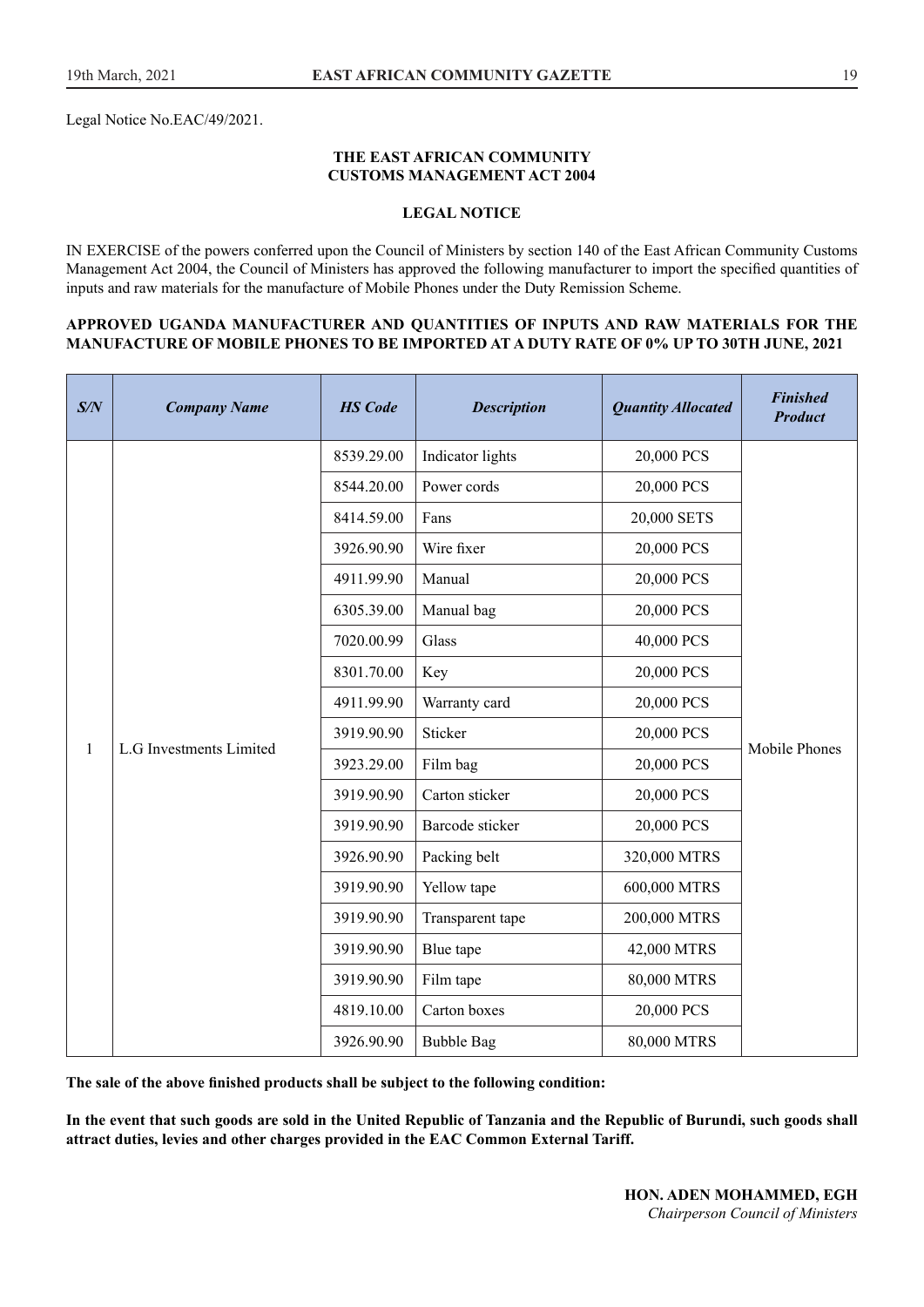#### **THE EAST AFRICAN COMMUNITY CUSTOMS MANAGEMENT ACT 2004**

#### **LEGAL NOTICE**

IN EXERCISE of the powers conferred upon the Council of Ministers by section 140 of the East African Community Customs Management Act 2004, the Council of Ministers has approved the following manufacturers to import the specifed quantities of inputs and raw materials for the manufacture of mattresses under the Duty Remission Scheme.

#### **APPROVED UGANDA MANUFACTURERS AND QUANTITIES OF INPUTS AND RAW MATERIALS FOR THE MANUFACTURE OF MATTRESSES TO BE IMPORTED AT A DUTY RATE OF 10% UP TO 30TH JUNE, 2021**

| S/N            | <b>Company Name</b>  | <b>HS</b> Code | <b>Description</b>                                                                   | <b>Quantity</b><br><b>Allocated</b> | <b>Finished</b><br><b>Product</b> |
|----------------|----------------------|----------------|--------------------------------------------------------------------------------------|-------------------------------------|-----------------------------------|
|                |                      | 5408.33.00     | Jacquard material for making<br>spring mattresses                                    | 3.34 MT                             |                                   |
| 1              | Master Foam          | 5513.49.00     | Other woven fabrics of polyester<br>synthetic staple fibres for making<br>mattresses | 242MT                               | Mattresses                        |
| 2              | Comfoam (U) Limited  | 5513.49.00     | 8,000,000 SQM<br>Poly cotton mattresses covers                                       |                                     | Mattresses                        |
| 3              | Grace Foam U Limited | 5408.33.00     | Jacquard material                                                                    | 6,000,000 SQM                       | Mattresses                        |
|                |                      | 5513.49.00     | Poly cotton mattress covers                                                          | 6,000,000 SQM                       |                                   |
| $\overline{4}$ |                      | 5513.49.00     | Poly cotton printed fabrics for<br>making mattress covers                            | 160 MT                              |                                   |
|                | Mbale Foam Limited   | 5408.33.00     | Jacquard material                                                                    | 140 MT                              | Mattresses                        |

**The sale of the above fnished products shall be subject to the following condition:** 

**In the event that such goods are sold in the Customs Territory (EAC), such goods shall attract duties, levies and other charges provided in the EAC Common External Tariff.**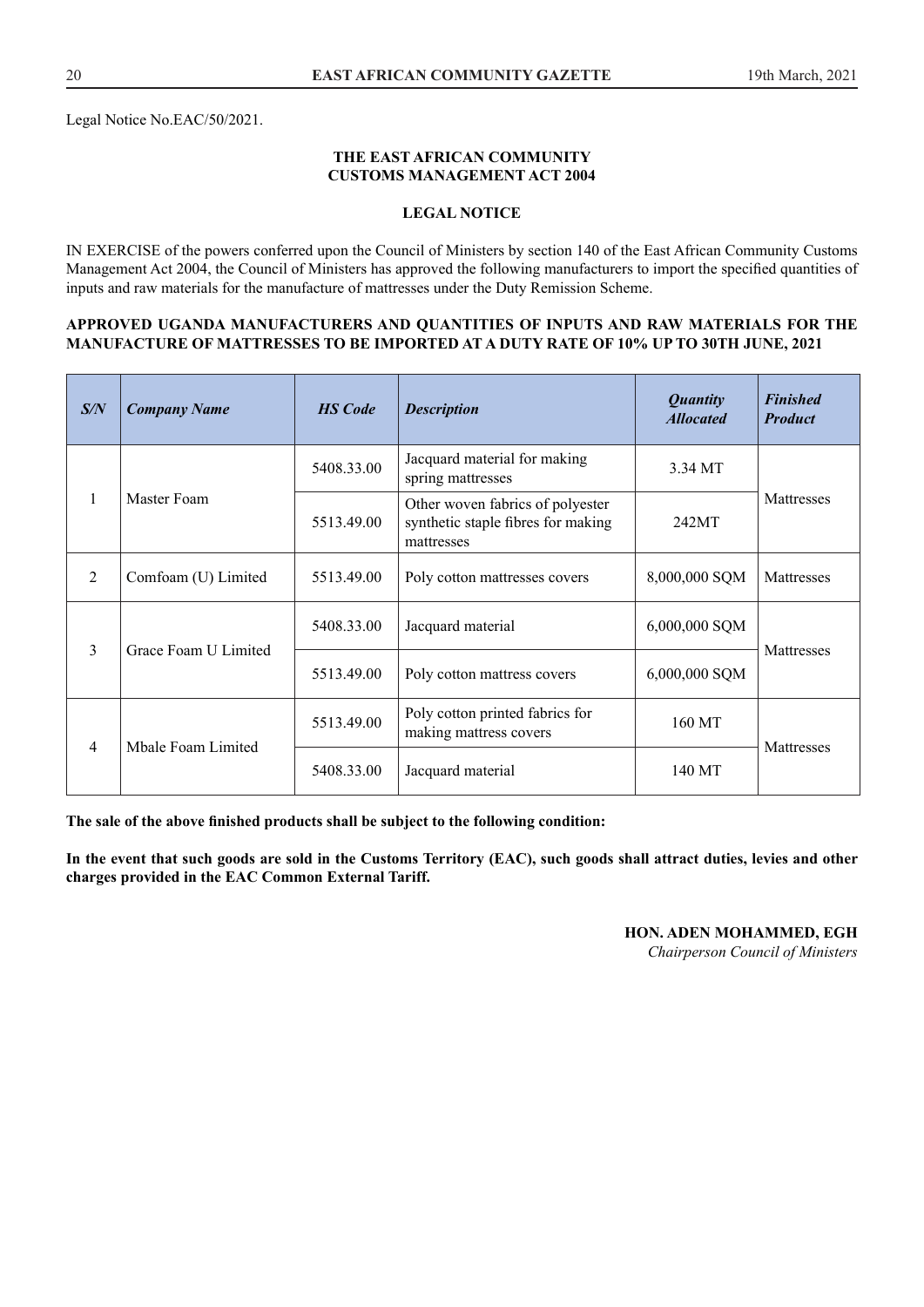Legal Notice No.EAC/51/2021.

#### **THE EAST AFRICAN COMMUNITY CUSTOMS MANAGEMENT ACT 2004**

#### **LEGAL NOTICE**

IN EXERCISE of the powers conferred upon the Council of Ministers by section 140 of the East African Community Customs Management Act 2004, the Council of Ministers has approved the following manufacturer to import the specifed quantities of Umbrella heads for roofng nails under the Duty Remission Scheme.

#### **APPROVED UGANDA MANUFACTURER AND QUANTITIES OF UMBRELLA HEADS FOR ROOFING NAILS TO BE IMPORTED AT A DUTY RATE OF 10% UP TO 30TH JUNE, 2021**

| S/N | Company Name                  | <b>HS</b> Code | <b>Description</b>                  | <b>Quantity Allocated in</b><br><b>Metric Tons (MT)</b> | <b>Finished Product</b> |
|-----|-------------------------------|----------------|-------------------------------------|---------------------------------------------------------|-------------------------|
|     | Newtech Industries<br>Limited | 7326.90.90     | Umbrella heads for<br>roofing nails | 800                                                     | Roofing nails           |

**The sale of the above fnished products shall be subject to the following condition:** 

**In the event that such goods are sold in the Customs Territory (EAC), such goods shall attract duties, levies and other charges provided in the EAC Common External Tariff.**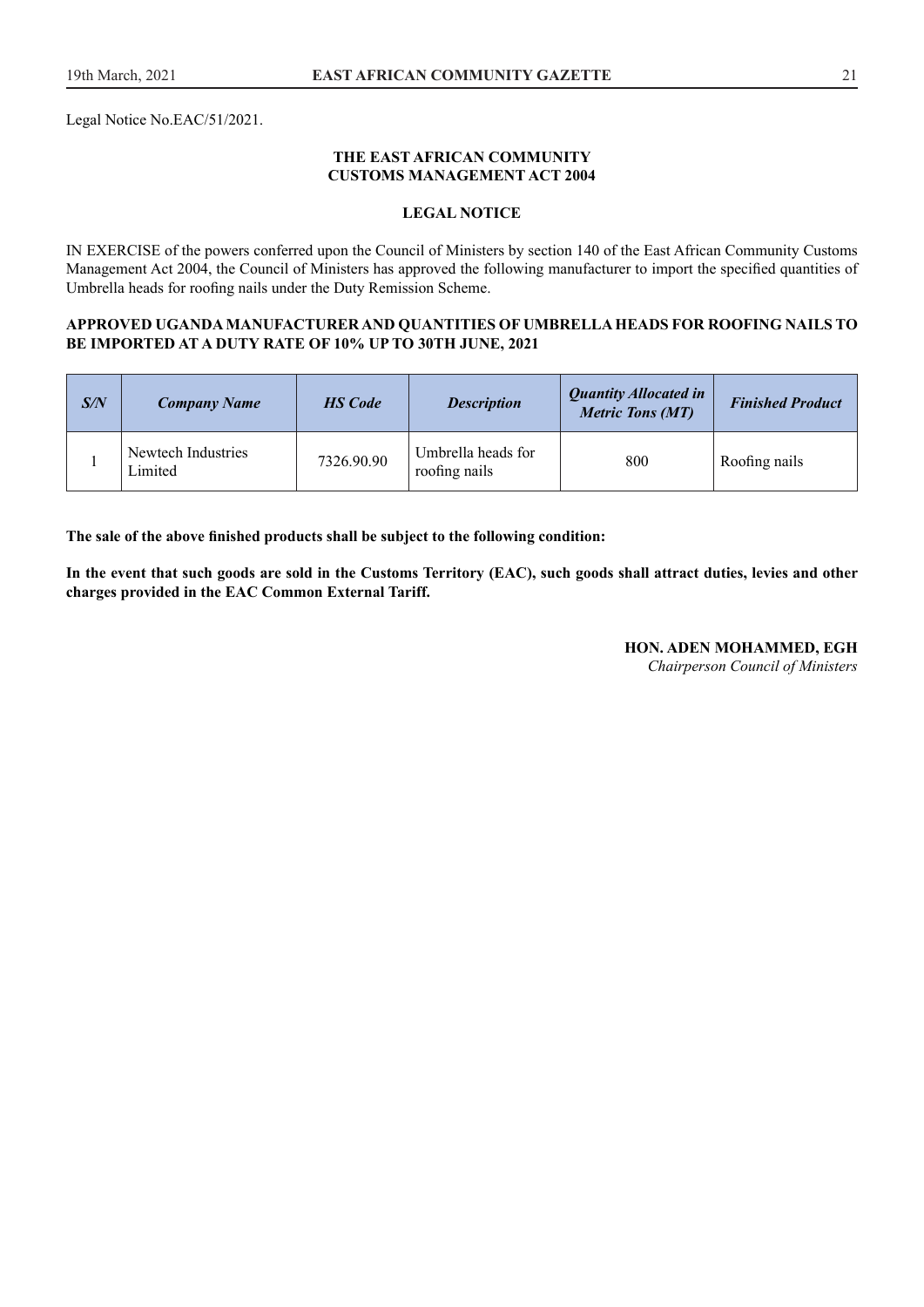Legal Notice No.EAC/52/2021.

#### **THE EAST AFRICAN COMMUNITY CUSTOMS MANAGEMENT ACT 2004**

#### **LEGAL NOTICE**

IN EXERCISE of the powers conferred upon the Council of Ministers by section 140 of the East African Community Customs Management Act 2004, the Council of Ministers has approved the following manufacturer to import the specifed quantities of Raw washed salt for the manufacture of Salt under the Duty Remission Scheme.

#### **APPROVED UGANDA MANUFACTURER AND QUANTITIES OF RAW WASHED SALT FOR THE MANUFACTURE OF SALT TO BE IMPORTED AT A DUTY RATE OF 10% UP TO 30TH JUNE, 2021**

| S/N | <b>Company Name</b>               | <b>HS</b> Code | <b>Description</b> | <b>Quantity Allocated</b><br>in Metric Tons (MT) | <b>Finished Product</b> |
|-----|-----------------------------------|----------------|--------------------|--------------------------------------------------|-------------------------|
|     | Rukman International Lim-<br>ited | 2501.00.00     | Raw washed salt    | 15,000                                           | Processed Salt          |

**The sale of the above fnished products shall be subject to the following condition:** 

**In the event that such goods are sold in the Customs Territory (EAC), such goods shall attract duties, levies and other charges provided in the EAC Common External Tariff.** 

**HON. ADEN MOHAMMED, EGH**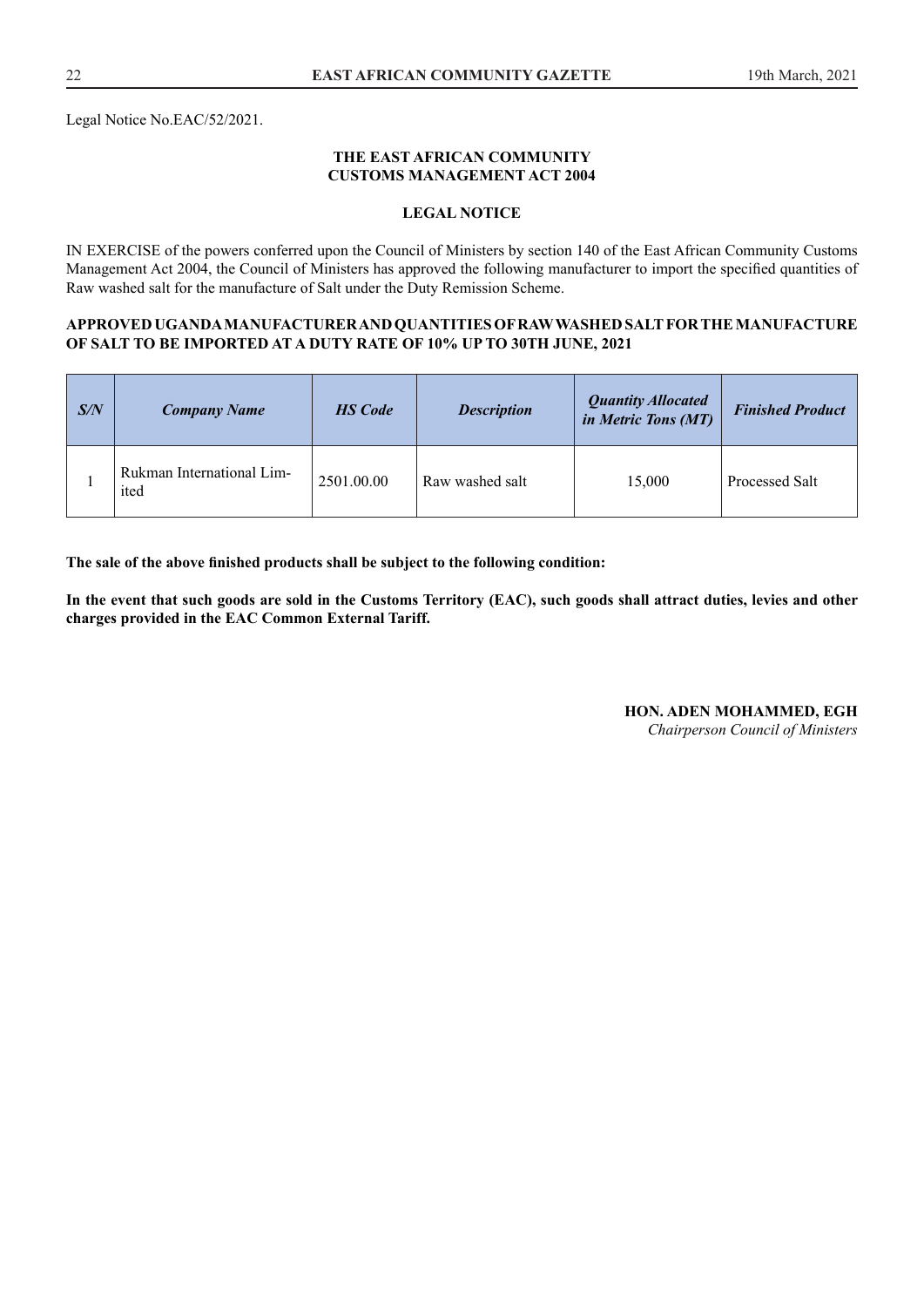Legal Notice No.EAC/53/2021.

#### **THE EAST AFRICAN COMMUNITY CUSTOMS MANAGEMENT ACT 2004**

#### **LEGAL NOTICE**

IN EXERCISE of the powers conferred upon the Council of Ministers by section 140 of the East African Community Customs Management Act 2004, the Council of Ministers has approved the following manufacturer to import the specifed quantities of inputs and raw materials for the manufacture of Energy Saving Stoves under the Duty Remission Scheme.

#### **APPROVED UGANDA MANUFACTURER AND QUANTITIES OF INPUTS AND RAW MATERIALS FOR THE MANUFACTURE OF ENERGY SAVING STOVES TO BE IMPORTED AT A DUTY RATE OF 0% UP TO 30TH JUNE, 2021**

| S/N | <b>Company Name</b> | <b>HS</b> Code | <b>Description</b>      | <b>Quantity Allocated</b> | <b>Finished Product</b> |
|-----|---------------------|----------------|-------------------------|---------------------------|-------------------------|
|     | Eco Group Limited   | 7210.61.00     | <b>Galvanized Sheet</b> | 1 Roll                    |                         |
|     |                     | 7318.23.00     | Reverts                 | 100,000 PCS               | Energy saving stoves    |

**The sale of the above fnished products shall be subject to the following condition:** 

**In the event that such goods are sold in the United Republic of Tanzania, the Republic of Rwanda and the Republic of Burundi, such goods shall attract duties, levies and other charges provided in the EAC Common External Tariff.**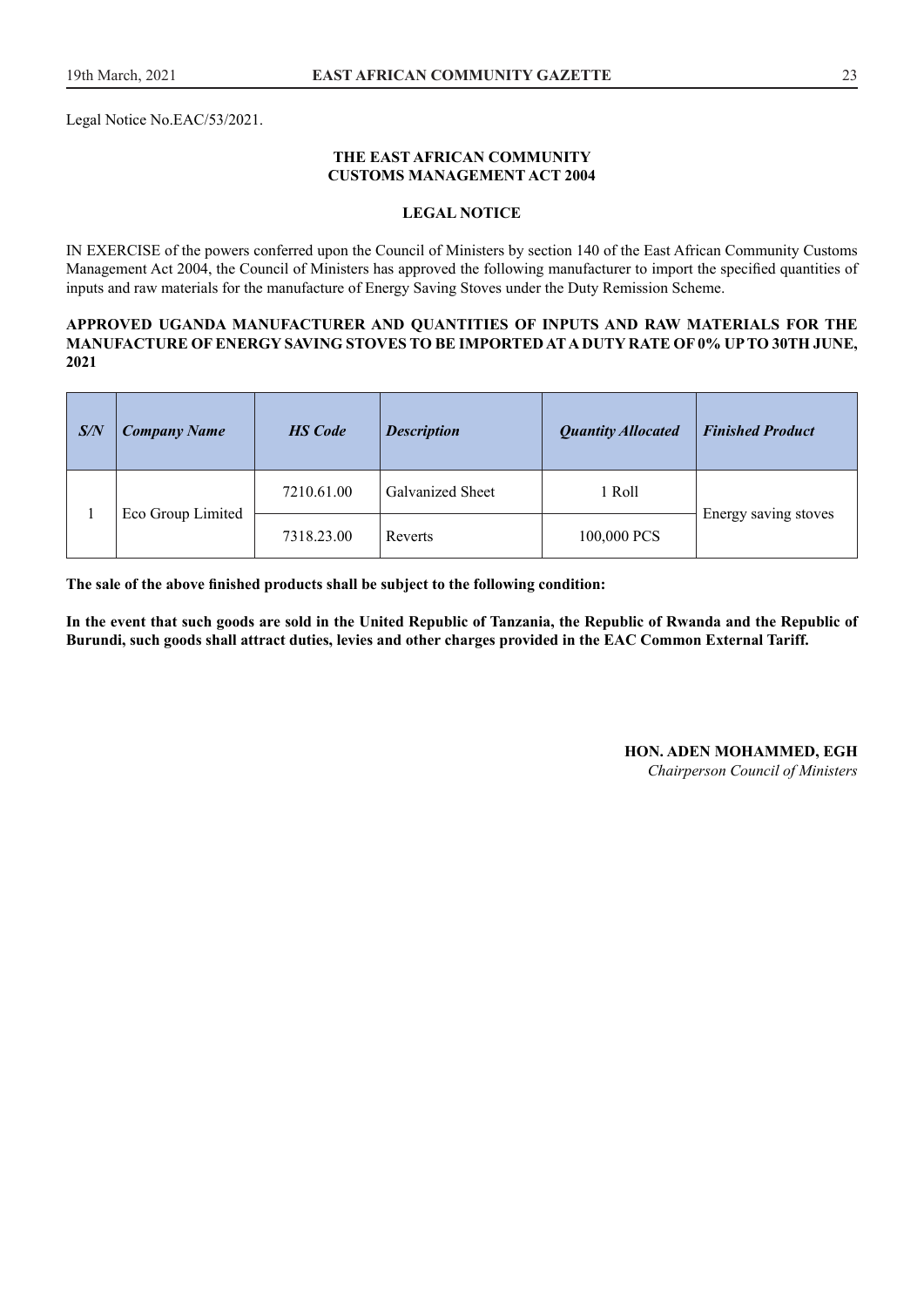Legal Notice No.EAC/54/2021.

#### **THE EAST AFRICAN COMMUNITY CUSTOMS MANAGEMENT ACT 2004**

#### **LEGAL NOTICE**

IN EXERCISE of the powers conferred upon the Council of Ministers by section 140 of the East African Community Customs Management Act 2004, the Council of Ministers has approved the following manufacturer to import the specifed quantities of inputs and raw materials for the manufacture of Fans under the Duty Remission Scheme.

#### **APPROVED UGANDA MANUFACTURER AND QUANTITIES OF INPUTS AND RAW MATERIALS FOR THE MANUFACTURE OF FANS TO BE IMPORTED AT A DUTY RATE OF 10% UP TO 30TH JUNE, 2021**

| S/N | <b>Company Name</b>            | <b>HS</b> Code | <b>Description</b> | <b>Quantity Allocated</b><br><i>in Pieces</i> | <b>Finished</b><br><b>Product</b> |
|-----|--------------------------------|----------------|--------------------|-----------------------------------------------|-----------------------------------|
|     | Saachi Manufacturers U Limited | 8414.51.00     | Unassembled fans   | 50,000                                        | Wall fans                         |

**The sale of the above fnished products shall be subject to the following condition:** 

**In the event that such goods are sold in the Customs Territory (EAC), such goods shall attract duties, levies and other charges provided in the EAC Common External Tariff.**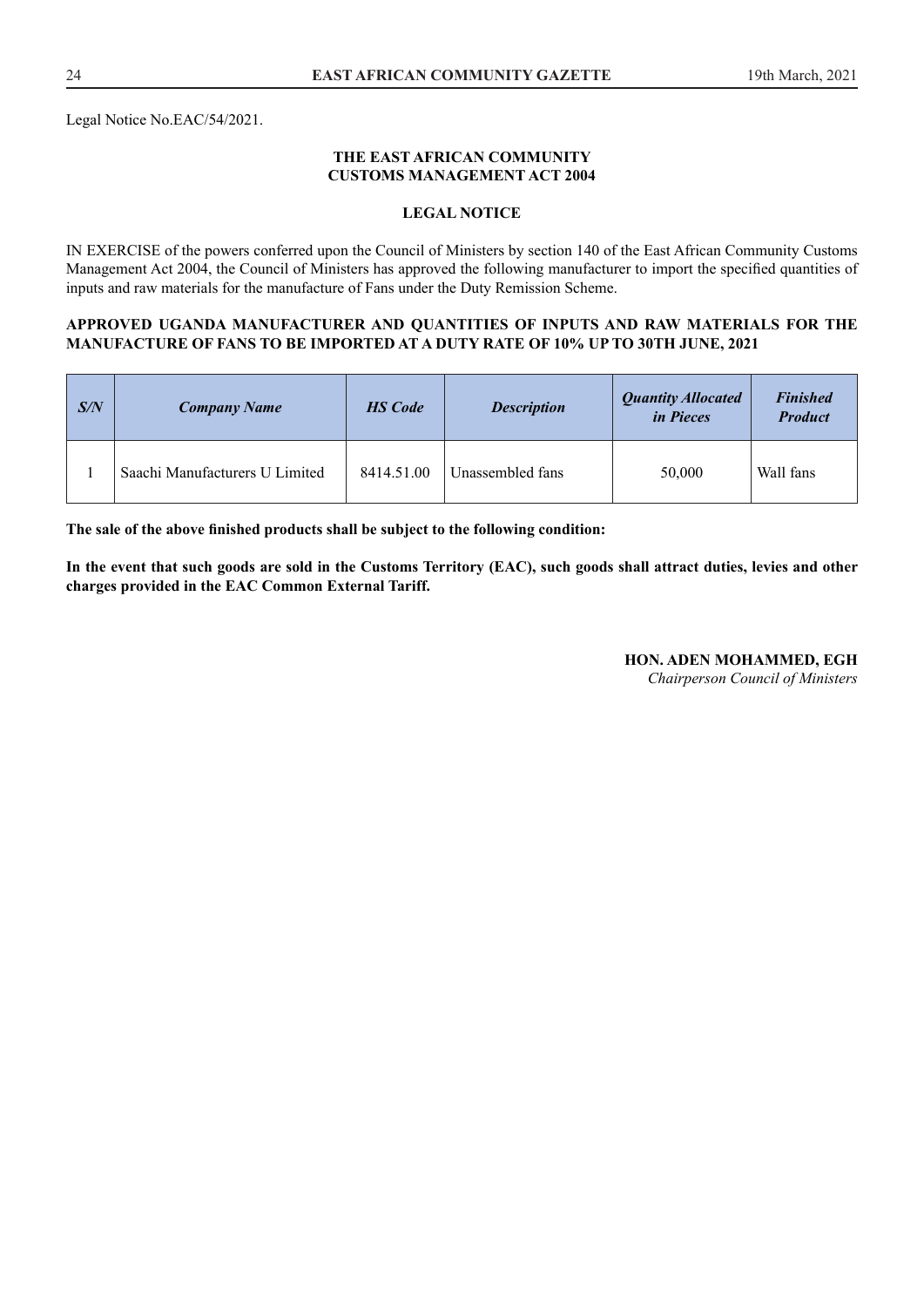Legal Notice No.EAC/55/2021.

#### **THE EAST AFRICAN COMMUNITY CUSTOMS MANAGEMENT ACT 2004**

#### **LEGAL NOTICE**

IN EXERCISE of the powers conferred upon the Council of Ministers by section 140 of the East African Community Customs Management Act 2004, the Council of Ministers has approved the following manufacturers to import the specifed quantities of Odoriferous mixtures for the manufacture of goods under the Duty Remission Scheme.

#### **APPROVED UGANDA MANUFACTURERS AND QUANTITIES OF ODORIFEROUS MIXTURES FOR THE MANUFACTURE OF GOODS TO BE IMPORTED AT A DUTY RATE OF 0% UP TO 30TH JUNE, 2021**

| S/N            | <b>Company Name</b>                                               | <b>HS</b> Code | <b>Description</b>                                                                                       | <b>Quantity</b><br><b>Allocated</b> | <b>Finished</b><br><b>Product</b> |
|----------------|-------------------------------------------------------------------|----------------|----------------------------------------------------------------------------------------------------------|-------------------------------------|-----------------------------------|
| 1              | Balle Balle U Ltd                                                 | 3302.10.00     | Odoriferous mixtures                                                                                     | 25 MT                               | <b>Beverages</b>                  |
| $\overline{2}$ | <b>Great Lakes Brands Limited</b>                                 | 3302.10.00     | Flavors (Various)                                                                                        | 150 MT                              | <b>Snacks</b>                     |
| 3              | Engaano Millers Limited                                           | 3302.10.00     | Odoriferous mixtures of a kind used<br>in the food and drink industries                                  | 80 MT                               | <b>Baked Products</b>             |
| $\overline{4}$ | Food flavours<br>Gama Distillers Limited<br>3302.10.00            |                |                                                                                                          | 2,000 LTRS                          | Alcoholic Bev-<br>erages          |
| 5              | Yuti Breweries Limited                                            | 3302.10.00     | Odoriferous mixtures                                                                                     | 150 MT                              | Beverages                         |
| 6              | U Fresh Enterprises Limited                                       | 3302.10.00     | Concentrates (Odoriferous mixtures<br>of a kind used as a raw materials in<br>food and drink industries) | 100 MT                              | Beverages                         |
| $\overline{7}$ | Westnile Distilling Company<br>3302.10.00<br>Limited<br>Flavours) |                | Odoriferous mixtures of a kind used<br>in the food and drink industries (Gin                             | 2.4 MT                              | Beverages                         |
| 8              | Ambiance Distillers Limited                                       | 3302.10.00     | Odoriferous mixtures of a kind used<br>in the food and drink industries<br>(Flavours)                    | 300 MT                              | Alcoholic Bev-<br>erages          |
| 9              | Chief Distilleries (U) Ltd                                        | 3302.10.00     | Odoriferous mixtures                                                                                     | 40 MT                               | <b>Beverages</b>                  |
| 10             | Pearl Dairy Farms Limited                                         | 3302.10.00     | Mixtures of odoriferous substances                                                                       | 12,000 MT                           | Yoghurt                           |
| 11             | Balaji Group EA Limited                                           | 3302.10.00     | Assorted food flavours                                                                                   | 25 MT                               | <b>Biscuits</b>                   |

**The sale of the above fnished products shall be subject to the following condition:** 

**In the event that such goods are sold in the United Republic of Tanzania, the Republic of Rwanda and the Republic of Kenya, such goods shall attract duties, levies and other charges provided in the EAC Common External Tariff.**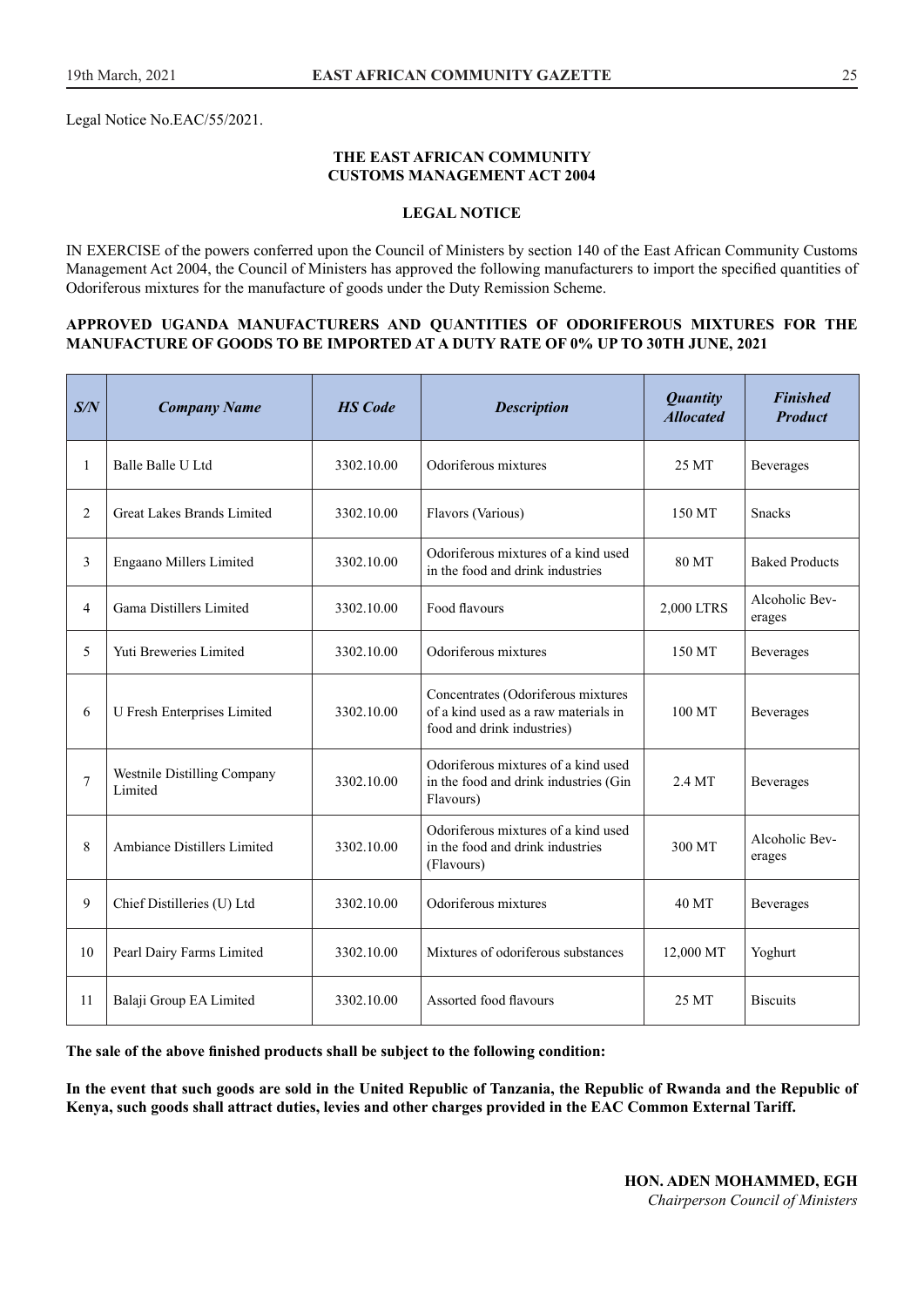Legal Notice No.EAC/56/2021.

#### **THE EAST AFRICAN COMMUNITY CUSTOMS MANAGEMENT ACT 2004**

#### **LEGAL NOTICE**

IN EXERCISE of the powers conferred upon the Council of Ministers by section 140 of the East African Community Customs Management Act 2004, the Council of Ministers has approved the following manufacturers to import the specifed quantities of inputs for the manufacture of Packaging Materials under the Duty Remission Scheme.

#### **APPROVED UGANDA MANUFACTURERS AND QUANTITIES OF INPUTS FOR THE MANUFACTURE OF PACKAGING MATERIALS TO BE IMPORTED AT THE SPECIFIED DUTY RATE OF UP TO 30TH JUNE, 2021**

| S/N            | <b>Company Name</b>                      | <b>HS</b> Code | <b>Description</b>                             | <b>Quantity</b><br><b>Allocated in</b><br><b>Metric Tons</b><br>(MT) | <b>Finished</b><br><b>Product</b> | Duty<br><b>Remission</b> |
|----------------|------------------------------------------|----------------|------------------------------------------------|----------------------------------------------------------------------|-----------------------------------|--------------------------|
| 1              | Balaji Group EA<br>Limited               | 3920.10.10     | Unprinted laminated film rolls                 | 200                                                                  | Packaging<br>materials            | $0\%$                    |
| $\overline{c}$ | Unistar Limited                          | 3920.10.10     | Unprinted laminated films of                   | 1,500                                                                | Packing bags                      | $0\%$                    |
| $\overline{3}$ | <b>Sunshine Laminates</b><br>(U) Limited | 3920.10.10     | Unprinted Polymers of<br>Ethylene (PE) films   | 800                                                                  | Packaging<br>materials            | $0\%$                    |
| 4              | Yeli Paper Bags<br>Limited               | 4804.21.00     | Unbleached sack kraft paper                    | 200                                                                  | Paper Bags                        | $0\%$                    |
|                | Katon<br>Manufacturers<br>Limited        | 4804.11.00     | Unbleached kraft liner in rolls<br>or sheets   | 1,000                                                                |                                   | 10%                      |
| 5              |                                          | 4804.21.00     | Unbleached sack kraft paper<br>in rolls        | 1,000                                                                | Packaging<br>materials            | $0\%$                    |
|                |                                          | 4804.31.00     | Other unbleached kraft paper<br>and paperboard | 1,000                                                                |                                   | 10%                      |

**The sale of the above fnished products shall be subject to the following condition:** 

**In the event that such goods are sold in the Customs Territory (EAC), such goods shall attract duties, levies and other charges provided in the EAC Common External Tariff.**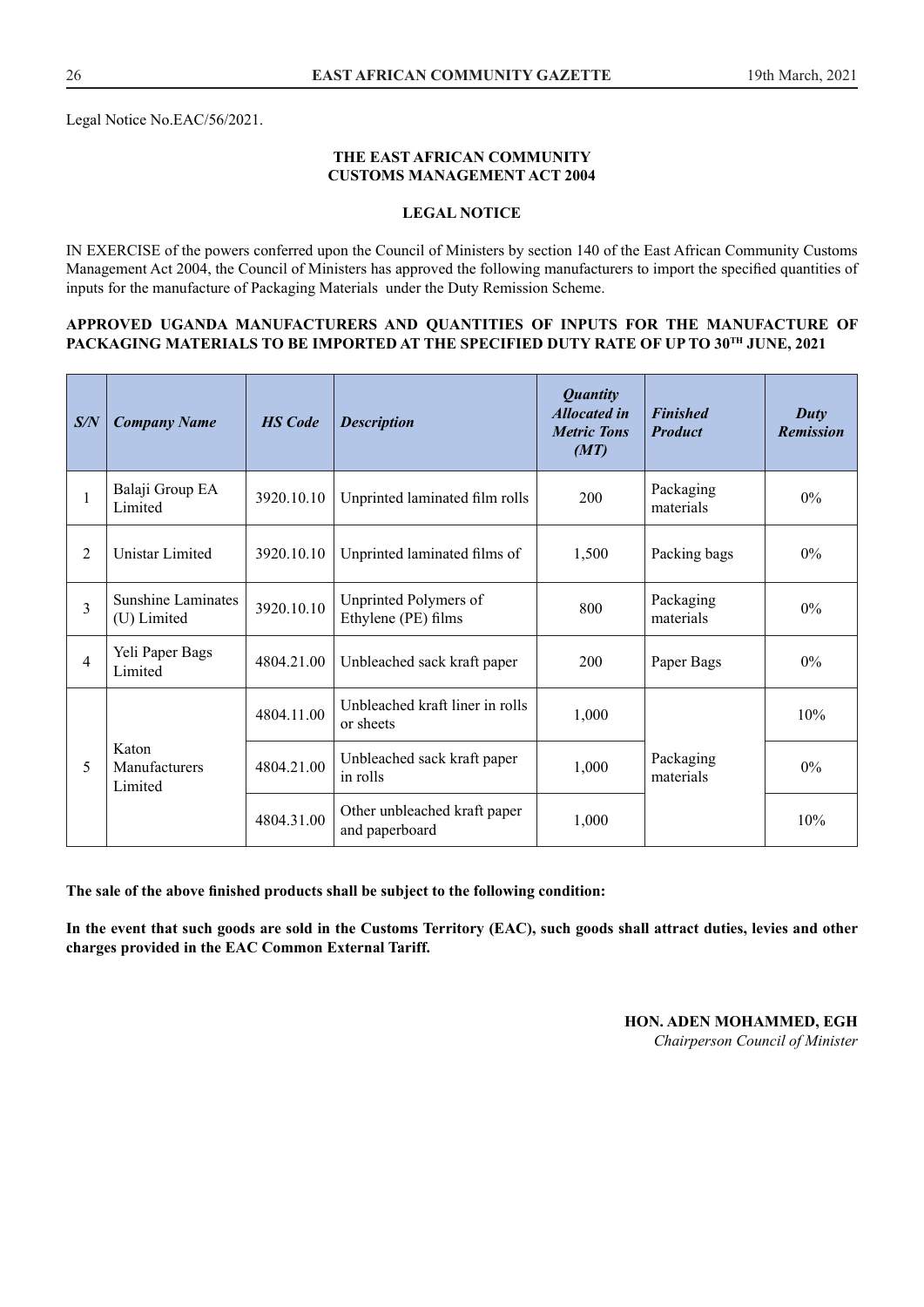Legal Notice No.EAC/57/2021.

#### **THE EAST AFRICAN COMMUNITY CUSTOMS MANAGEMENT ACT 2004**

## **LEGAL NOTICE**

IN EXERCISE of the powers conferred upon the Council of Ministers by section 140 of the East African Community Customs Management Act 2004, the Council of Ministers has approved the following manufacturers to import the specifed quantities of inputs for the manufacture of Furniture under the Duty Remission Scheme.

### **APPROVED UGANDA MANUFACTURERS AND QUANTITIES OF INPUTS FOR THE MANUFACTURE OF FURNITURE TO BE IMPORTED AT THE SPECIFIED DUTY RATE OF UP TO 30TH JUNE, 2021**

| S/N | Company<br><b>Name</b>        | <b>HS</b> Code | <b>Description</b>                                                                                                                                                                                                                                                                                                                                                                                                                                                                                                                                                                                                                                                                                                                                                                                                                                                                                                                                                                                                                                                                                                                                                                                                                                                                                                                                                                                                                                                                               | <b>Quantity</b><br><b>Allocated</b> | <b>Finished</b><br><b>Product</b> | Duty<br><b>Remission</b> |
|-----|-------------------------------|----------------|--------------------------------------------------------------------------------------------------------------------------------------------------------------------------------------------------------------------------------------------------------------------------------------------------------------------------------------------------------------------------------------------------------------------------------------------------------------------------------------------------------------------------------------------------------------------------------------------------------------------------------------------------------------------------------------------------------------------------------------------------------------------------------------------------------------------------------------------------------------------------------------------------------------------------------------------------------------------------------------------------------------------------------------------------------------------------------------------------------------------------------------------------------------------------------------------------------------------------------------------------------------------------------------------------------------------------------------------------------------------------------------------------------------------------------------------------------------------------------------------------|-------------------------------------|-----------------------------------|--------------------------|
|     |                               | 4410.11.00     | Particle board/MDF Boards                                                                                                                                                                                                                                                                                                                                                                                                                                                                                                                                                                                                                                                                                                                                                                                                                                                                                                                                                                                                                                                                                                                                                                                                                                                                                                                                                                                                                                                                        | 5,000 PCS                           | Furniture                         | 10%                      |
|     |                               | 4412.33.00     | Plywood Shell                                                                                                                                                                                                                                                                                                                                                                                                                                                                                                                                                                                                                                                                                                                                                                                                                                                                                                                                                                                                                                                                                                                                                                                                                                                                                                                                                                                                                                                                                    | 10,000 PCS                          |                                   | $0\%$                    |
| 1   | Prompt Supply<br>2011 Limited | 8302.42.00     | PP Arm rest, butterfly mechanism, bracket<br>for armrest, telescopic cover, 100mm<br>gas spring, 50mm nylon casters, plastic<br>back cover, plastic seat cover, plywood<br>seat with T-nuts, visitors frames, 320mm<br>nylon base, bracket for plastic back,<br>mecaniso plate, dust covers, knobs, black<br>pp armrest, 120mm black gas lift, nylon<br>base, plastic back cover, plastic seat cover,<br>seat plywood with T- nuts, mesh back<br>frame, adjustable armrest with PU pad,<br>60mm black Gas lift, 320mm nylon base,<br>height adjustable headrest, black powder<br>coating, two level mechanism, PP armrest,<br>One level mechanisms, connecting bolt,<br>connecting cam, wooden dowel, furniture<br>unit, furniture fleet with threaded bolts,<br>cabinet latches, powder coated toller slide,<br>full extension ball bearing slide, normal<br>hinge, soft closing hinge, stainless handle,<br>aluminium alloy handle, cable glommet,<br>connecting bracket, shelf support, roller<br>for sliding doors, track for roller, furniture<br>caster, furniture feet, furniture leg, cover<br>cap, lift up flap system, roller for shutter<br>door, hydraulic stay, double open system,<br>cabinet LED strip light, roller for embed-<br>ded door, Top track, heavy duty sliding<br>door, Top track, swing door hinges,<br>hexagon drive, cabinet base cylinder,<br>adjustable support, mini fix housing, mini<br>fix bolt, edging, rectangular boards, L<br>brackets and clip brackets | 79,000 PCS                          |                                   | $0\%$                    |
|     |                               | 7318.19.00     | Nuts, Screws and Bolts, M60MM X 10T<br><b>Nuts</b>                                                                                                                                                                                                                                                                                                                                                                                                                                                                                                                                                                                                                                                                                                                                                                                                                                                                                                                                                                                                                                                                                                                                                                                                                                                                                                                                                                                                                                               | 1,000 PCS                           |                                   | $0\%$                    |
|     |                               | 8301.60.00     | Drawer lock mechanism part, glass<br>drawer lock for double door, drawer lock<br>without truller, swing door square locks<br>single                                                                                                                                                                                                                                                                                                                                                                                                                                                                                                                                                                                                                                                                                                                                                                                                                                                                                                                                                                                                                                                                                                                                                                                                                                                                                                                                                              | 4,000 PCS                           |                                   | $0\%$                    |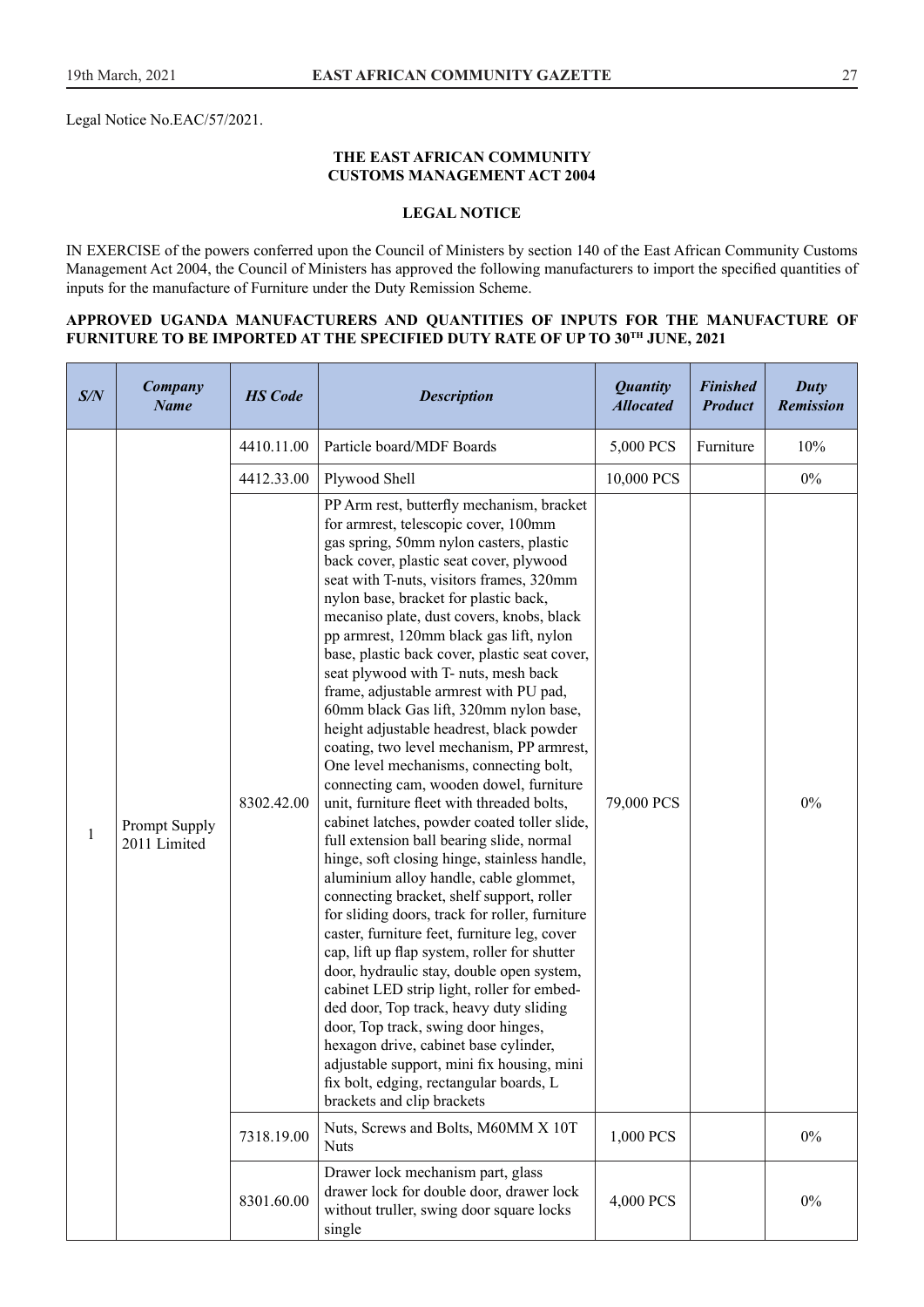| S/N            | <b>Company</b><br><b>Name</b>    | <b>HS</b> Code | <b>Description</b>                                                                                                                                                                                                                                                | <b>Quantity</b><br><b>Allocated</b> | <b>Finished</b><br><b>Product</b> | Duty<br><b>Remission</b> |
|----------------|----------------------------------|----------------|-------------------------------------------------------------------------------------------------------------------------------------------------------------------------------------------------------------------------------------------------------------------|-------------------------------------|-----------------------------------|--------------------------|
|                |                                  | 8302.20.00     | Furniture castors                                                                                                                                                                                                                                                 | 8,000 PCS                           |                                   | $0\%$                    |
|                |                                  | 3926.30.00     | PP Arm rest, butterfly mechanism, tele-<br>scopic cover, 50,, nylon casters, plastic<br>back cover, 320mm Nylon base, dust<br>covers, knobs, back pp armrest, adjustable<br>armrest with PU pad, height adjustable<br>headrest, cable glommet, cover cap          | 76,000 PCS                          |                                   | 10%                      |
|                |                                  | 5603.94.00     | Non-woven furniture fabrics sunlight,<br>parade, mercury, unique and rhombus                                                                                                                                                                                      | 5,000 PCS                           |                                   | $0\%$                    |
|                |                                  | 3926.30.00     | 5 star base                                                                                                                                                                                                                                                       | 250 MT                              |                                   | 10%                      |
|                |                                  | 7301.20.00     | Loop frame, Tubular frames, Hollow<br>profiles, hollow tubes, shaped sections,<br>welded sections, welded profiles, welded<br>angles, and riveted sections                                                                                                        | 100 MT                              |                                   | $0\%$                    |
|                | Footsteps Furni-<br>ture Limited | 7318.19.00     | Screws, nuts and bolts                                                                                                                                                                                                                                            | 30 MT                               | Furniture                         | $0\%$                    |
|                |                                  | 7318.29.00     | Non threaded hardware screws, nuts and<br>bolts                                                                                                                                                                                                                   | 30 MT                               |                                   | $0\%$                    |
|                |                                  | 8301.30.00     | Lock sets                                                                                                                                                                                                                                                         | 30MT                                |                                   | 10%                      |
|                |                                  | 8302.10.00     | Hinges                                                                                                                                                                                                                                                            | 30 MT                               |                                   | $0\%$                    |
| $\overline{2}$ |                                  | 8302.20.00     | Castors, wheels                                                                                                                                                                                                                                                   | 30 MT                               |                                   | $0\%$                    |
|                |                                  | 8302.42.00     | Gas cylinder lift, Tampered height ad-<br>justment tube, synchronized mechanism,<br>multifunction mechanism, fittings, han-<br>dles, glides, feet, tension knob, adjustment<br>knobs, fastening knobs, mechanism plates,<br>levers, armrests and similar articles | 250 MT                              |                                   | $0\%$                    |
|                |                                  | 3920.43.10     | Laminated plastic                                                                                                                                                                                                                                                 | 40 MT                               |                                   | $0\%$                    |
|                |                                  | 5211.49.00     | Woven fabrics                                                                                                                                                                                                                                                     | 100 MT                              |                                   | 10%                      |
|                |                                  | 5603.94.00     | Non-woven fabrics                                                                                                                                                                                                                                                 | 30 MT                               |                                   | $0\%$                    |
|                |                                  | 8301.90.00     | Lock parts                                                                                                                                                                                                                                                        | 30 MT                               |                                   | $0\%$                    |
|                |                                  | 8301.30.00     | Handle high quality zinc alloy                                                                                                                                                                                                                                    | 2,400 KGS                           |                                   | $0\%$                    |
|                | M-baw-o                          | 8302.42.00     | Material, wheels, blister packing                                                                                                                                                                                                                                 | 1,000 KGS                           |                                   | $0\%$                    |
| $\mathfrak{Z}$ | Timberworks                      | 8302.42.00     | Edge banding for layer board                                                                                                                                                                                                                                      | 1,250 KGS                           | Furniture                         | $0\%$                    |
|                | Limited                          | 3926.30.00     | Aluminum black frame clear glass                                                                                                                                                                                                                                  | 125 KGS                             |                                   | 10%                      |
|                |                                  | 8302.10.00     | Butt and door hinges                                                                                                                                                                                                                                              | 6,875 KGS                           |                                   | $0\%$                    |

**The sale of the above fnished products shall be subject to the following condition:** 

**In the event that such goods are sold in the United Republic of Tanzania, the Republic of Kenya and the Republic of Burundi, such goods shall attract duties, levies and other charges provided in the EAC Common External Tariff.**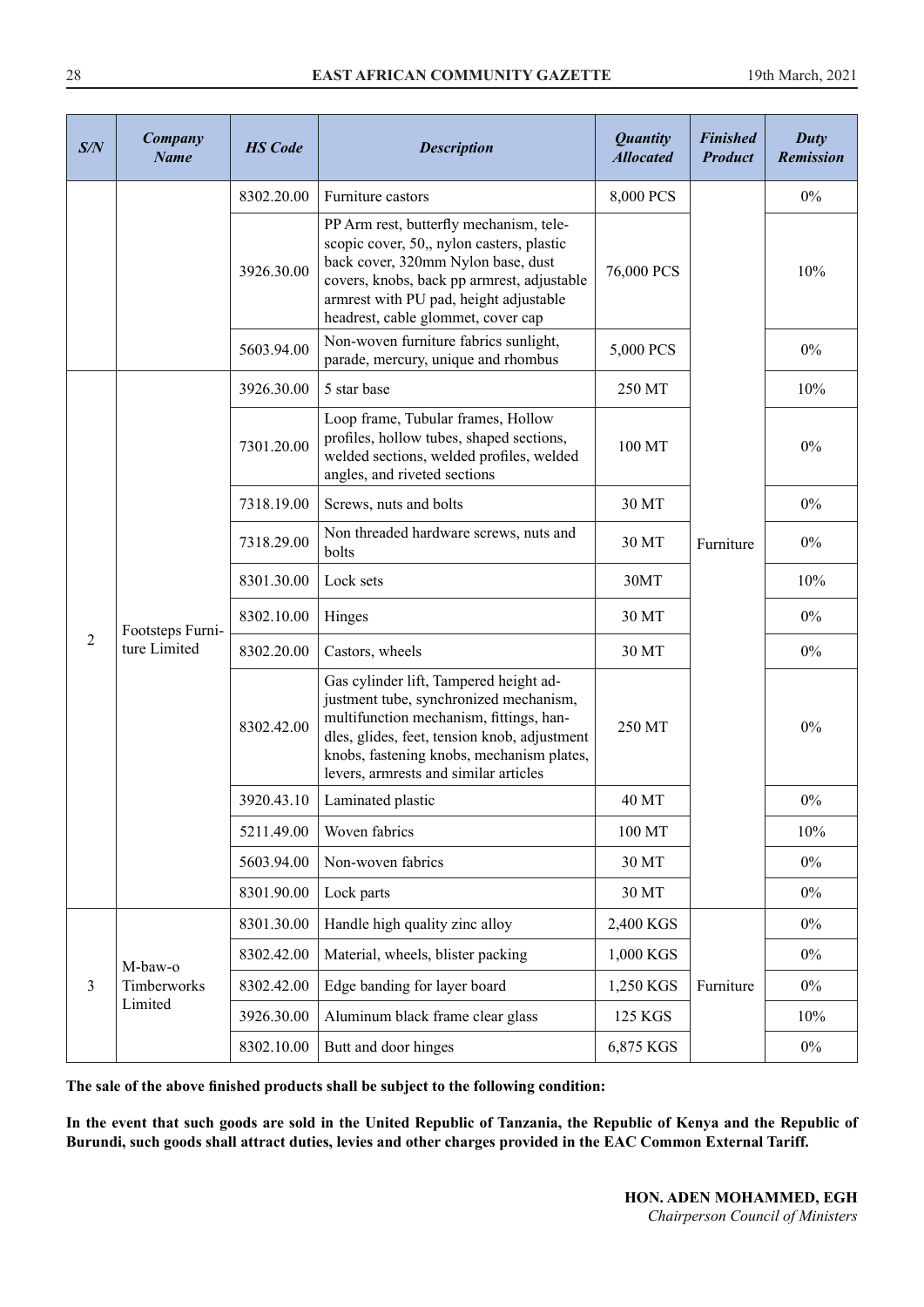Legal Notice No.EAC/58/2021.

#### **THE EAST AFRICAN COMMUNITY CUSTOMS MANAGEMENT ACT 2004**

#### **LEGAL NOTICE**

IN EXERCISE of the powers conferred upon the Council of Ministers by section 140 of the East African Community Customs Management Act 2004, the Council of Ministers has approved the following manufacturers to import specifed quantities of inputs and raw materials for manufacture of Transformers and Switchgears at the specifed duty rate under the Duty Remission Scheme.

#### **APPROVED UGANDA MANUFACTURERS AND QUANTITIES OF RAW MATERIALS FOR THE MANUFACTURE OF TRANSFORMERS AND SWITCHGEARS TO BE IMPORTED AT AT A DUTY RATE OF 0% FOR TWELVE MONTHS**

| S/N | <b>Company Name</b>            | <b>HS</b> Code | <b>Description</b>             | Quantity Allo-<br>cated | <b>Finished</b><br><b>Product</b> |
|-----|--------------------------------|----------------|--------------------------------|-------------------------|-----------------------------------|
|     |                                | 3917.39.00     | Fibre Tube                     | 9 MT                    |                                   |
|     |                                | 3919.10.00     | Transparent Adhesive Tape      | 5 MT                    |                                   |
|     |                                | 3926.90.90     | Shrinkable Tape                | 10 MT                   |                                   |
|     |                                | 4016.93.00     | Seating $O - rings$            | 10 MT                   |                                   |
|     |                                | 4811.10.00     | Insulating pipe                | 6 MT                    |                                   |
|     |                                | 4811.90.00     | Insulating paper               | 2.5 MT                  |                                   |
|     |                                | 4811.90.00     | Crepe paper                    | 5 MT                    |                                   |
|     |                                | 4823.90.90     | Insulated paper board          | 12 MT                   |                                   |
|     |                                | 4823.90.90     | Insulating pressboard          | 80 MT                   |                                   |
|     |                                | 4808.10.00     | Corrugated pressboard          | 15 MT                   |                                   |
|     |                                | 5806.31.00     | Cotton tape                    | 2.5 MT                  |                                   |
|     |                                | 7210.49.00     | Galvanized steel belt          | 150 MT                  |                                   |
|     |                                | 7216.99.00     | <b>Galvanized Steel Angles</b> | 500 MT                  |                                   |
| 1   | Nile Transform-<br>ers Limited | 7225.19.00     | Silicon Steel Core             | 50 MT                   | Transformers                      |
|     |                                | 7225.19.00     | Amorphous alloy core           | 100 MT                  |                                   |
|     |                                | 7225.19.00     | Silicon steel core             | 50 MT                   |                                   |
|     |                                | 7226.19.00     | Amorphous alloy core           | 100 MT                  |                                   |
|     |                                | 7312.90.00     | Silicon steel sheet            | 50 MT                   |                                   |
|     |                                | 7318.15.00     | Galvanized steel belt          | 500 MT                  |                                   |
|     |                                | 7318.15.00     | Clamping screws                | 10 MT                   |                                   |
|     |                                | 7318.15.00     | <b>Clamping Nuts</b>           | 30 MT                   |                                   |
|     |                                | 7318.22.00     | <b>Clamping Bolts</b>          | 30 MT                   |                                   |
|     |                                | 7408.19.00     | Spacers                        | 10 MT                   |                                   |
|     |                                | 7409.19.00     | Copper wire                    | 75 MT                   |                                   |
|     |                                | 7409.19.00     | Copper tape                    | 200 MT                  |                                   |
|     |                                | 7410.21.00     | Copper foil                    | 20 MT                   |                                   |
|     |                                | 7604.10.00     | Aluminium bus bar              | 50 MT                   |                                   |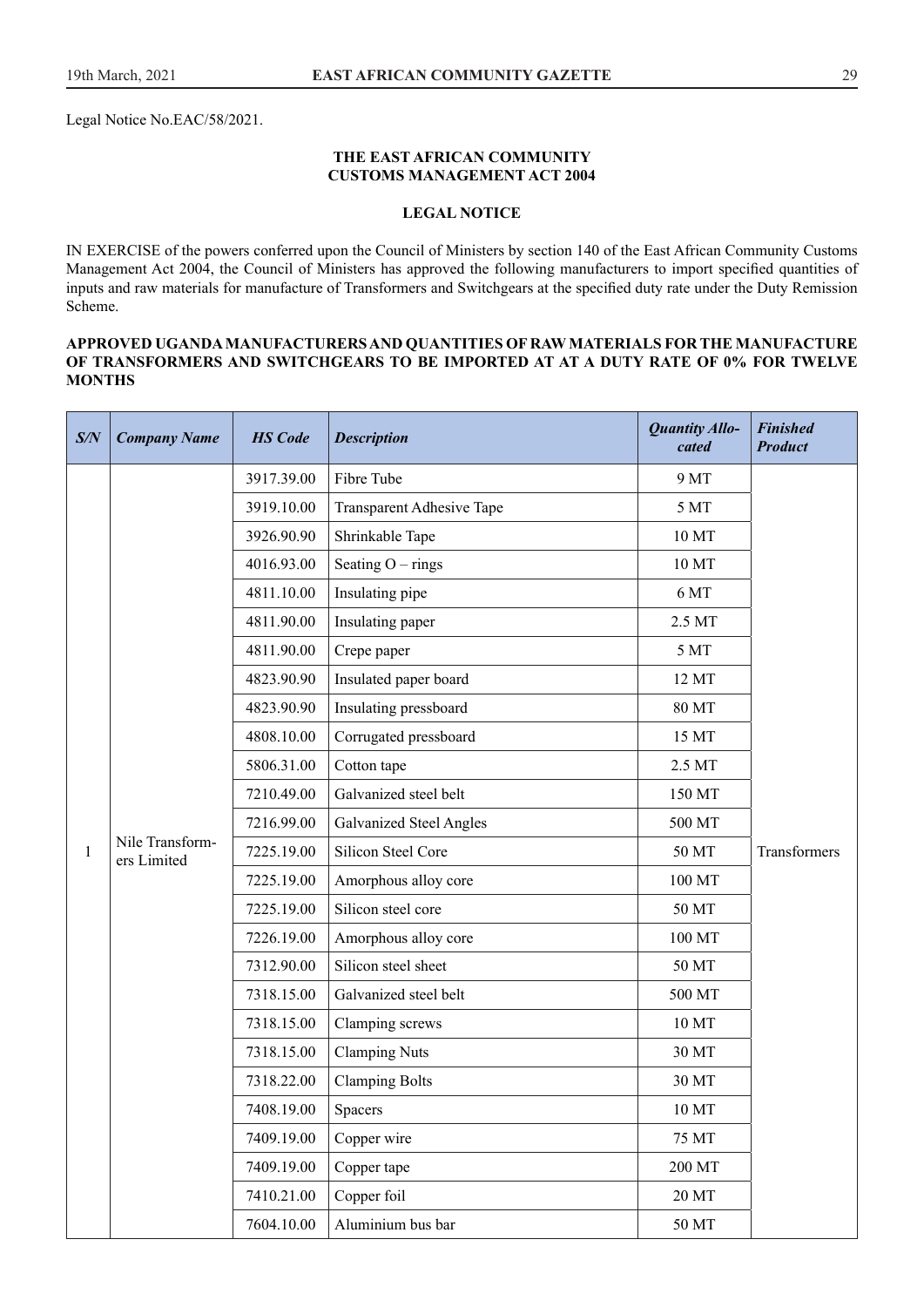## 30 **EAST AFRICAN COMMUNITY GAZETTE** 19th March, 2021

| S/N | <b>Company Name</b> | <b>HS</b> Code | <b>Description</b>                 | <b>Quantity Allo-</b><br>cated | <b>Finished</b><br><b>Product</b> |
|-----|---------------------|----------------|------------------------------------|--------------------------------|-----------------------------------|
|     |                     | 7605.19.00     | Aluminium conductors               | 100 MT                         |                                   |
|     |                     | 7605.19.00     | Aluminium wire                     | 100 MT                         |                                   |
|     |                     | 7605.29.00     | Aluminium wire                     | 200,000 PCS                    |                                   |
|     |                     | 7606.11.00     | Aluminium plate                    | 11,000 PCS                     |                                   |
|     |                     | 7606.91.00     | Aluminium tape                     | 25 MT                          |                                   |
|     |                     | 7607.19.10     | Aluminium foil                     | 50 MT                          |                                   |
|     |                     | 7614.10.00     | Laminated steel core               | 280 MT                         |                                   |
|     |                     | 7806.00.00     | Lead wire                          | 50 MT                          |                                   |
|     |                     | 7806.00.00     | Lead tube                          | 6 MT                           |                                   |
|     |                     | 8310.00.00     | Rating tube                        | 0.9 MT                         |                                   |
|     |                     | 8311.10.00     | Copper Aluminium Welding rod       | 0.9 <sub>MT</sub>              |                                   |
|     |                     | 8311.30.00     | Phosphor copper brazing metal      | 5 MT                           |                                   |
|     |                     | 8504.21.00     | <b>OLTC</b>                        | <b>50 PCS</b>                  |                                   |
|     |                     | 7318.15.00     | Galvanized steel bolts             | 2,000 PCS                      |                                   |
|     |                     | 8538.10.00     | Copper Busbar                      | 5 MT                           |                                   |
|     |                     | 4808.40.00     | Crepe paper bundle                 | 15 MT                          |                                   |
|     |                     | 8481.80.00     | Transformer valves (brass)         | 10 MT                          |                                   |
|     |                     | 3208.90.00     | Transformer paint                  | 10 MT                          |                                   |
|     |                     | 4810.39.00     | Paper insulated copper conductor   | 200,000 PCS                    |                                   |
|     |                     | 4413.00.00     | Permawood supports                 | 1,500 PCS                      |                                   |
|     |                     | 3920.99.90     | Thread Seal (Taflon)               | 15,000 PCS                     |                                   |
|     |                     | 4016.93.00     | Taflon washer                      | 5 MT                           |                                   |
|     |                     | 8504.21.00     | Current Transformer (CT) 650 kVA   | <b>500 PCS</b>                 |                                   |
|     |                     | 8536.90.00     | Copper connecting Lugs             | 2,000 PCS                      |                                   |
|     |                     | 8536.10.00     | Copper connecting ferrules         | 5,000 PCS                      |                                   |
|     |                     | 7412.10.00     | Copper connecting inline connector | <b>500 PCS</b>                 |                                   |
|     |                     | 4016.93.00     | Silicon Gasket maker               | 5,000 PCS                      |                                   |
|     |                     | 4823.90.90     | Craft paper                        | <b>100 PCS</b>                 |                                   |
|     |                     | 8481.80.00     | Plate valves                       | 100 MT                         |                                   |
|     |                     | 8481.80.00     | Gate valves                        | 90 MT                          |                                   |
|     |                     | 8483.30.00     | Rollers                            | 500 MT                         |                                   |
|     |                     | 7019.90.90     | Glass wool                         | 200 MT                         |                                   |
|     |                     | 4421.99.90     | Haldi Wood                         | 90 MT                          |                                   |
|     |                     | 4115.10.00     | Fiber sheet                        | 90 MT                          |                                   |
|     |                     | 8537.10.00     | <b>RTCC</b>                        | 16 MT                          |                                   |
|     |                     | 8538.90.00     | Aluminium connecting lugs          | 1,500 PCS                      |                                   |
|     |                     | 7307.29.00     | Aluminium connecting ferrules      | 10,000 PCS                     |                                   |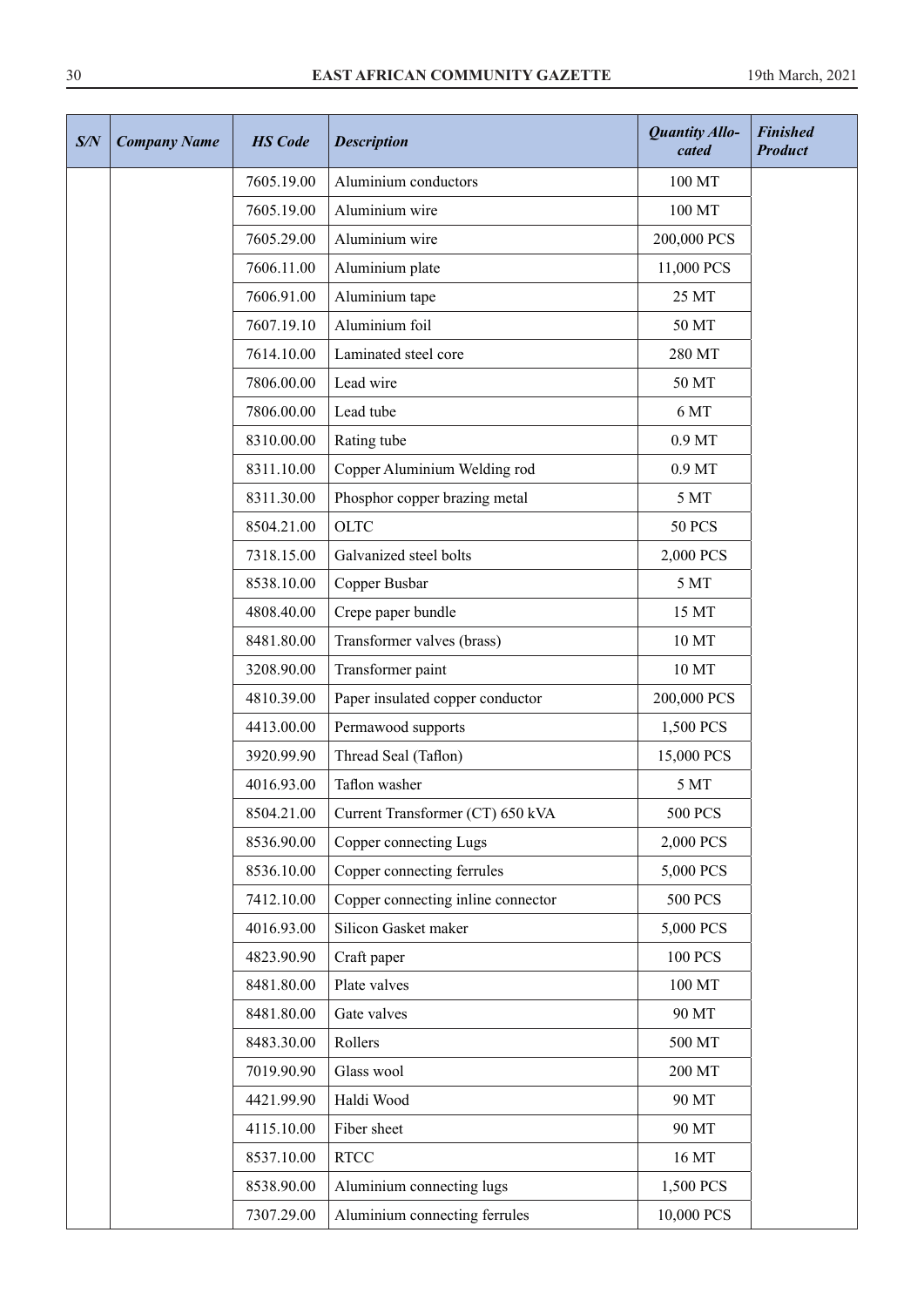| S/N | <b>Company Name</b>              | <b>HS</b> Code | <b>Description</b>                            | <b>Quantity Allo-</b><br>cated | <b>Finished</b><br><b>Product</b> |
|-----|----------------------------------|----------------|-----------------------------------------------|--------------------------------|-----------------------------------|
|     |                                  | 8538.90.00     | Aluminium Inline connector                    | 1,200 PCS                      |                                   |
|     |                                  | 8544.49.00     | Insulated braided copper wire                 | 1,500 LTRS                     |                                   |
|     |                                  | 8544.42.00     | Braided copper jumper                         | <b>500 PCS</b>                 |                                   |
|     |                                  | 7318.15.00     | HTS connecting bolts                          | 3,000 PCS                      |                                   |
|     |                                  | 8311.30.00     | FRLS wire                                     | <b>100 PCS</b>                 |                                   |
|     |                                  | 7322.19.00     | Radiators                                     | 1,000 PCS                      |                                   |
|     |                                  | 8544.11.00     | <b>Enamelled Copper Winding Wires</b>         | 5 MT                           |                                   |
|     |                                  | 4923.90.90     | Kraft Paper                                   | $0.2$ MT                       |                                   |
|     |                                  | 4016.93.00     | LV/HV Rubber seals                            | <b>200 PCS</b>                 |                                   |
|     |                                  | 7318.16.00     | GI Bolts & Nuts                               | 0.5 MT                         |                                   |
|     |                                  | 8544.19.00     | <b>Enameled Aluminium wires</b>               | 2.5 MT                         |                                   |
|     |                                  | 8536.90.00     | Electrical contractor                         | <b>400 PCS</b>                 |                                   |
|     |                                  | 8536.30.00     | Power relays                                  | <b>150 PCS</b>                 |                                   |
|     |                                  | 8536.90.00     | Connectors, Timers and programme timers       | <b>60 PCS</b>                  |                                   |
|     |                                  | 8536.30.00     | Protection Relays                             | <b>120 PCS</b>                 |                                   |
|     |                                  | 8532.10.00     | Power correction capacitors                   | <b>180 PCS</b>                 |                                   |
|     |                                  | 8536.20.00     | Industrial circuit Breakers (MCBs/MCCBs)      | <b>900 PCS</b>                 |                                   |
|     |                                  | 8536.50.00     | <b>Industrial Power switches</b>              | <b>400 PCS</b>                 |                                   |
|     |                                  | 8536.49.00     | Overload Relays                               | <b>400 PCS</b>                 |                                   |
|     | <b>Electrical Con-</b>           | 8537.10.00     | Panel Building accessories                    | 8,000 PCS                      |                                   |
| 2   | trols and Switch-<br>gear Ltd    | 7209.26.00     | <b>Steel Plate</b>                            | <b>750 PCS</b>                 | Transformers                      |
|     |                                  | 3919.90.90     | Self-adhesive plates, sheets and masking tape | 2MT                            |                                   |
|     |                                  | 8310.00.00     | PVC labelling plates                          | 1,000 PCS                      |                                   |
|     |                                  | 8545.20.00     | Carbon brushes                                | <b>200 PCS</b>                 |                                   |
|     |                                  | 8544.60.00     | Bus bar conductors                            | 1,000 PCS                      |                                   |
|     |                                  | 4823.20.00     | Filter paper                                  | $0.5$ MT                       |                                   |
|     |                                  | 8536.49.00     | Dimmerstats                                   | <b>250 PCS</b>                 |                                   |
|     |                                  | 8544.20.00     | Transformer cables                            | 15,000 SQM                     |                                   |
|     |                                  | 8546.90.00     | Insulators                                    | <b>480 PCS</b>                 |                                   |
|     |                                  | 4823.90.90     | Sand paper                                    | 5,000 PCS                      |                                   |
|     |                                  | 7019.51.00     | Glass fiber sheet rolls                       | 1.5 MT                         |                                   |
|     |                                  | 7318.22.00     | Transformer washers                           | 5 MT                           |                                   |
|     |                                  | 3212.90.90     | Powder paint                                  | 3.6 MT                         |                                   |
|     |                                  | 8536.50.00     | 8536.50.00                                    | <b>450 PCS</b>                 |                                   |
|     |                                  | 7225.19.00     | Silicon steel sheet                           | 25,000 KGS                     |                                   |
| 3   | Elolam Electric<br>Power Company | 7225.19.00     | Silicon steel core                            | 45,000 KGS                     | Transformers                      |
|     | Uganda Ltd                       | 7225.19.00     | Amorphous alloy core                          | 90,000 KGS                     |                                   |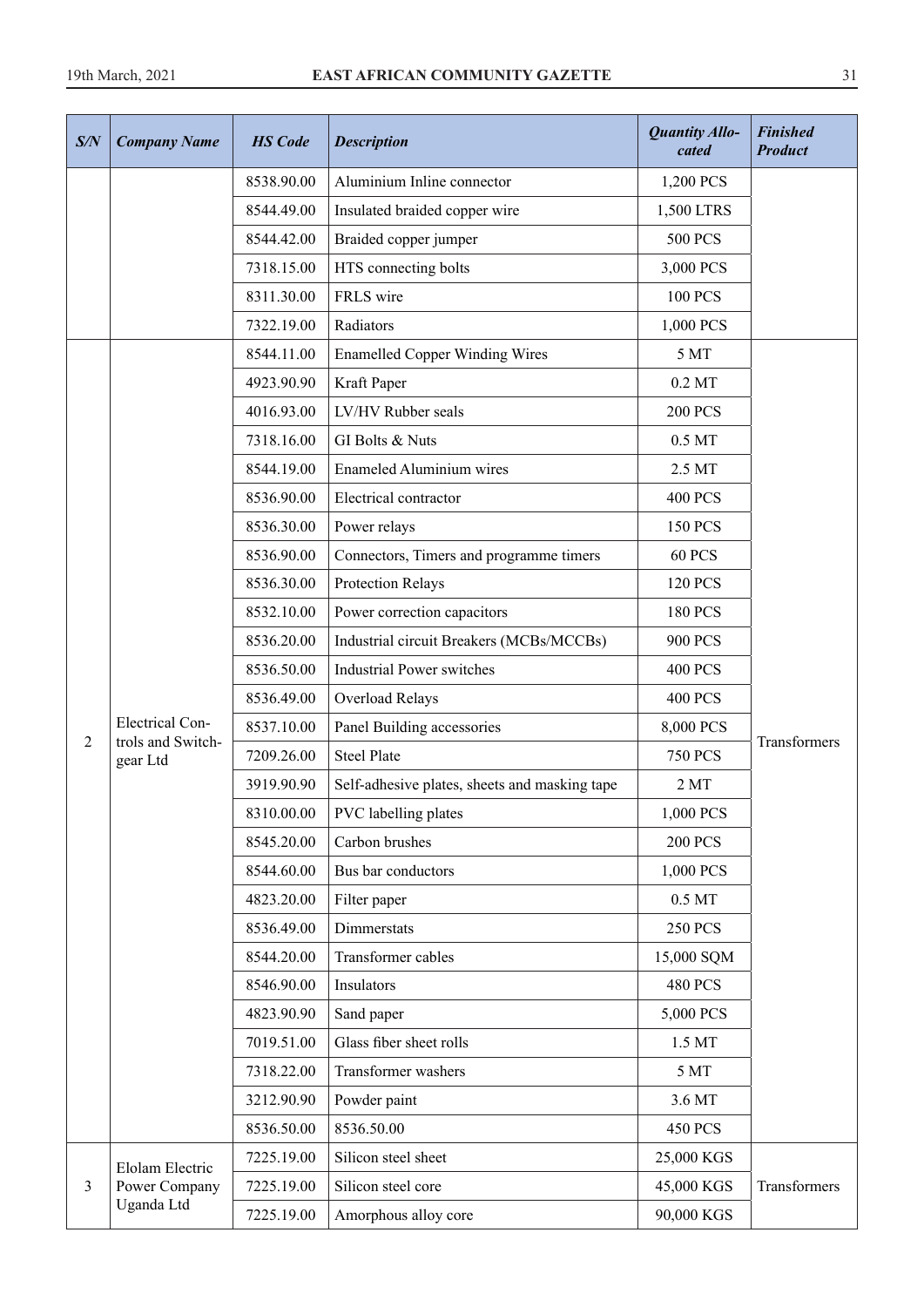## 32 **EAST AFRICAN COMMUNITY GAZETTE** 19th March, 2021

| S/N | <b>Company Name</b> | <b>HS</b> Code | <b>Description</b>            | Quantity Allo-<br>cated | <b>Finished</b><br><b>Product</b> |
|-----|---------------------|----------------|-------------------------------|-------------------------|-----------------------------------|
|     |                     | 8205.90.00     | Assembly tool                 | 1,000 KGS               |                                   |
|     |                     | 3926.90.90     | Shrinkable tape               | <b>150 KGS</b>          |                                   |
|     |                     | 5806.31.00     | Cotton tape                   | <b>50 KGS</b>           |                                   |
|     |                     | 4811.90.00     | Crepe paper                   | <b>100 KGS</b>          |                                   |
|     |                     | 3919.10.00     | Transparent adhesive tape     | <b>100 KGS</b>          |                                   |
|     |                     | 4823.90.90     | Insulating pressboard         | <b>200 KGS</b>          |                                   |
|     |                     | 4823.90.90     | Corrugated pressboard         | <b>400 KGS</b>          |                                   |
|     |                     | 3917.39.00     | Fibre tube                    | <b>100 KGS</b>          |                                   |
|     |                     | 4811.90.00     | Insulating paper              | <b>200 KGS</b>          |                                   |
|     |                     | 7408.19.00     | Copper wire                   | 10,000 KGS              |                                   |
|     |                     | 7407.29.00     | Copper rod                    | 2,000 KGS               |                                   |
|     |                     | 7409.19.00     | Copper tape                   | 3,000 KGS               |                                   |
|     |                     | 7410.21.00     | Copper foil                   | 1,000 KGS               |                                   |
|     |                     | 7408.19.00     | Enameled copper wire          | 20,000 KGS              |                                   |
|     |                     | 7605.19.00     | Aluminum wire                 | 10,000 KGS              |                                   |
|     |                     | 7606.11.00     | Aluminum tape                 | 10,000 KGS              |                                   |
|     |                     | 7607.11.00     | Aluminum foil                 | 5,000 KGS               |                                   |
|     |                     | 7605.19.00     | Enameled aluminium wire       | 30,000 KGS              |                                   |
|     |                     | 7614.10.00     | Leads wire                    | 15,000 KGS              |                                   |
|     |                     | 8536.90.00     | Earthing belt                 | 10,000 KGS              |                                   |
|     |                     | 7318.15.00     | Leads clamping                | 3,000 KGS               |                                   |
|     |                     | 8311.30.00     | Phosphor-copper brazing metal | 1,000 KGS               |                                   |
|     |                     | 8310.00.00     | Copper-aluminum welding rod   | 1,500 KGS               |                                   |
|     |                     | 7210.49.00     | Steel plate                   | 6,000 KGS               |                                   |
|     |                     | 7312.90.00     | Steel belt                    | 8,000 KGS               |                                   |
|     |                     | 7216.10.00     | Steel angles                  | 16,000 KGS              |                                   |
|     |                     | 8504.90.00     | HV,LV up fixture              | 30,000 KGS              |                                   |
|     |                     | 8504.90.00     | HV,LV down fixture            | 30,000 KGS              |                                   |
|     |                     | 7318.22.00     | Spacer                        | 10,000 KGS              |                                   |
|     |                     | 7318.15.00     | Clamping screw                | 3,000 KGS               |                                   |
|     |                     | 7318.15.00     | Clamping nut                  | 1,000 KGS               |                                   |
|     |                     | 7318.15.00     | Clamping bolt                 | 4,000 KGS               |                                   |
|     |                     | 9026.10.00     | 0il level gauge               | 1,800 KGS               |                                   |
|     |                     | 8481.10.00     | Pressure-relief valve         | 3,000 KGS               |                                   |
|     |                     | 8546.20.00     | HV,LV bushing                 | 25,000 KGS              |                                   |
|     |                     | 8536.50.00     | Taping switch                 | 6,000 KGS               |                                   |
|     |                     | 7318.15.00     | Conducting rod                | 8,000 KGS               |                                   |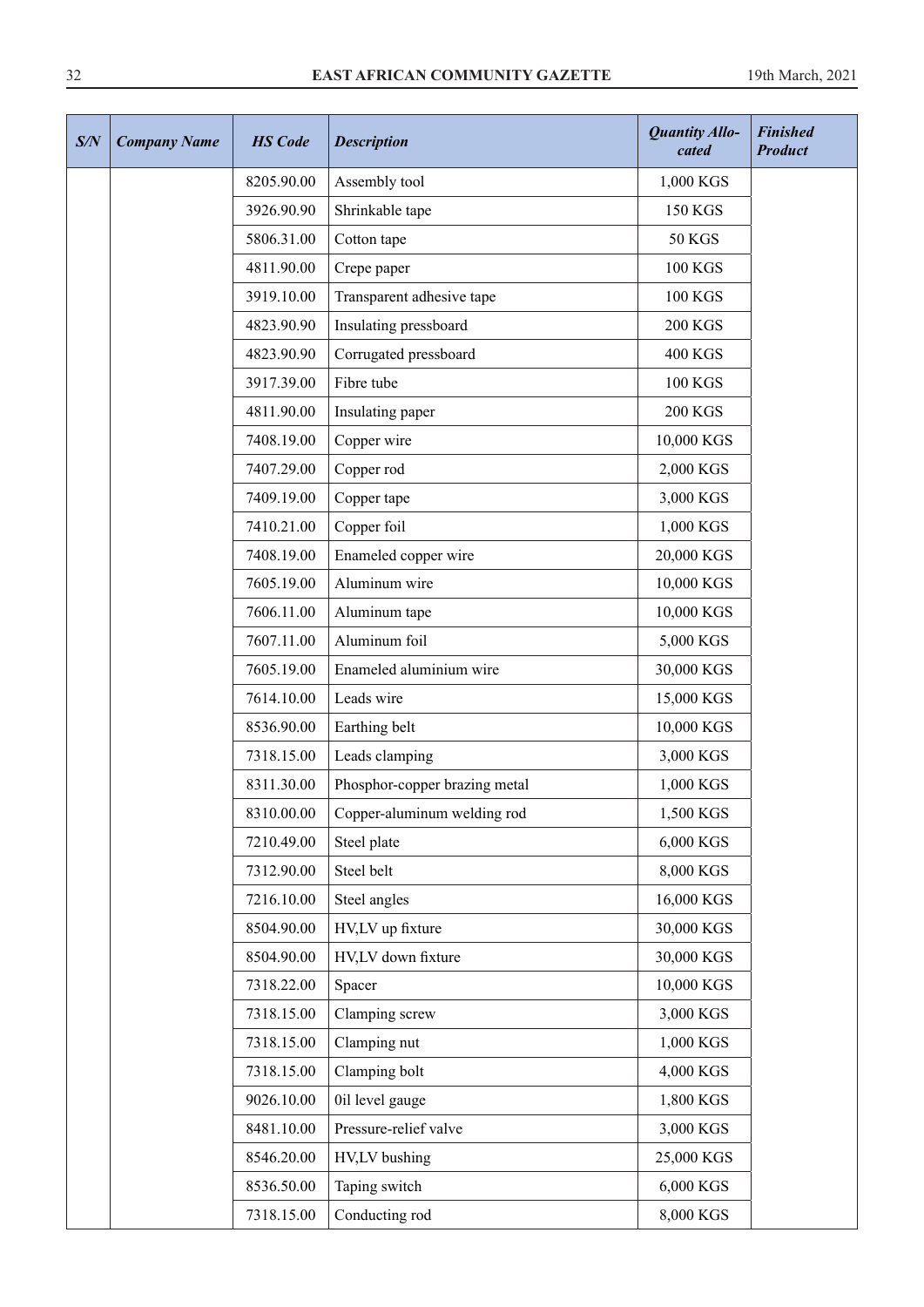| S/N | <b>Company Name</b>  | <b>HS</b> Code | <b>Description</b>        | <b>Quantity Allo-</b><br>cated | <b>Finished</b><br><b>Product</b> |
|-----|----------------------|----------------|---------------------------|--------------------------------|-----------------------------------|
|     |                      | 7318.15.00     | Clamping bolt             | 2,000 KGS                      |                                   |
|     |                      | 7318.16.00     | Clamping nut              | <b>500 KGS</b>                 |                                   |
|     |                      | 8484.10.00     | Gasket                    | 500 KGS                        |                                   |
|     |                      | 8546.90.00     | Insulating protection     | <b>400 KGS</b>                 |                                   |
|     |                      | 7806.00.00     | Leads tube                | 2,000 KGS                      |                                   |
|     |                      | 8504.90.00     | LV Fixture                | 1,000 KGS                      |                                   |
|     |                      | 4016.93.00     | Seating O-ring            | <b>700 KGS</b>                 |                                   |
|     |                      | 8504.90.00     | Sealing gasket            | <b>200 KGS</b>                 |                                   |
|     |                      | 7308.90.99     | Rating plate              | 500 KGS                        |                                   |
|     |                      | 8536.40.00     | Surge arrester            | 7,000 KGS                      |                                   |
|     |                      | 8536.10.00     | Drop out fuse             | 3,000 KGS                      |                                   |
|     |                      | 8537.10.00     | Control panel and box     | 5,000 KGS                      |                                   |
|     |                      | 8537.10.00     | Distribution panel box    | 8,000 KGS                      |                                   |
|     |                      | 8536.50.00     | Switch                    | 3,000 KGS                      |                                   |
|     |                      | 8536.29.00     | Circuit breaker           | 6,000 KGS                      |                                   |
|     |                      | 8536.49.00     | Relay                     | 500 KGS                        |                                   |
|     |                      | 8536.49.00     | Fuse                      | <b>600 KGS</b>                 |                                   |
|     |                      | 8504.90.00     | Current transformer       | 500 KGS                        |                                   |
|     |                      | 8504.90.00     | Potential transformer     | 500 KGS                        |                                   |
|     |                      | 8532.30.00     | Electrical capacitor      | 1,200 KGS                      |                                   |
|     |                      | 8546.20.00     | Electrical insulator      | 2,000 KGS                      |                                   |
|     |                      | 8536.50.00     | Disconnecting switch      | 2,000 KGS                      |                                   |
|     |                      | 8536.50.00     | Air switch                | 3,000 KGS                      |                                   |
|     |                      | 8544.20.00     | Connecting cable          | 10,000 KGS                     |                                   |
|     |                      | 7408.19.00     | Connecting wire           | 5,000 KGS                      |                                   |
|     |                      | 7308.90.99     | Angle steel Cross arm     | 10,000 KGS                     |                                   |
|     |                      | 7308.90.99     | U-steel cross arm         | 5,000 KGS                      |                                   |
|     |                      | 7308.90.99     | Steel belt cross arm      | 5,000 KGS                      |                                   |
|     |                      | 8544.20.00     | High voltage power cable  | 50,000 KGS                     |                                   |
|     |                      | 8544.20.00     | Low voltage power cable   | 50,000 KGS                     |                                   |
|     |                      | 7605.19.00     | Aluminum conductor        | 50,000 KGS                     |                                   |
|     |                      | 7604.10.00     | Copper bus-bar            | 10,000 KGS                     |                                   |
|     |                      | 7614.10.00     | Laminated steel core      | 280 MT                         |                                   |
|     |                      | 7408.19.00     | Copper wire               | 75 MT                          |                                   |
| 4   | Korica Uganda<br>Ltd | 4823.90.90     | Insulated paper and board | 13 MT                          | Transformers                      |
|     |                      | 8504.90.00     | Transformer Radiator      | 11,000 PCS                     |                                   |
|     |                      | 7606.11.00     | Aluminum plate            | 200,000 LTRS                   |                                   |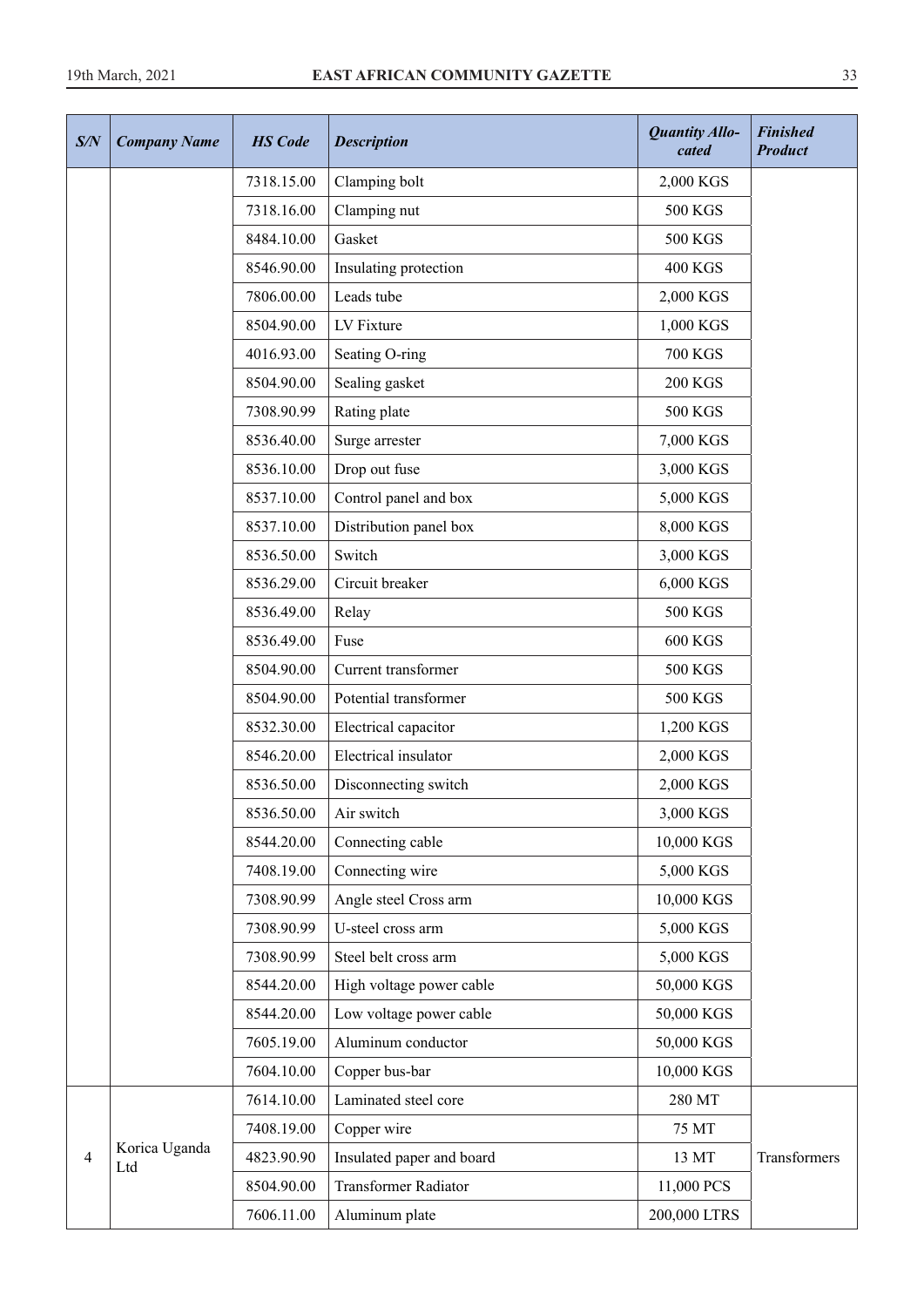#### 34 **EAST AFRICAN COMMUNITY GAZETTE** 19th March, 2021

| S/N | <b>Company Name</b> | <b>HS</b> Code | <b>Description</b>                  | <b>Quantity Allo-</b><br>cated | <b>Finished</b><br><b>Product</b> |
|-----|---------------------|----------------|-------------------------------------|--------------------------------|-----------------------------------|
|     |                     | 7605.29.00     | Aluminum wire                       | 14.4 MT                        |                                   |
|     |                     | 8546.20.00     | Transformer bushing                 | 24.3 MT                        |                                   |
|     |                     | 8546.20.00     | Electric insulator                  | 10,000 PCS                     |                                   |
|     |                     | 8546.20.00     | Surge arrester (Electric insulator) | 18,900 PCS                     |                                   |
|     |                     | 8504.90.00     | Transformer terminal                | 5,000 PCS                      |                                   |
|     |                     | 8504.90.00     | Transformer breather                | 1,000 PCS                      |                                   |
|     |                     | 9026.10.00     | Transformer oil gauge               | 2,000 PCS                      |                                   |
|     |                     | 8504.90.00     | Transformer tap changer             | 2,000 PCS                      |                                   |

#### **HON. ADEN MOHAMMED, EGH**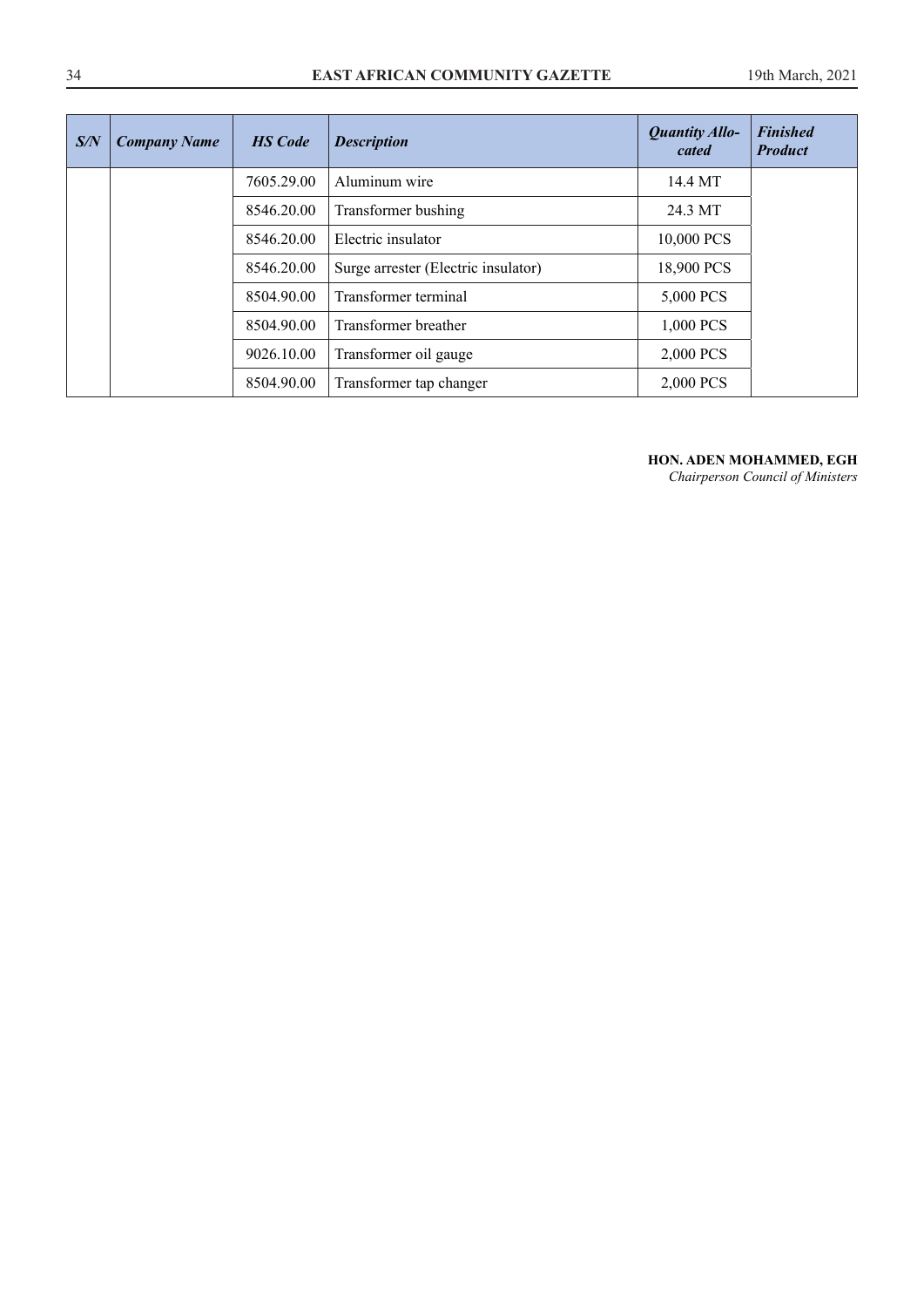Legal Notice No.EAC/59/2021.

#### **THE EAST AFRICAN COMMUNITY CUSTOMS MANAGEMENT ACT 2004**

## **LEGAL NOTICE**

IN EXERCISE of the powers conferred upon the Council of Ministers by section 140 of the East African Community Customs Management Act 2004, the Council of Ministers has approved Mahati Infra Uganda Limited to import specifed quantities of inputs for for manufacture of OIL BARGES under the Duty Remission Scheme.

#### **APPROVED UGANDA MANUFACTURER MAHATI INFRA UGANDA LIMITED AND SPECIFIED QUANTITIES OF INPUTS FOR THE MANUFACTURE OF OIL BARGES TO BE IMPORTED AT A DUTY RATE OF 0% FOR TWELVE MONTHS**

|        | <b>MAHATI INFRA UGANDA LIMITED - MANUFACTURE OF OIL BARGES</b> |                                                                                                                         |                         |  |  |  |  |  |
|--------|----------------------------------------------------------------|-------------------------------------------------------------------------------------------------------------------------|-------------------------|--|--|--|--|--|
| S/N    | <b>HS</b> Code                                                 | <b>Description</b>                                                                                                      | Quantity Allo-<br>cated |  |  |  |  |  |
| 1      | 7208.52.00                                                     | MS Plate, of a thickness of 4.75 mm or more but not exceeding 10 mm                                                     | 2,996.718 MT            |  |  |  |  |  |
| 2      | 7306.90.00                                                     | Pipe made from steel, 5" and 6"                                                                                         | 29.1 MT                 |  |  |  |  |  |
| 3      | 7215.90.00                                                     | Other bars and rods of iron or non-alloy steel                                                                          | 21.004 MT               |  |  |  |  |  |
| 4      | 7216.99.00                                                     | I beam 255*8/125*10                                                                                                     | 22.8 MT                 |  |  |  |  |  |
| 5      | 7306.90.00                                                     | Pipe for crane foundation, walkways and hand rail, stairs and walk ways and anchor catcher                              | 58.5 MT                 |  |  |  |  |  |
| 6      | 7306.90.00                                                     | Other pipes                                                                                                             | 38.88 MTRS              |  |  |  |  |  |
| $\tau$ | 7326.90.90                                                     | Galvanized grating and grating clamps                                                                                   | 29.35 MT                |  |  |  |  |  |
| 8      | 7315.89.00                                                     | Galvanized chain                                                                                                        | 8 MT                    |  |  |  |  |  |
| 9      | 7326.90.90                                                     | 12mm and 14mm diameter galvanized wire rope                                                                             | 640 MTRS                |  |  |  |  |  |
| 10     | 7326.90.90                                                     | Shackle and turnbuckle                                                                                                  | 224 PIECES              |  |  |  |  |  |
| 11     | 8481.10.00                                                     | Reducer valves                                                                                                          | 16 PIECES               |  |  |  |  |  |
| 12     | 8481.80.00                                                     | Stop valve, stop check valve, self-closing valve, spring loaded emergency shut off valve-for<br>fuel oil service system | 284 PIECES              |  |  |  |  |  |
| 13     | 8421.29.00                                                     | Filter for fuel oil service system                                                                                      | 8 PIECES                |  |  |  |  |  |
| 14     | 7307.91.00                                                     | Slipon flanges-for fuel oil service system                                                                              | 926 PIECES              |  |  |  |  |  |
| 15     | 7307.99.00                                                     | Elbows, Tee, coupling, ocketed-for fuel oil service system                                                              | 584 PIECES              |  |  |  |  |  |
| 16     | 8481.80.00                                                     | Butterfly valve, stop valve, stop check valve-for sea water cooling system                                              | 132 PIECES              |  |  |  |  |  |
| 17     | 8421.29.00                                                     | Filter for sea water cooling system                                                                                     | <b>8 PIECES</b>         |  |  |  |  |  |
| $18\,$ | 7304.90.00                                                     | Sea water cooling pipe-seamless                                                                                         | 664 MTRS                |  |  |  |  |  |
| 19     | 7307.91.00                                                     | Slipon flanges-for sea water cooling system                                                                             | 664 PIECES              |  |  |  |  |  |
| 20     | 7307.99.00                                                     | Elbows and eccentric reducer-for sea water cooling system                                                               | 312 PIECES              |  |  |  |  |  |
| 21     | 8481.80.00                                                     | Stop valve and bellmouth-for hyper mist firefighting system                                                             | 8 PIECES                |  |  |  |  |  |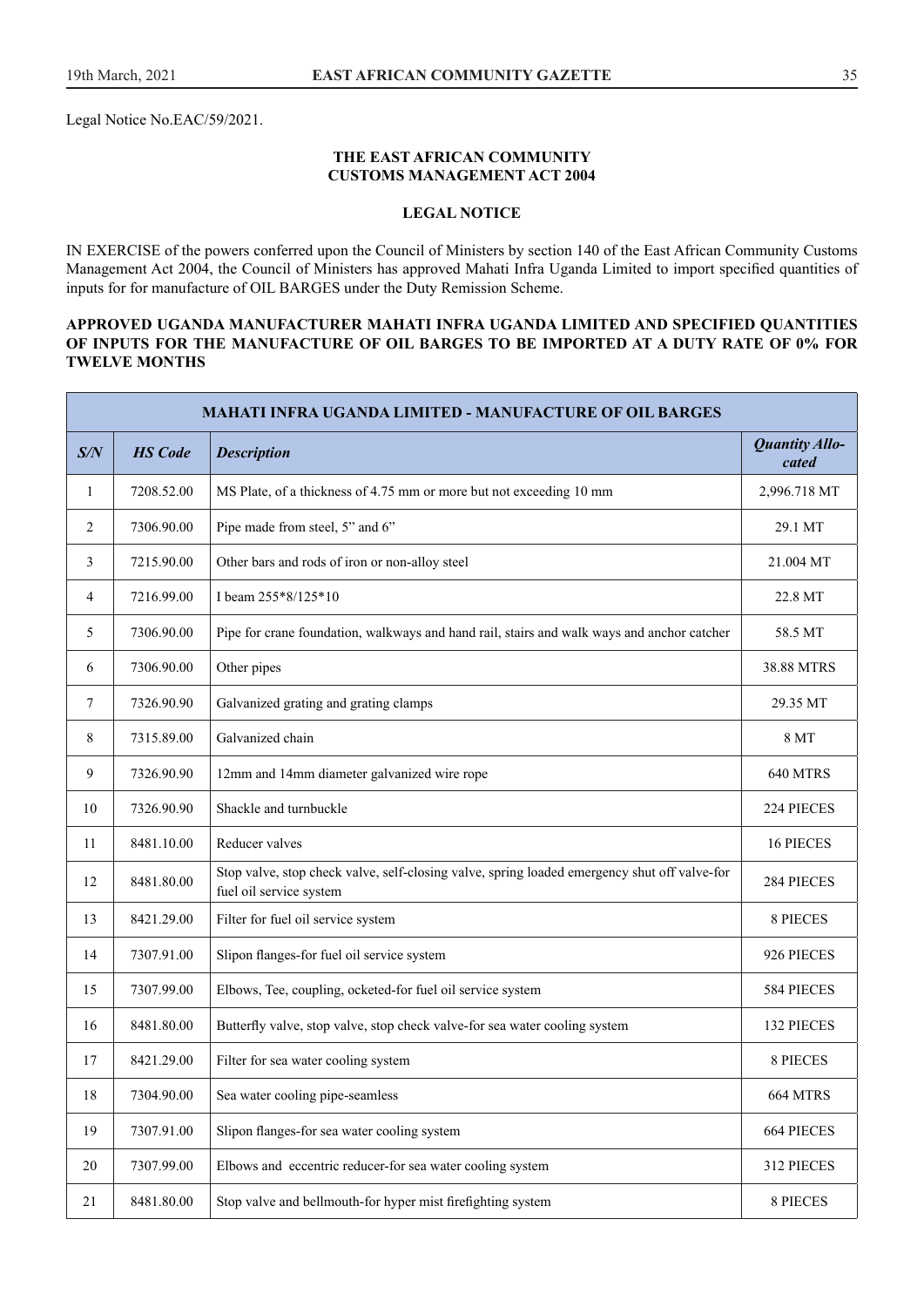|     | <b>MAHATI INFRA UGANDA LIMITED - MANUFACTURE OF OIL BARGES</b> |                                                                                                                                  |                         |  |  |  |  |
|-----|----------------------------------------------------------------|----------------------------------------------------------------------------------------------------------------------------------|-------------------------|--|--|--|--|
| S/N | <b>HS</b> Code                                                 | <b>Description</b>                                                                                                               | Quantity Allo-<br>cated |  |  |  |  |
| 22  | 7304.90.00                                                     | Water mist pipe-seamless steel for hyper mist firefighting system                                                                | <b>240 MTRS</b>         |  |  |  |  |
| 23  | 7307.91.00                                                     | Slipon flanges-for hyper mist firefighting system                                                                                | 64 PIECES               |  |  |  |  |
| 24  | 7307.99.00                                                     | Reducer tee- for hyper mist firefighting system                                                                                  | <b>88 PIECES</b>        |  |  |  |  |
| 25  | 8481.80.00                                                     | Stop valve and stop check valve and bellmouth-for scupper system                                                                 | 20 PIECES               |  |  |  |  |
| 26  | 8421.29.00                                                     | Filter for scupper system                                                                                                        | <b>4 PIECES</b>         |  |  |  |  |
| 27  | 7304.90.00                                                     | Seamless steel Scupper oil pipe-for scupper system                                                                               | 312 MTRS                |  |  |  |  |
| 28  | 7307.91.00                                                     | Slipon flanges- for scupper system                                                                                               | 432 PIECES              |  |  |  |  |
| 29  | 7307.99.00                                                     | Elbows and reducing tee-for scupper system                                                                                       | 280 PIECES              |  |  |  |  |
| 30  | 8481.80.00                                                     | Stop valve-for exhaust gas piping system                                                                                         | 24 PIECES               |  |  |  |  |
| 31  | 7307.99.00                                                     | Expansion joint-for exhaust gas piping system                                                                                    | <b>40 PIECES</b>        |  |  |  |  |
| 32  | 7304.90.00                                                     | Exhaust gas pipe and drain pipe- for exhaust gas piping system-seamless steel                                                    | <b>792 MTRS</b>         |  |  |  |  |
| 33  | 7307.91.00                                                     | Slipon flanges- for exhaust gas piping system                                                                                    | 448 PIECES              |  |  |  |  |
| 34  | 7307.99.00                                                     | Elbows, butt weld- for exhaust gas piping system                                                                                 | 216 PIECES              |  |  |  |  |
| 35  | 8481.80.00                                                     | Stop valve, stop check valve, hose valve, flush nozzle, pressure gauge with isolation valve-<br>for domestic fresh water system  | 248 PIECES              |  |  |  |  |
| 36  | 8421.29.00                                                     | Filter - for domestic fresh water system                                                                                         | <b>4 PIECES</b>         |  |  |  |  |
| 37  | 7307.99.00                                                     | Filing head, bellmouth,- for domestic fresh water system                                                                         | 12 PIECES               |  |  |  |  |
| 38  | 7304.90.00                                                     | Seamless steel fresh water pipe, hot water pipe and cold and hot water pipe- for domestic<br>fresh water system                  | 2,024 MTRS              |  |  |  |  |
| 39  | 7307.91.00                                                     | Slipon flanges- for domestic fresh water system                                                                                  | 384 PIECES              |  |  |  |  |
| 40  | 7307.99.00                                                     | Elbows, equal tee and reducing tee, socket- for domestic fresh water system                                                      | 208 PIECES              |  |  |  |  |
| 41  | 3917.39.00                                                     | PE Grey water pipe- soil waste and scupper drain system                                                                          | <b>548 MTRS</b>         |  |  |  |  |
| 42  | 7304.90.00                                                     | Seamless steel grey water pipe- soil waste and scupper drain system                                                              | 392 MTRS                |  |  |  |  |
| 43  | 3917.40.00                                                     | PE eccentric reducer- soil waste and scupper drain system                                                                        | 56 PIECES               |  |  |  |  |
| 44  | 7307.91.00                                                     | Slipon flange- soil waste and scupper drain system                                                                               | 416 PIECES              |  |  |  |  |
| 45  | 7326.90.90                                                     | Scupper, drain plug assembly of steel- for outdoor & sweat scupper system                                                        | 148 PIECES              |  |  |  |  |
| 46  | 7304.90.00                                                     | Scupper oil pipe of seamless steel-for outdoor & sweat scupper system                                                            | <b>720 MTRS</b>         |  |  |  |  |
| 47  | 7307.99.00                                                     | Elbows of steel- for outdoor $&$ sweat scupper system                                                                            | 96 PIECES               |  |  |  |  |
| 48  | 8481.80.00                                                     | Stop valve, stop check valve, hydrant, self-closing valve, water spray nozzle, chain washing<br>nozzle-bilge, fire and GS system | 276 PIECES              |  |  |  |  |
| 49  | 7326.90.90                                                     | Mud box and deck scupper of steel- bilge, fire and GS system                                                                     | <b>48 PIECES</b>        |  |  |  |  |
| 50  | 7307.99.00                                                     | Inter shore connection, bellmouth- bilge, fire and GS system                                                                     | 16 PIECES               |  |  |  |  |

×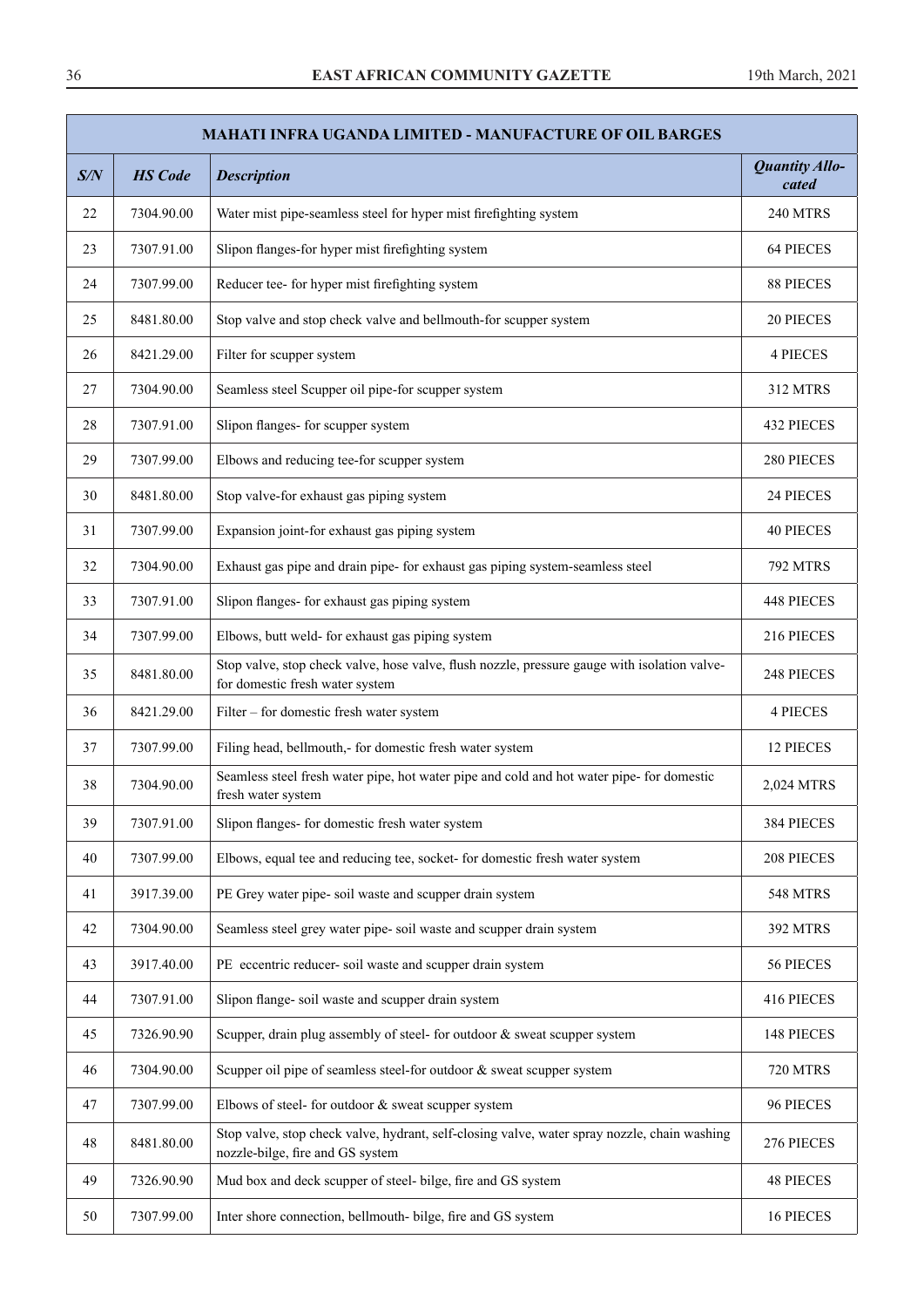| <b>MAHATI INFRA UGANDA LIMITED - MANUFACTURE OF OIL BARGES</b> |                |                                                                                                                                              |                                |  |  |  |
|----------------------------------------------------------------|----------------|----------------------------------------------------------------------------------------------------------------------------------------------|--------------------------------|--|--|--|
| S/N                                                            | <b>HS</b> Code | <b>Description</b>                                                                                                                           | <b>Quantity Allo-</b><br>cated |  |  |  |
| 51                                                             | 8421.29.00     | Filter- bilge, fire and GS system                                                                                                            | 8 PIECES                       |  |  |  |
| 52                                                             | 7304.90.00     | Seamless steel pipes- bilge, fire and GS system                                                                                              | 1,816 MTRS                     |  |  |  |
| 53                                                             | 7307.91.00     | Slipon flanges and spectacle flanges of steel- bilge, fire and GS system                                                                     | 1,220 PIECES                   |  |  |  |
| 54                                                             | 7307.99.00     | Elbows, equal tee, reducing tee, eccentric reducer of steel- bilge, fire and GS system                                                       | 1,144 PIECES                   |  |  |  |
| 55                                                             | 8481.80.00     | Valves of cast iron or steel-for cargo oil piping system                                                                                     | 1142 PIECES                    |  |  |  |
| 56                                                             | 8421.29.00     | Filter- for cargo oil piping system                                                                                                          | 32 PIECES                      |  |  |  |
| 57                                                             | 7307.99.00     | Bellmouth and quick connection coupling of steel- for cargo oil piping system                                                                | 144 PIECES                     |  |  |  |
| 58                                                             | 8531.80.00     | High alarm - for cargo oil piping system                                                                                                     | <b>48 PIECES</b>               |  |  |  |
| 59                                                             | 7307.91.00     | Slipon flanges of steel- for cargo oil piping system                                                                                         | 2,064 PIECES                   |  |  |  |
| 60                                                             | 7307.99.00     | Socket, reducing coupling, tee, reducing tee, drain cap with chain, elbows, and concentric<br>reducer, of steel- for cargo oil piping system | 1,444 PIECES                   |  |  |  |
| 61                                                             | 8481.80.00     | Stop valve, hose valve, stop check valve, pressure reducing valve, of bronze or steel-for<br>compressed air service system                   | 264 PIECES                     |  |  |  |
| 62                                                             | 8421.39.90     | Air separator- for compressed air service system                                                                                             | 8 PIECES                       |  |  |  |
| 63                                                             | 7304.90.00     | Seamless compressed air pipe- for compressed air service system                                                                              | 1,536 MTRS                     |  |  |  |
| 64                                                             | 7307.99.00     | Tee, reducing tee, reducer, union coupling, elbows, of steel- for compressed air service<br>system                                           | 640 PIECES                     |  |  |  |
| 65                                                             | 7307.99.00     | Air head with insect screen, goose neck type air head, air head with flame screen-for Air<br>vent and sounding system                        | 320 PIECES                     |  |  |  |
| 66                                                             | 7304.90.00     | Seamless pipes-for air vent and sounding system                                                                                              | <b>1296 MTRS</b>               |  |  |  |
| 67                                                             | 7307.91.00     | Slipon flange of steel- for air vent and sounding system                                                                                     | 472 PIECES                     |  |  |  |
| 68                                                             | 7326.90.90     | Deck scupper, of steel-for upper deck form                                                                                                   | 64 PIECES                      |  |  |  |
| 69                                                             | 4016.93.00     | Scupper plug assembly of rubber                                                                                                              | 56 PIECES                      |  |  |  |
| 70                                                             | 7304.90.00     | Seamless steel Scupper pipe- for upper deck form                                                                                             | 120MTRS                        |  |  |  |
| 71                                                             | 7307.99.00     | Elbow of steel- for upper deck form                                                                                                          | 56 PIECES                      |  |  |  |
| 72                                                             | 8481.80.00     | Stop valve, gate valve, fire hydrant, foam monitor nozzle-for deck foam firefighting system                                                  | 88 PIECES                      |  |  |  |
| 73                                                             | 7304.90.00     | Seamless steel- for deck foam firefighting system                                                                                            | 552 MTRS                       |  |  |  |
| 74                                                             | 7307.91.00     | Slipon flange- for deck foam firefighting system                                                                                             | 216 PIECES                     |  |  |  |
| 75                                                             | 7307.99.00     | Elbow, concentric reducer, reducing tee, threadolet- for deck foam firefighting system                                                       | 140 PIECES                     |  |  |  |
| 76                                                             | 8481.80.00     | Valves and valve fittings-for ballast system                                                                                                 | 200 PIECES                     |  |  |  |
| 77                                                             | 7304.90.00     | Seamless steel pipe- for ballast system                                                                                                      | 1152 MTRS                      |  |  |  |
| 78                                                             | 7307.91.00     | Slipon flanges of steel- for ballast system                                                                                                  | 488 PIECES                     |  |  |  |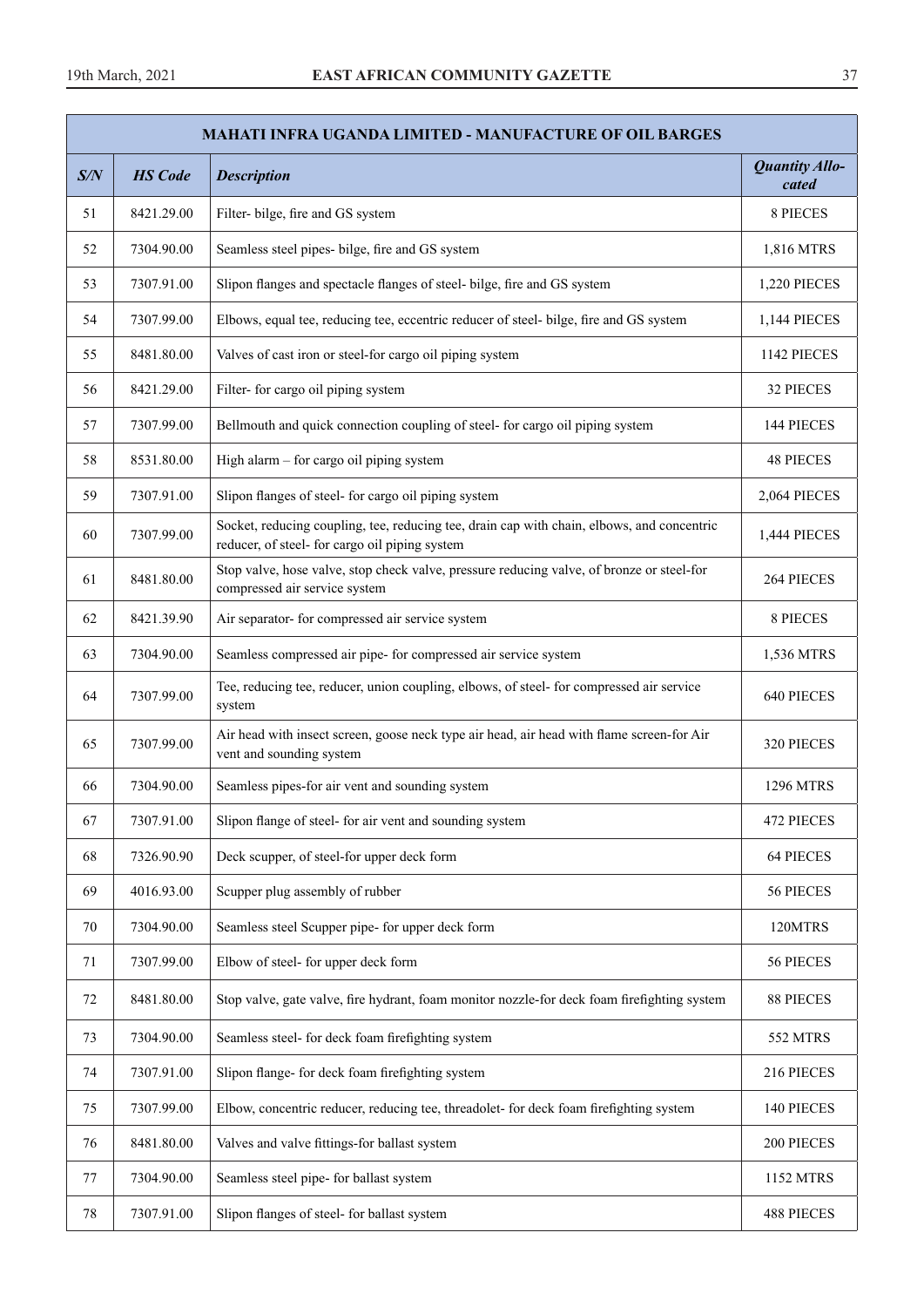|     | <b>MAHATI INFRA UGANDA LIMITED - MANUFACTURE OF OIL BARGES</b> |                                                                                                                                                                    |                                |  |  |  |  |
|-----|----------------------------------------------------------------|--------------------------------------------------------------------------------------------------------------------------------------------------------------------|--------------------------------|--|--|--|--|
| S/N | <b>HS</b> Code                                                 | <b>Description</b>                                                                                                                                                 | <b>Quantity Allo-</b><br>cated |  |  |  |  |
| 79  | 7307.99.00                                                     | Elbow, concentric reducer, reducing tee, expansion joint, equal tee- for ballast system                                                                            | 352 PIECES                     |  |  |  |  |
| 80  | 8481.80.00                                                     | Valves and valve fittings-for cargo tank vent and vapor return system                                                                                              | 156 PIECES                     |  |  |  |  |
| 81  | 7307.91.00                                                     | Spectacle flanges, slipon flanges of steel-for cargo tank vent and vapor return system                                                                             | 752 PIECES                     |  |  |  |  |
| 82  | 7304.90.00                                                     | Seamless steel pipes- for cargo tank vent and vapor return system                                                                                                  | 1,872 MTRS                     |  |  |  |  |
| 83  | 7307.99.00                                                     | Threadolet, reducing coupling, Elbow, concentric reducer, reducing tee, expansion joint,<br>equal tee, quick coupling- for cargo tank vent and vapor return system | 528 PIECES                     |  |  |  |  |
| 84  | 7304.90.00                                                     | Seamless steel Pipes- penetration sleeve                                                                                                                           | 1,056 MTRS                     |  |  |  |  |
| 85  | 8484.10.00                                                     | Gaskets                                                                                                                                                            | 1040 SQM                       |  |  |  |  |
| 86  | 8484.10.00                                                     | Spiral wound metallic gasket                                                                                                                                       | 733 PIECES                     |  |  |  |  |
| 87  | 7318.15.00                                                     | Bolts and nuts with 2 washer of MS galvanized                                                                                                                      | 40,000 SETS                    |  |  |  |  |
| 88  | 7318.15.00                                                     | Stud bolt and nut with 4 washer of MS                                                                                                                              | 33,404 SETS                    |  |  |  |  |
| 89  | 7318.15.00                                                     | U bolts with 2 nuts and 2 washer of MS galvanized and U bolt with 4 nut and 4 washer of<br><b>MS</b>                                                               | 7360 SETS                      |  |  |  |  |
| 90  | 7216.99.00                                                     | Angles of iron and steel                                                                                                                                           | <b>4680 MTRS</b>               |  |  |  |  |
| 91  | 3506.99.00                                                     | Silicone packing, 3mm thick                                                                                                                                        | 600 SQM                        |  |  |  |  |
| 92  | 7907.00.00                                                     | Zinc anode                                                                                                                                                         | 416 PIECES                     |  |  |  |  |
| 93  | 7318.15.00                                                     | Stud bolts and nuts                                                                                                                                                | 1,000 PIECES                   |  |  |  |  |
| 94  | 7315.22.00                                                     | Plain washer, spring washer                                                                                                                                        | 2,000 PIECES                   |  |  |  |  |
| 95  | 4008.11.00                                                     | Rubber sheet                                                                                                                                                       | 40 SQM                         |  |  |  |  |
| 96  | 7326.90.90                                                     | Cargo tank hatches                                                                                                                                                 | <b>48 PIECES</b>               |  |  |  |  |
| 97  | 7326.90.90                                                     | Emergency access hatch, flushed hatch                                                                                                                              | 16 PIECES                      |  |  |  |  |
| 98  | 6806.90.00                                                     | Insulation ceramic wool                                                                                                                                            | 600 SQM                        |  |  |  |  |
| 99  | 7308.90.99                                                     | Insulation GI sheet cover                                                                                                                                          | 720 SQM                        |  |  |  |  |
| 100 | 7326.90.90                                                     | Sliding point                                                                                                                                                      | 208 PIECES                     |  |  |  |  |
| 101 | 7326.90.90                                                     | Fixed suspension point                                                                                                                                             | 88 PIECES                      |  |  |  |  |
| 102 | 7318.23.00                                                     | Rivets for GI sheet cover                                                                                                                                          | <b>80,000 PIECES</b>           |  |  |  |  |
| 103 | 7216.99.00                                                     | Angle of iron and steel-chequered plate support                                                                                                                    | 8,000 MTRS                     |  |  |  |  |
| 104 | 7317.19.00                                                     | <b>Screws</b>                                                                                                                                                      | <b>16,800 PIECES</b>           |  |  |  |  |
| 105 | 7307.99.00                                                     | Bottom plug square type                                                                                                                                            | 44 SETS                        |  |  |  |  |
| 106 | 7307.99.00                                                     | Bottom plug hexagon type                                                                                                                                           | 12 SETS                        |  |  |  |  |
| 107 | 8484.10.00                                                     | Manhole gasket                                                                                                                                                     | 406 SQM                        |  |  |  |  |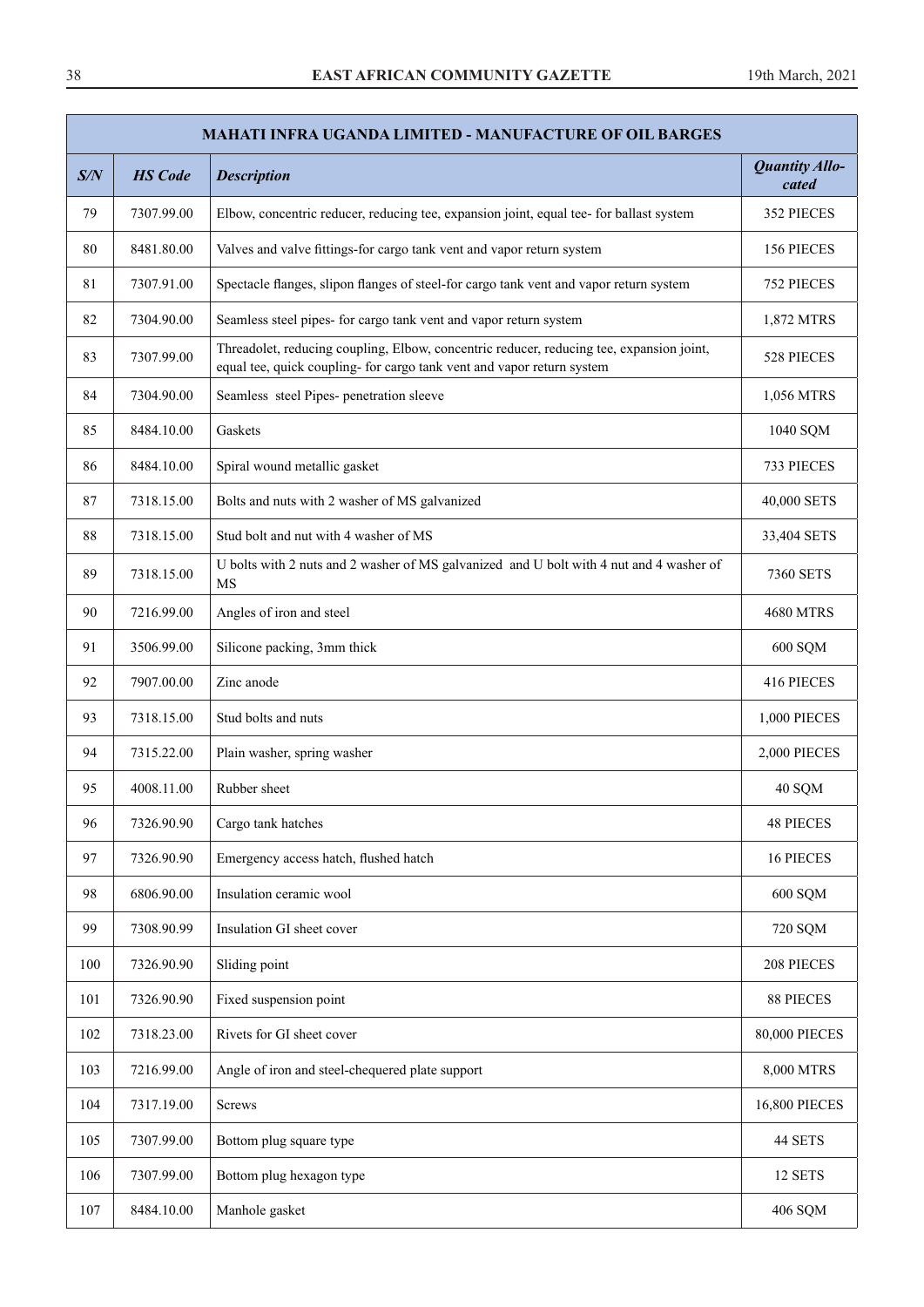|     | <b>MAHATI INFRA UGANDA LIMITED - MANUFACTURE OF OIL BARGES</b> |                                                                                                                                 |                         |  |  |  |  |
|-----|----------------------------------------------------------------|---------------------------------------------------------------------------------------------------------------------------------|-------------------------|--|--|--|--|
| S/N | <b>HS</b> Code                                                 | <b>Description</b>                                                                                                              | Quantity Allo-<br>cated |  |  |  |  |
| 108 | 7318.15.00                                                     | Stud bolt nut and washer                                                                                                        | 8,000 PIECES            |  |  |  |  |
| 109 | 7616.99.00                                                     | Accommodation ladder, heavy duty structural aluminium                                                                           | 8 PIECES                |  |  |  |  |
| 110 | 7316.00.00                                                     | Anchor, cast steel                                                                                                              | 8 PIECES                |  |  |  |  |
| 111 | 7315.89.00                                                     | Chain set, 467.5 metre long                                                                                                     | <b>4 PIECES</b>         |  |  |  |  |
| 112 | 8513.10.90                                                     | Portable lamps with wandering leads                                                                                             | 8 PIECES                |  |  |  |  |
| 113 | 8421.29.00                                                     | Fuel oil purifier                                                                                                               | <b>4 PIECES</b>         |  |  |  |  |
| 114 | 7326.90.90                                                     | Cable ladder, hot dip galvanized iron, 2mm thick                                                                                | <b>398 MTRS</b>         |  |  |  |  |
| 115 | 7326.90.90                                                     | Perforated cable tray, hot dip galvanized iron, 2mm thick                                                                       | 2,028 MTRS              |  |  |  |  |
| 116 | 8544.49.00                                                     | Control cables, power cables, for electrical installations in ships and offshore units                                          | 127,706 MTRS            |  |  |  |  |
| 117 | 9405.40.00                                                     | Lamps and lighting fittings                                                                                                     | 1,884 PIECES            |  |  |  |  |
| 118 | 8517.12.00                                                     | IP-44 telephone                                                                                                                 | 28 PIECES               |  |  |  |  |
| 119 | 8518.29.00                                                     | Speakers, public address system                                                                                                 | 216 PIECES              |  |  |  |  |
| 120 | 8518.30.00                                                     | Headphone with microphone                                                                                                       | 52 PIECES               |  |  |  |  |
| 121 | 8517.70.00                                                     | Intercom/talk back unit, sounder with beacon                                                                                    | 96 PIECES               |  |  |  |  |
| 122 | 8531.80.00                                                     | General alarm push button                                                                                                       | 8 PIECES                |  |  |  |  |
| 123 | 8531.10.00                                                     | Fire detection panel                                                                                                            | 8 PIECES                |  |  |  |  |
| 124 | 8531.10.00                                                     | Smoke detector                                                                                                                  | 296 PIECES              |  |  |  |  |
| 125 | 8531.10.00                                                     | Heat detector                                                                                                                   | <b>44 PIECES</b>        |  |  |  |  |
| 126 | 8507.80.00                                                     | <b>Batteries</b>                                                                                                                | 74 PIECES               |  |  |  |  |
| 127 | 3209.90.00                                                     | Marine paint                                                                                                                    | 68, 684 LITRES          |  |  |  |  |
| 128 | 7306.90.00                                                     | Hydraulic pipes                                                                                                                 | 27,380 MTRS             |  |  |  |  |
| 129 | 4016.95.00                                                     | Air bags                                                                                                                        | 120 BAGS                |  |  |  |  |
| 130 | 6806.90.00                                                     | Mineral wool insulation                                                                                                         | 5336 SQM                |  |  |  |  |
| 131 | 6910.90.00                                                     | Sanitary toilet                                                                                                                 | 32 SETS                 |  |  |  |  |
| 132 | 7323.99.00                                                     | Kitchen machine                                                                                                                 | <b>4 PIECES</b>         |  |  |  |  |
| 133 | 7323.99.00                                                     | Boiling water machine                                                                                                           | <b>4 PIECES</b>         |  |  |  |  |
| 134 | 7308.30.00                                                     | Windows and doors                                                                                                               | 35 PIECES               |  |  |  |  |
| 135 | 8481.80.00                                                     | Gate valve, stop valve, closable storm valve, stop check valve-soil waste and scupper drain<br>system                           | 124 PIECES              |  |  |  |  |
| 136 | 7307.99.00                                                     | Bellmouth, inter shore connection, scupper, gooseneck with closing flap and flame scree-<br>soil waste and scupper drain system | 104 PIECES              |  |  |  |  |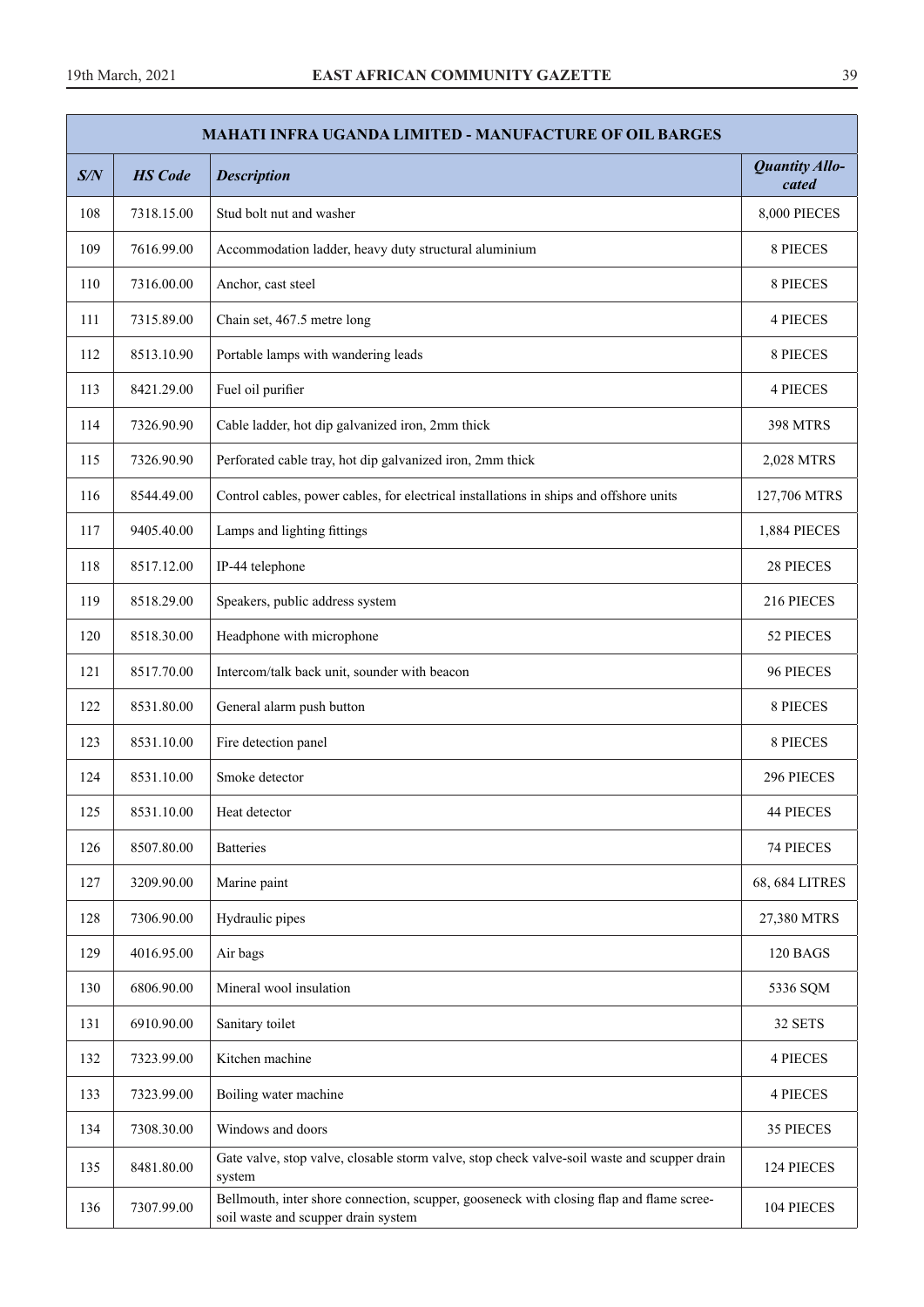|     | <b>MAHATI INFRA UGANDA LIMITED - MANUFACTURE OF OIL BARGES</b> |                                                                                                                                        |                                |  |  |  |  |
|-----|----------------------------------------------------------------|----------------------------------------------------------------------------------------------------------------------------------------|--------------------------------|--|--|--|--|
| S/N | <b>HS</b> Code                                                 | <b>Description</b>                                                                                                                     | <b>Quantity Allo-</b><br>cated |  |  |  |  |
| 137 | 7307.99.00                                                     | Elbow, equal tee, reducing tee, socket, reducer, concentric reducer of steel or seamless steel-<br>soil waste and scupper drain system | 288 PIECES                     |  |  |  |  |
| 138 | 8204.20.00                                                     | Spanner                                                                                                                                | 2 PIECES                       |  |  |  |  |

## **HON. ADEN MOHAMMED, EGH**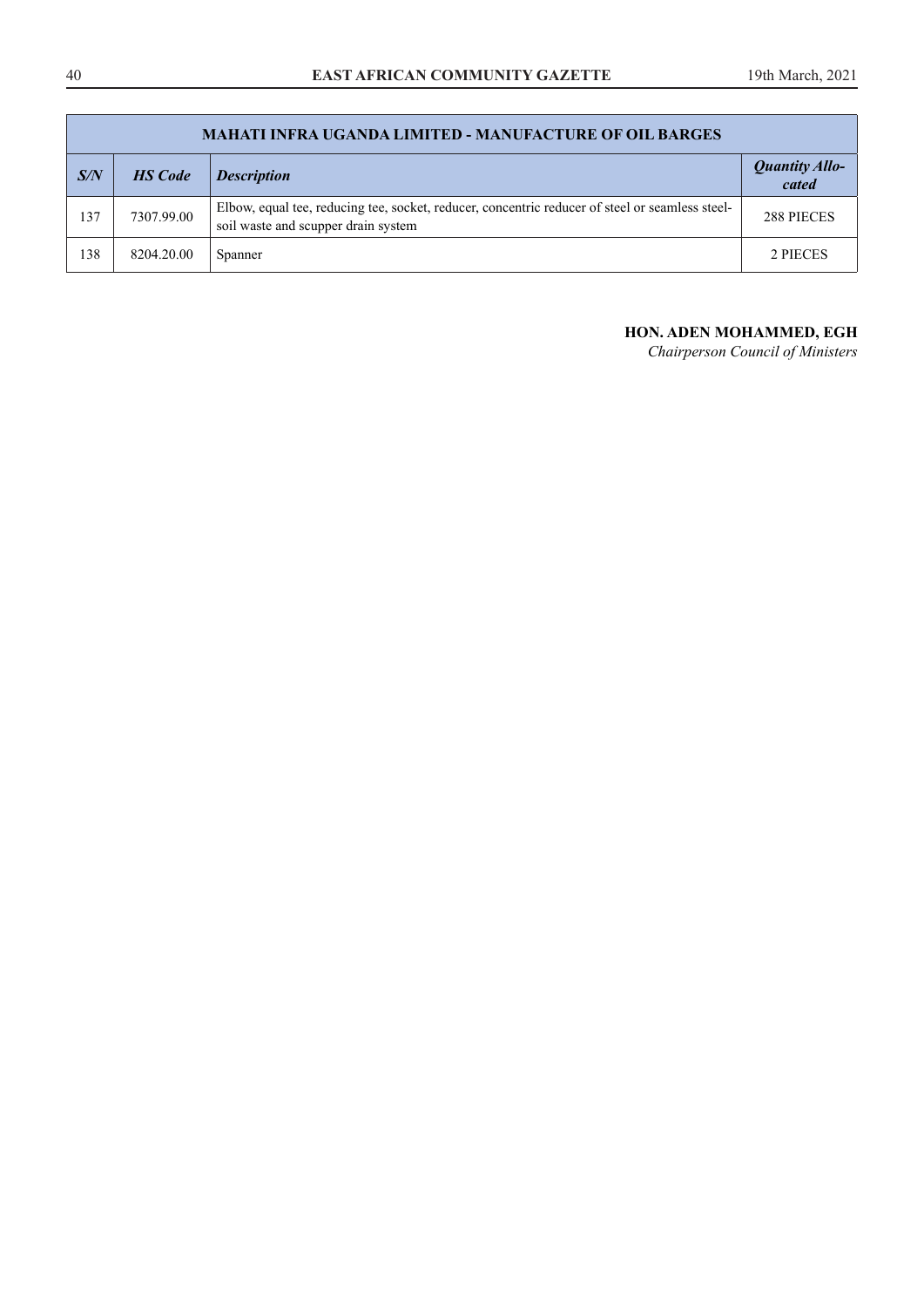Legal Notice No.EAC/60/2021.

#### **THE EAST AFRICAN COMMUNITY CUSTOMS MANAGEMENT ACT 2004**

#### **LEGAL NOTICE**

IN EXERCISE of the powers conferred upon the Council of Ministers by section 140 of the East African Community Customs Management Act 2004, the Council of Ministers has approved the following manufacturer to import the specifed quantities of inputs and raw materials for the manufacture of DVD Players under the Duty Remission Scheme.

#### **APPROVED UGANDA MANUFACTURER AND QUANTITIES OF INPUTS AND RAW MATERIALS FOR THE MANUFACTURE OF DVD PLAYERS TO BE IMPORTED AT A DUTY RATE OF 0% UP TO 30TH JUNE, 2021**

| S/N            | <b>Company Name</b>         | <b>HS</b> Code | <b>Description</b>            | <b>Quantity</b><br><b>Allocated</b> | <b>Finished Product</b> |
|----------------|-----------------------------|----------------|-------------------------------|-------------------------------------|-------------------------|
|                | Gayaza Electronics          | 8521.10.00     | Unassembled (CKD) DVD Players | 10,000 PCS                          | <b>DVD</b> Players      |
|                | Works Limited               | 8521.90.00     |                               |                                     |                         |
| $\overline{2}$ | EVP Sound Uganda<br>Limited | 8521.10.00     | Unassembled (CKD) DVD Players | 6,000 PCS                           | <b>DVD</b> Players      |
|                |                             | 8521.90.00     |                               |                                     |                         |

**The sale of the above fnished products shall be subject to the following condition:** 

**In the event that such goods are sold in the Customs Territory (EAC), such goods shall attract duties, levies and other charges provided in the EAC Common External Tariff.** 

#### **HON. ADEN MOHAMMED, EGH**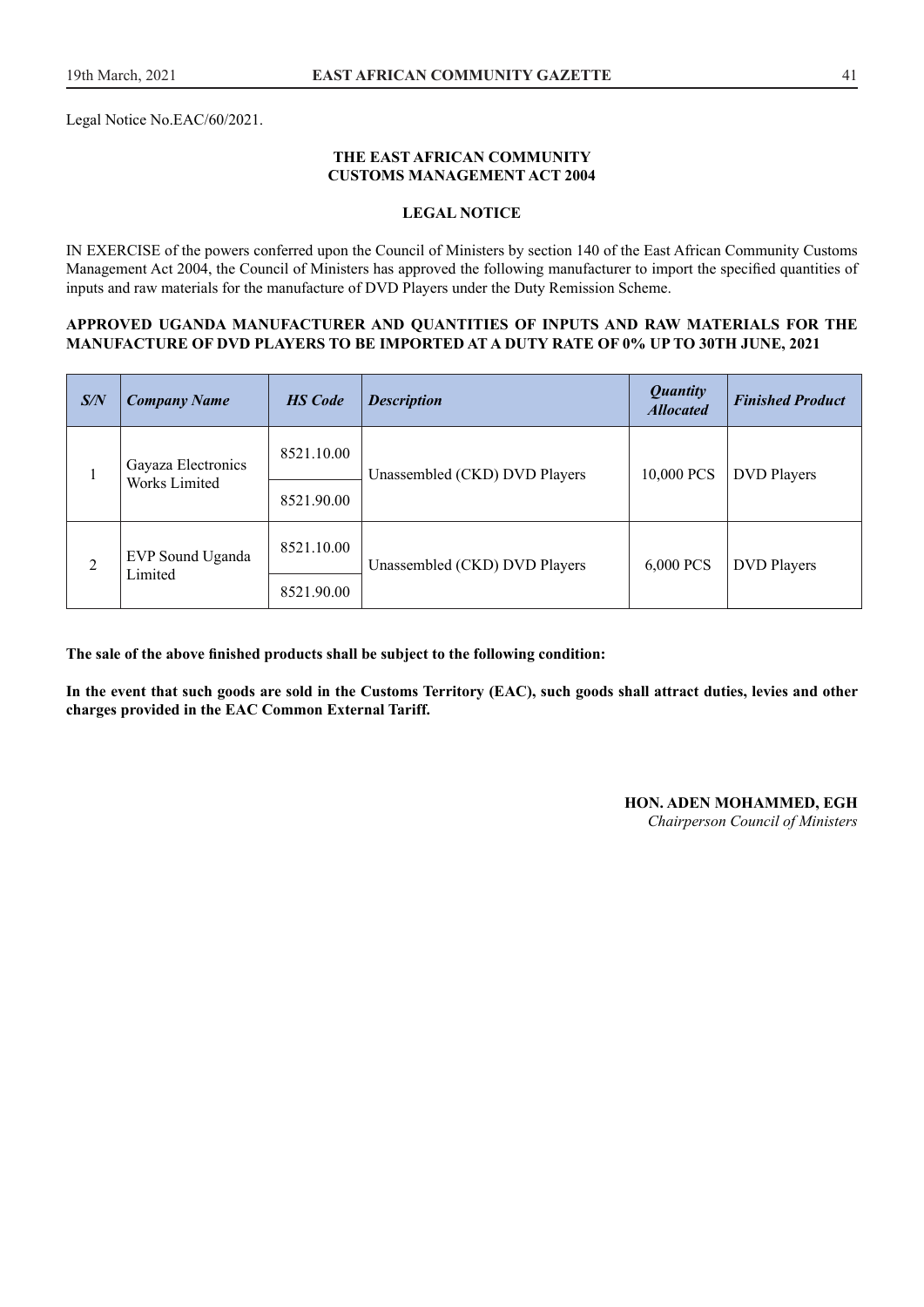#### **THE EAST AFRICAN COMMUNITY CUSTOMS MANAGEMENT ACT 2004**

#### **LEGAL NOTICE**

IN EXERCISE of the powers conferred upon the Council of Ministers by section 140 of the East African Community Customs Management Act 2004, the Council of Ministers has approved the following manufacturer to import the specifed quantities of inputs and raw materials for the manufacture of Speakers under the Duty Remission Scheme.

#### **APPROVED UGANDA MANUFACTURER AND QUANTITIES OF INPUTS AND RAW MATERIALS FOR THE MANUFACTURE OF SPEAKERS TO BE IMPORTED AT A DUTY RATE OF 0% UP TO 30TH JUNE, 2021**

| S/N            | <b>HS</b> Code<br><b>Company Name</b>        |            | <b>Description</b>         | <b>Quantity Allo-</b><br>cated | <b>Finished</b><br><b>Product</b> |
|----------------|----------------------------------------------|------------|----------------------------|--------------------------------|-----------------------------------|
| 1              | China Uganda Modern                          | 8518.21.00 | Unassembled Speakers (CKD) | 29,250 KITS                    | Speakers                          |
|                | Electronics                                  | 8518.29.00 | Unassembled Speakers (CKD) | 29,250 KITS                    |                                   |
| $\overline{2}$ | <b>Heart Beat Electronics</b><br>Co. Limited | 8518.29.00 | Unassembled Speakers (CKD) | 100,000 KITS                   | Speakers                          |
|                | EVP Sound Uganda<br>Limited                  | 8518.21.00 |                            |                                |                                   |
| 3              |                                              | 8518.29.00 | Unassembled (CKD) Speakers | 85,000 PCS                     | Speakers                          |
|                |                                              | 8518.29.00 |                            |                                |                                   |

**The sale of the above fnished products shall be subject to the following condition:** 

**In the event that such goods are sold in the Customs Territory (EAC), such goods shall attract duties, levies and other charges provided in the EAC Common External Tariff.**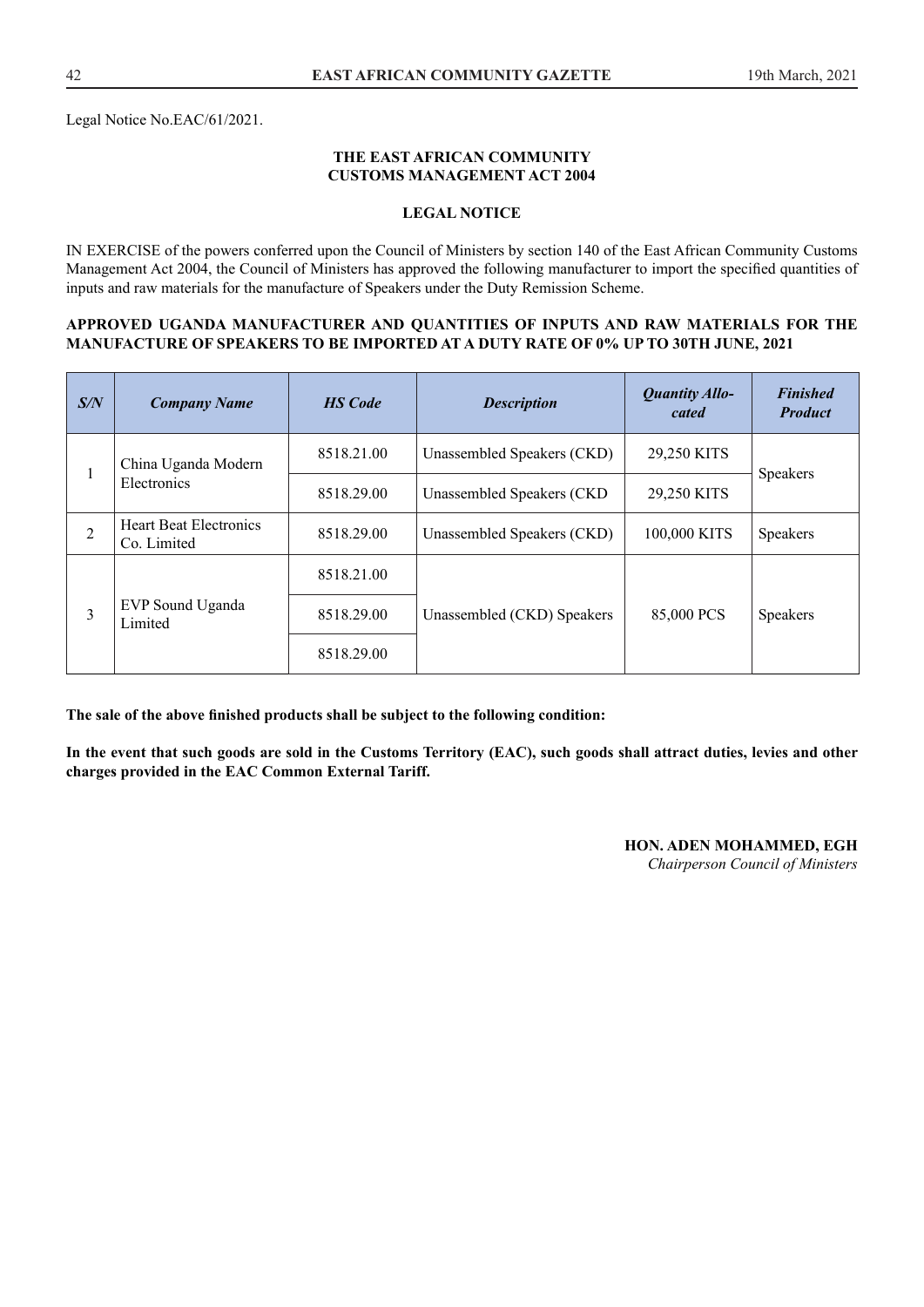Legal Notice No.EAC/62/2021.

#### **THE EAST AFRICAN COMMUNITY CUSTOMS MANAGEMENT ACT 2004**

#### **LEGAL NOTICE**

IN EXERCISE of the powers conferred upon the Council of Ministers by section 140 of the East African Community Customs Management Act 2004, the Council of Ministers has approved the following manufacturer to import the specifed quantities of inputs and raw materials for the manufacture of refrigerators under the Duty Remission Scheme.

#### **APPROVED UGANDA MANUFACTURER AND QUANTITIES OF INPUTS AND RAW MATERIALS FOR THE MANUFACTURE OF REFRIGERATORS TO BE IMPORTED AT A DUTY RATE OF 10% UP TO 30TH JUNE, 2021**

| S/N | <b>Company Name</b>                 | <b>HS</b> Code           | <b>Description</b>                 | <b>Quantity</b><br><b>Allocated</b> | <b>Finished</b><br><b>Product</b> |
|-----|-------------------------------------|--------------------------|------------------------------------|-------------------------------------|-----------------------------------|
|     | Gayaza Electronics Works<br>Limited | 8418.21.00<br>8418.29.00 | Unassembled (CKD)<br>Refrigerators | 15,000 PCS                          | Refrigerators                     |

**The sale of the above fnished products shall be subject to the following condition:** 

**In the event that such goods are sold in the Customs Territory (EAC), such goods shall attract duties, levies and other charges provided in the EAC Common External Tariff.**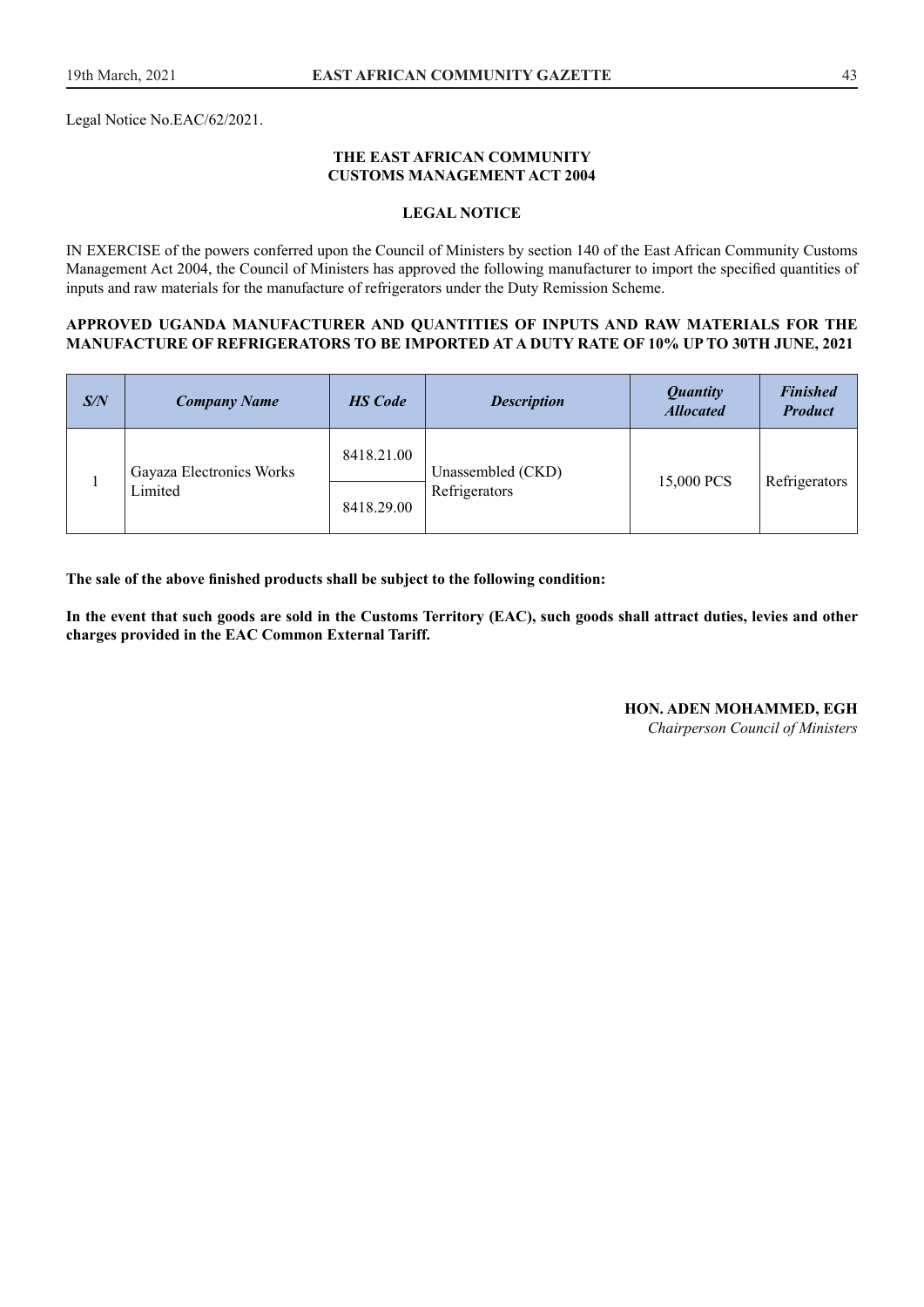Legal Notice No.EAC/63/2021.

#### **THE EAST AFRICAN COMMUNITY CUSTOMS MANAGEMENT ACT 2004**

## **LEGAL NOTICE**

IN EXERCISE of the powers conferred upon the Council of Ministers by section 140 of the East African Community Customs Management Act 2004, the Council of Ministers has approved the following Manufacturer to import specifed quantities of sugar for industrial use under the Duty Remission Scheme.

#### **APPROVED TANZANIA MANUFACTURER AND QUANTITIES OF SUGAR FOR INDUSTRIAL USE TO BE IMPORTED AT A DUTY RATE OF 10% FOR TWELVE MONTHS**

| S/N | <b>Company Name</b>           | <b>HS</b> Code | <b>Description</b>          | <b>Quantity Allocated</b><br>in Metric Tons (MT) | <b>Finished Product</b>           |
|-----|-------------------------------|----------------|-----------------------------|--------------------------------------------------|-----------------------------------|
|     | Furaha Nyanza (T) Company Ltd | 1701.99.10     | Sugar for industrial<br>use | 1,300                                            | Biscuits and Confec-<br>tionaries |

#### **HON. ADEN MOHAMMED, EGH**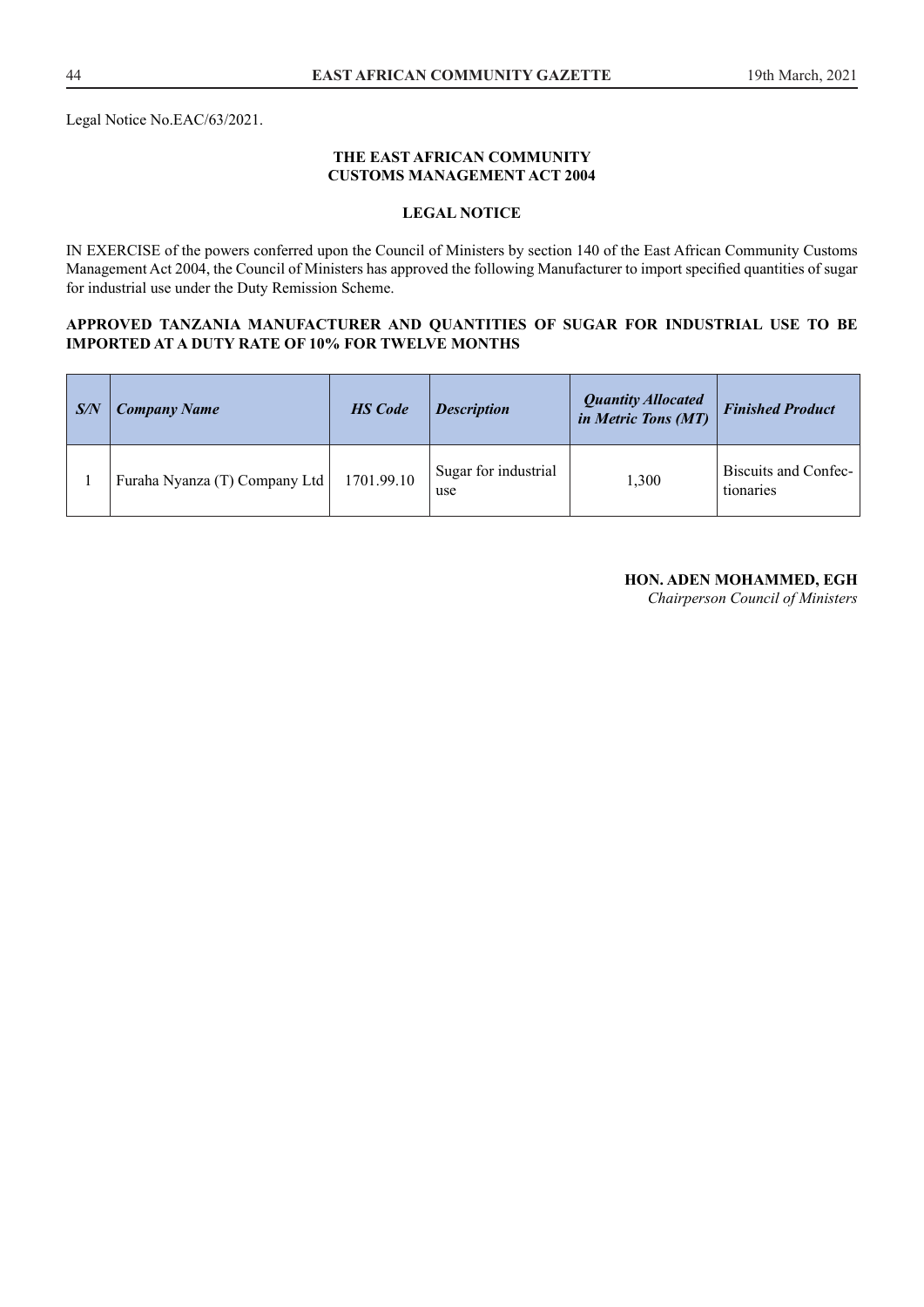Legal Notice No.EAC/64/2021.

#### **THE EAST AFRICAN COMMUNITY CUSTOMS MANAGEMENT ACT 2004**

#### **LEGAL NOTICE**

IN EXERCISE of the powers conferred upon the Council of Ministers by section 140 of the East African Community Customs Management Act 2004, the Council of Ministers has approved the following Manufacturers to import specifed quantities of Completely Knocked Down Kits for Motorcycles for assembly of Motorcycles under the Duty Remission Scheme.

#### **APPROVED TANZANIA MANUFACTURERS AND QUANTITIES OF COMPLETELY KNOCKED DOWN KITS FOR MOTORCYCLES FOR ASSEMBLY OF MOTORCYCLES TO BE IMPORTED AT A DUTY RATE OF 10% UP TO 30TH JUNE, 2021**

| S/N | <b>Company Name</b>                                            | <b>HS</b> Code | <b>Description</b>                  | <i>Quantity</i><br><b>Allocated in</b><br><b><i>Units</i></b> | <b>Finished</b><br><b>Product</b> |
|-----|----------------------------------------------------------------|----------------|-------------------------------------|---------------------------------------------------------------|-----------------------------------|
|     | Car and General Trading Limited<br>P.O. BOX 1552 Dar es Salaam | 8711.20.90     | Unassembled Kits For<br>Motorcycles | 60,000                                                        | Motorcycles                       |
| 2   | City Motors Tanzania Co Ltd<br>Dar es Salaam                   | 8711.20.90     | Unassembled Kits For<br>Motorcycles | 10,000                                                        | Motorcycles                       |
|     | G7 Traders Tanzania Ltd<br>P.O. BOX 824 Dar es Salaam.         | 8711.20.90     | Unassembled Kits For<br>Motorcycles | 40,000                                                        | Motorcycles                       |

## **HON. ADEN MOHAMMED, EGH**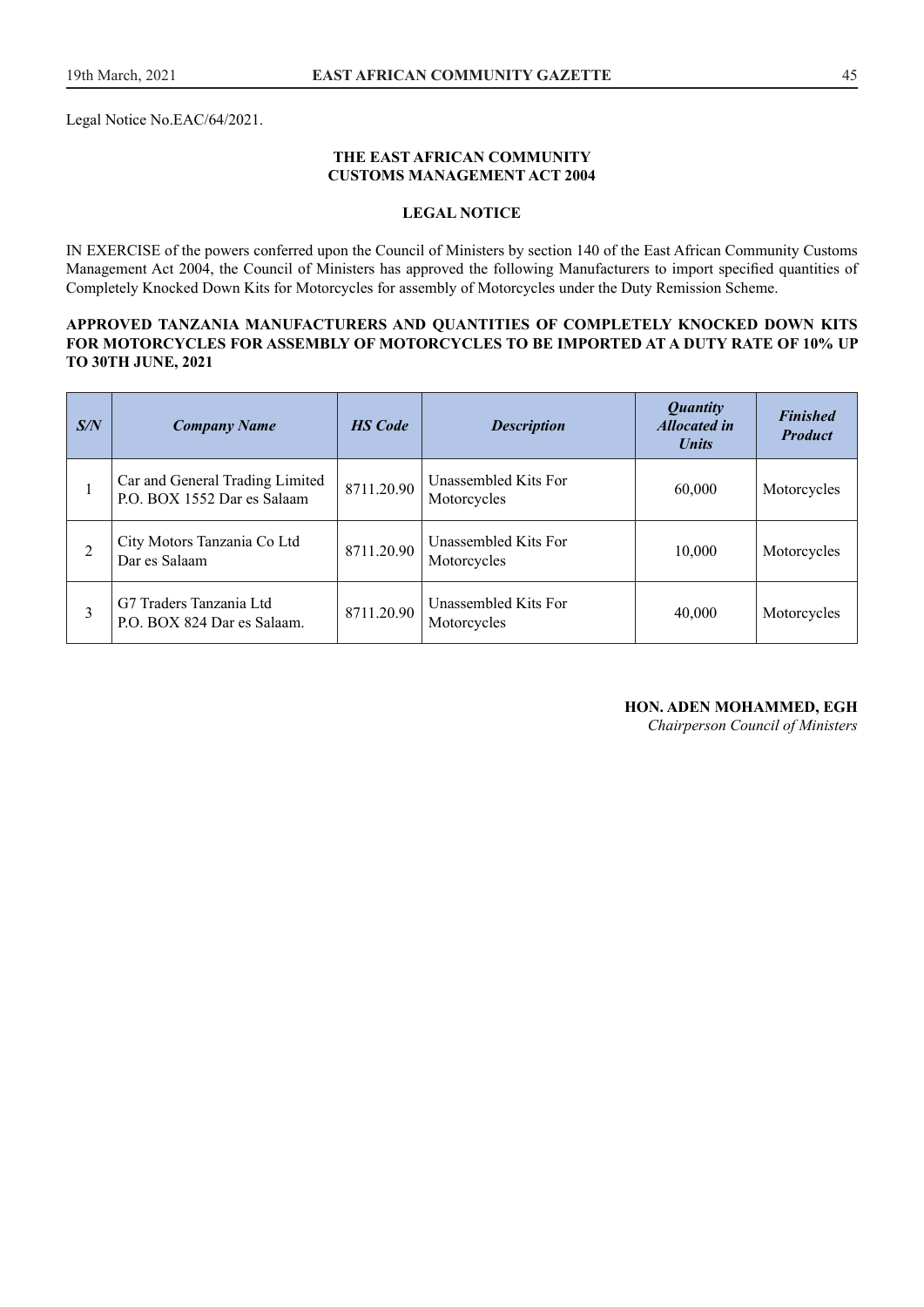#### **THE EAST AFRICAN COMMUNITY CUSTOMS MANAGEMENT ACT 2004**

#### **LEGAL NOTICE**

IN EXERCISE of the powers conferred upon the Council of Ministers by Section 140 of the East African Community Customs Management Act 2004, the Council of Ministers has approved the following Manufacturer to import specifed quantities of Raw Materials used in the manufacture of Baby Diapers and Sanitary Pads to be imported under the Duty Remission Scheme.

#### **APPROVED TANZANIA MANUFACTURERS AND QUANTITIES OF RAW MATERIALS USED FOR THE MANUFACTURE OF BABY DIAPERS AND SANITARY PADS TO BE IMPORTED AT DUTY RATE OF 0% FOR TWELVE MONTHS**

| S/N            | <b>Company Name</b>                                | <b>HS</b> Code | <b>Description</b>      | <b>Quantity Allocated</b><br>in Metric Tons (MT) | <b>Finished Product</b> |
|----------------|----------------------------------------------------|----------------|-------------------------|--------------------------------------------------|-------------------------|
| 1              | KEDS (T) Company Ltd                               | 3920.10.10     | PE Film                 | 320                                              | Sanitary pads           |
|                | PRANCE INTERNA-<br>TIONAL TRADE (T)<br>Company Ltd | 3906.90.00     | Super Absorbent Polymer | 1,200                                            |                         |
|                |                                                    | 3920.10.90     | PE Film                 | 2,000                                            |                         |
|                |                                                    | 5603.11.00     | Non-woven               | 1,000                                            |                         |
| $\overline{2}$ |                                                    | 5402.44.00     | Spandex                 | 200                                              | <b>Baby Diapers</b>     |
|                |                                                    | 3506.91.00     | Hot Melt Adhesive       | 1,000                                            |                         |
|                |                                                    | 5903.90.00     | Polyethylene Laminated  | 200                                              |                         |